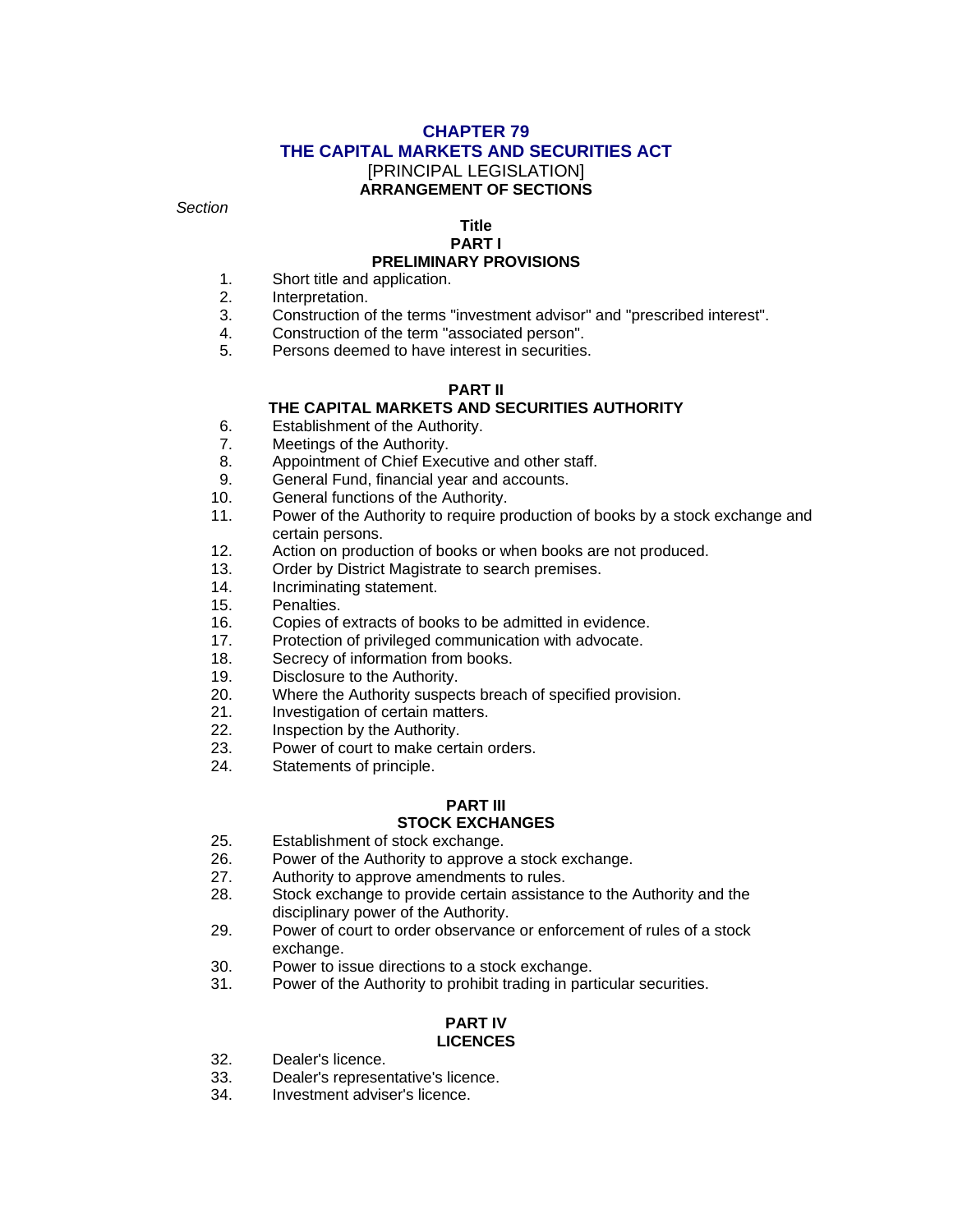- 35. Investment representative's licence.
- 36. Application for or renewal of licence.
- 37. Grant of dealer's licence or investment adviser's licence.
- 38. Grant of representative's licence.
- 39. False statements.
- 40. Power of the Authority to enquire into securities transactions in relation to the holder of a licence.
- 41. Power of the Authority to impose conditions or restrictions.
- 42. Deposit to be lodged in respect of dealer's licence.
- 43. Period of licence.
- 44. Notification of change of particulars.
- 45. Register of licence holders.
- 46. Revocation or suspension of licences.
- 47. Operation pending renewal of licence.
- 48. Appeals.
- 49. Exempt dealers.

#### **PART V**

### **REGISTERS OF INTERESTS IN SECURITIES**

- 50. Application of this Part.
- 51. Register of securities.
- 52. Notice of particulars to the Authority.
- 53. Defence to prosecution.
- 54. Production of register.
- 55. Particulars of financial journalists.
- 56. Extract of register.

# **PART VI**

# **CONDUCT OF SECURITIES BUSINESS**

- 57. Certain representations prohibited.
- 58. Issue of contract notes.
- 59. Certain persons to disclose certain interests in securities.
- 60. Recommendations by adviser.
- 61. Dealings as principal.<br>62. Dealings by employee
- Dealings by employees of holders of licences.
- 63. Dealer to give priority to clients' orders.
- 64. Use by dealer of client's money.
- 65. Short selling.

#### **PART VII ACCOUNTS AND AUDIT**

- 66. Application of this Part.
- 67. Accounts to be kept by dealers.
- 68. Security documents in custody of dealer.
- 69. Dealer's trust accounts.
- 70. Purposes for which money may be withdrawn from a trust account.
- 71. Appointment of auditor by dealer.
- 72. Removal and registration of auditors.
- 73. Fees and expenses of auditors.
- 74. Dealer's account.
- 75. Auditor to report to the Authority in certain cases.
- 76. Certain matters to be reported to the Authority.
- 77. Defamation.
- 78. Right of stock exchange to impose obligations, on members not affected by this Part.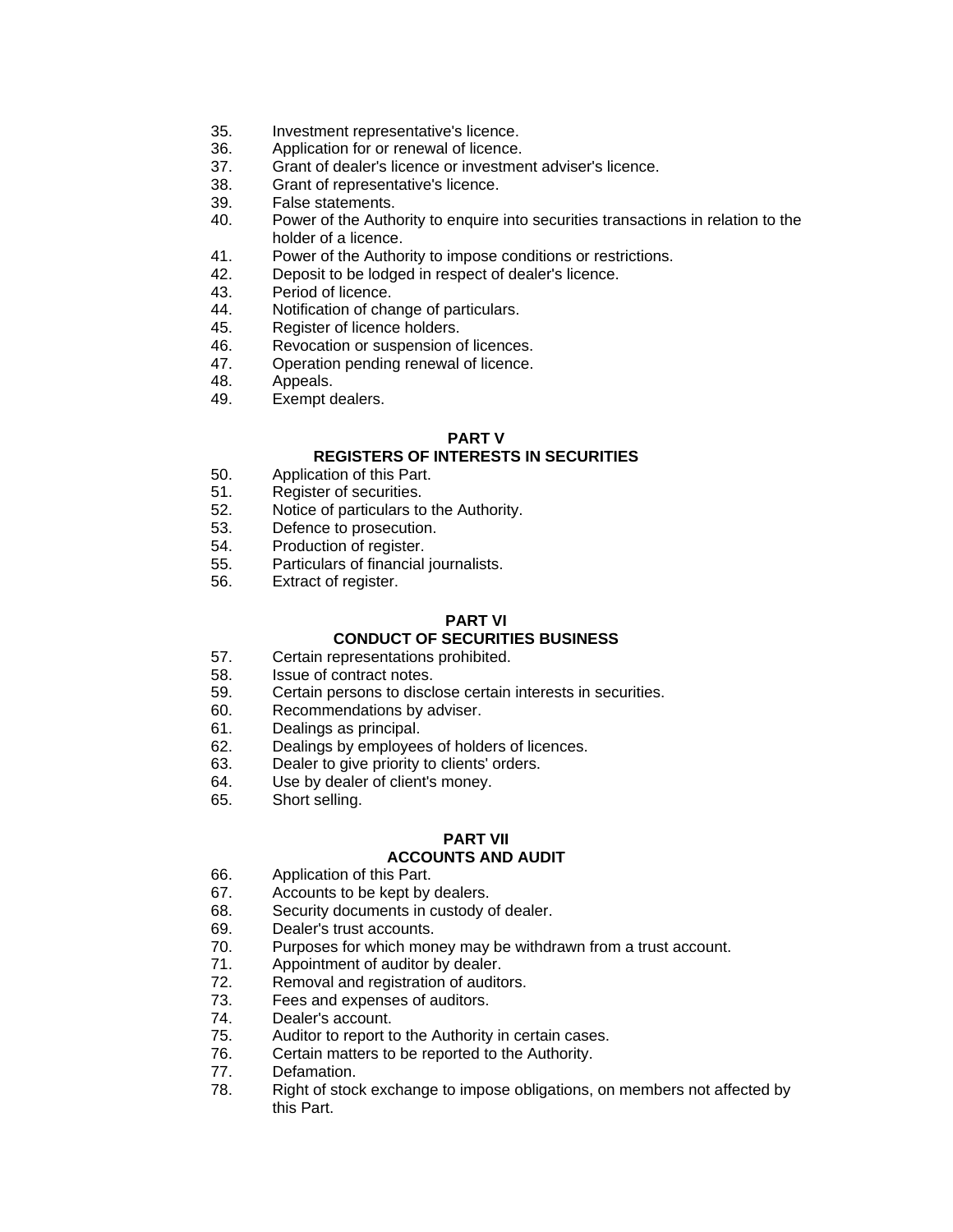- 79. Power of Court to restrain dealings in certain bank accounts.
- 80. Duty of banker to make full disclosure.
- 81. Power of Court to make further orders and give directions.
- 82. Power of Court to make order relating to payment of moneys.

#### **PART VIII FIDELITY FUNDS**

- 83. Establishment of fidelity funds.
- 84. Moneys constituting fidelity fund.
- 85. Fund to be kept in separate bank account.
- 86. Payments out of fidelity fund.
- 87. Accounts of fund.
- 88. Management committee.
- 89. Minimum amount of fidelity fund.
- 90. Measures where fidelity fund is reduced.
- 91. Levy to meet liabilities.
- 92. Power of stock exchange to make advances to fund.
- 93. Investment of fund.
- 94. Application of fund.
- 95. Claims against fund.
- 96. Notice calling for claims against fund.
- 97. Power of Council to settle claims.
- 98. Form of order of Court establishing claim.
- 99. Power of Council to require production of securities.
- 100. Subrogation of stock exchange to rights etc., of claimant upon payment from fund.
- 101. Payment of claims only from fund.
- 102. Provisions where fund insufficient to meet claims where claims exceed total amount payable.
- 103. Power of Council to enter into contracts of insurance.
- 104. Application of insurance moneys.<br>105. Interpretation of this Part.
- Interpretation of this Part.

#### **PART IX TRADING IN SECURITIES**

- 106. False trading and market rigging transactions.
- 107. Stock market manipulation.
- 108. False or misleading statements.
- 109. Fraudulently inducing persons to deal in securities.
- 110. Dissemination of information about illegal transactions.
- 111. Employment of manipulative and deceptive devices.
- 112. Prohibition of dealings in securities by insiders.
- 113. Penalties and compensation.

#### **PART X**

#### **INTERIM STOCK TRADING FACILITY**

114. Provision for interim stock trading facility.

#### **PART XI**

#### **COLLECTIVE INVESTMENT SCHEMES**

- 115. Authorisation and regulation of schemes.
- 116. Restriction of promotion.
- 117. Authorised collective investment scheme.
- 118. Application to operate a collective investment scheme.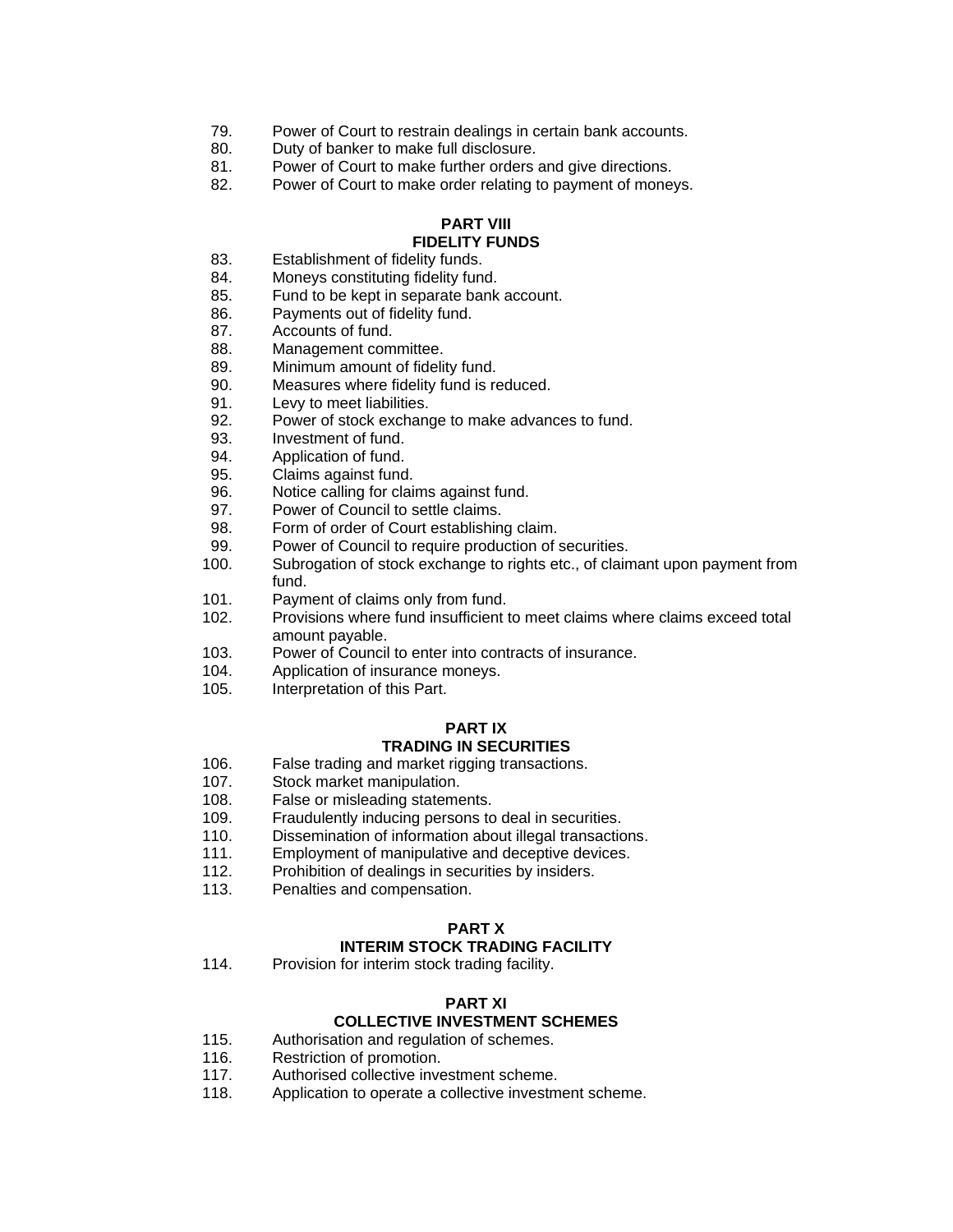- 119. Qualifications of trustee or custodian.
- 120. Publication of scheme particulars.
- 121. Publication of alterations.
- 122. Revocation of approval.
- 123. Investigation.
- 124. Directions of the Authority.
- 125. Injunctions.
- 126. Restitution order.
- 127. Application to Court.
- 128. Submission of reports.
- 129. Offences.

#### **PART XII PUBLIC OFFERS OF SECURITIES**

- 130. Advertisements.
- 131. Prospectus to be approved by Authority.
- 132. Contents of prospectus.
- 133. Compensation.
- 134. Issuer of securities publicly held prior to the coming into operation of this Act.

#### **PART XIII**

#### **ADVERTISEMENTS RELATING TO SECURITIES BUSINESS**

- 135. Advertisements relating to securities business.
- 136. Advertisements for offer of securities.

#### **PART XIV**

#### **MISCELLANEOUS PROVISIONS**

- 137. Restriction on use of title "stock broker" or "stock exchange"
- 138. Offences by directors or managers.
- 139. Falsification of records by directors, employees and agents.
- 140. False reports to the Authority or stock exchange.
- 141. Immunity of the Authority and its employees.
- 142. Offences by body corporate.
- 143. Power of Court to prohibit payment or transfer of moneys, securities or other property.
- 144. Injunctions.
- 145. General penalty.
- 146. Proceedings, by whom to be taken and power to compound offences.
- 147. Power of Minister to give directions to the Authority.<br>148. Regulations.
- Regulations.
- 149. [Omitted.]
- 150. Court of original jurisdiction.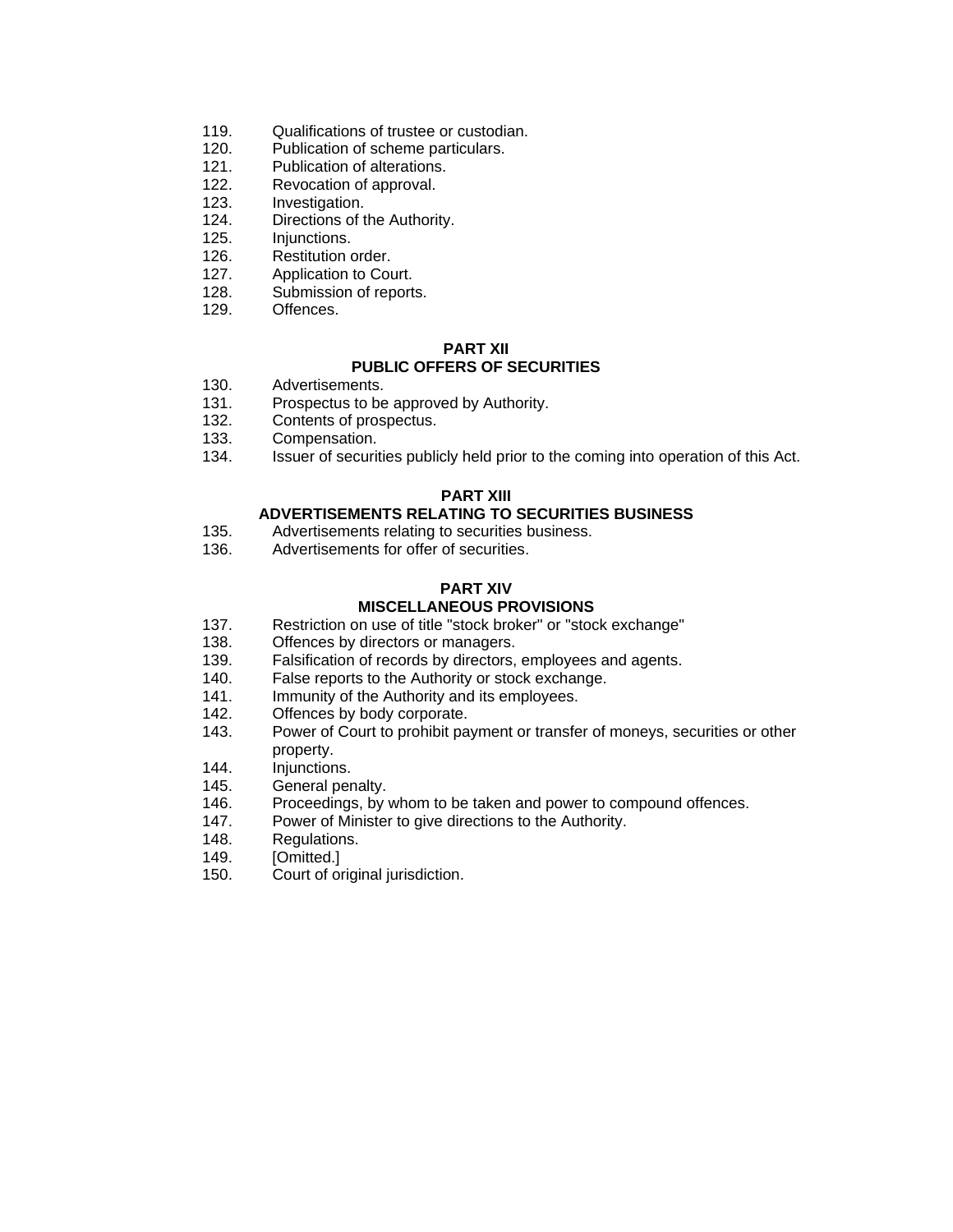### **CHAPTER 79 THE CAPITAL MARKETS AND SECURITIES ACT**

**An Act to establish a Capital Markets and Securities Authority for the purposes of promoting and facilitating the development of an orderly, fair and efficient capital market and securities industry in Tanzania, to make provisions with respect to stock exchanges, stockbrokers and other persons dealing in securities, and for connected purposes.** 

> [1st October, 1994] [G.N. No. 363 of 1994]

Acts Nos. 5 of 1994 4 of 1997 G.Ns. Nos. 14 of 1997 15 of 1997

# **PART I**

# **PRELIMINARY PROVISIONS (ss 1-5)**

#### **1. Short title and application**

(1) This Act may be cited as the Capital Markets and Securities Act.

(2) This Act shall apply to Tanzania Zanzibar as well as Mainland Tanzania.

**2. Interpretation** In this Act, unless the context otherwise requires–

**"advertisement"** includes every form of advertising whether in a publication, brochure, handout, by letter head, by display of notice, circular or other documents by exhibition of photographs or cinematography films or videos, or by sound broadcasting or television broadcasting or distribution of recordings or in any other manner;

**"agent"** in relation to a dealer, includes a person who is, or has at any time been, a banker of the dealer;

**"arbitrage"** means profiting from differences in price of the same security traded on two or more markets;

**"auditor"** means a company auditor qualified as such under the Companies Act [i](#page-64-0) \*;

**"Authority"** means the Capital Markets and Securities Authority established by section 6;

**"book"** includes any register, document or other record of information and any account or accounting record, however compiled, recorded or stored whether in written or printed form or microfilm by electronic process or otherwise;

**"collective investment scheme"** means–

- (a) an open-ended investment company;
- (b) a unit trust scheme;
- (c) such other arrangements being arrangements with respects to property of any description, including money, the purpose or effect of which is to enable persons taking part in the arrangements (whether by becoming owners of the property or any part of it or otherwise) to participate in or receive profits or income arising from the acquisition, holding, management or disposal of the property or sums paid out of such profits or income; and
- (d) any other scheme or arrangement deemed by the Authority to be a collective investment scheme for the purposes of this Act;

**"Companies Act"** means the Companies Act  $\mathbb{I}^*$ , and includes the Companies Decree of the Laws of Zanzibar  $\mathbb{I}^*$ ;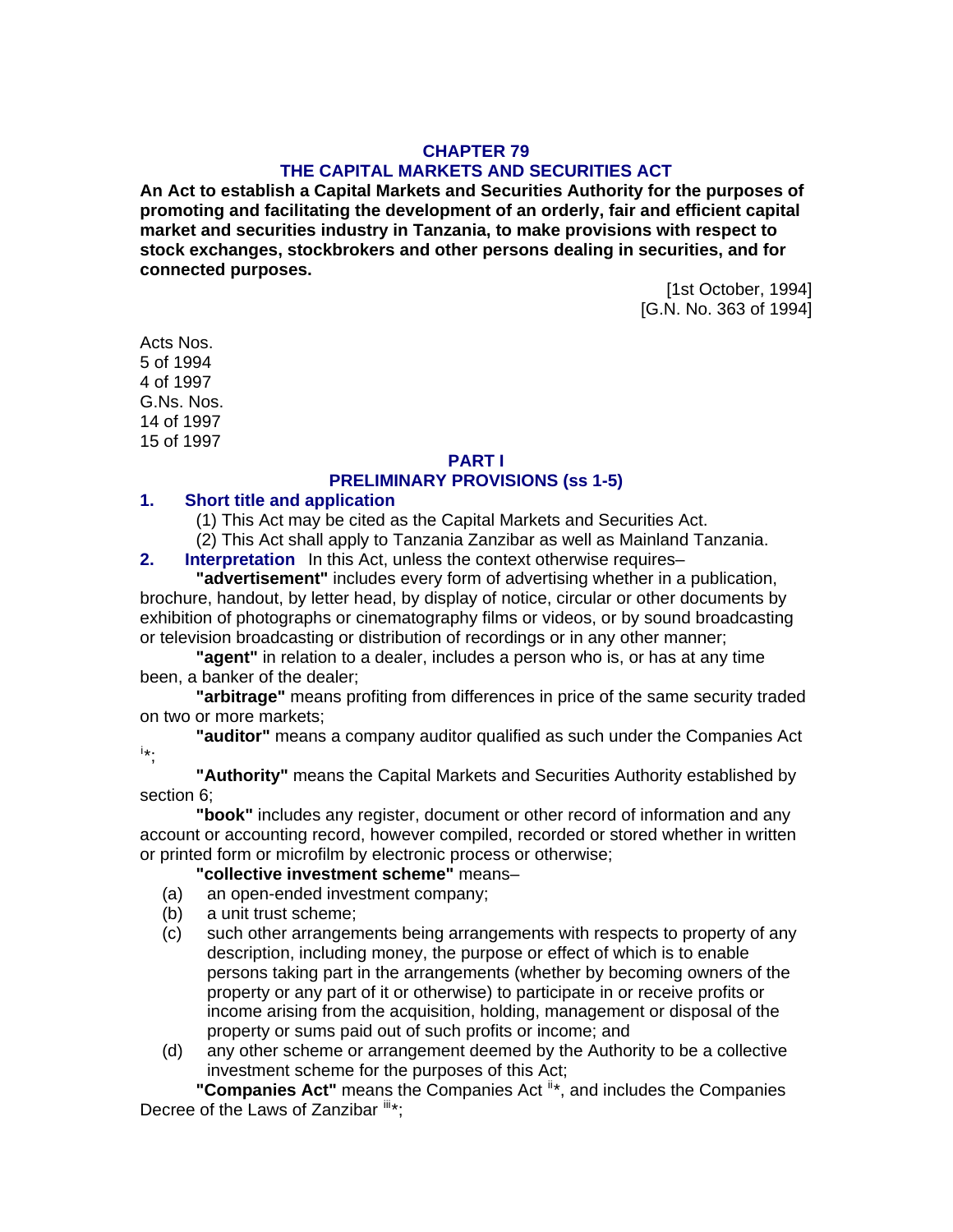**"company"** means a company formed and registered under the Companies Act; **"council"**, in relation to a stock exchange, means the persons for the time being in whom the management of the stock exchange is vested;

**"court"** means the court having jurisdiction under this Act;

**"dealer"** means a person who carries on the business of dealing in securities whether he carries on any other business or not, but does not include an exempt dealer;

**"dealer's representative"** means a person, in the direct employment of, or acting for, or by arrangement with, a dealer, who performs for that dealer any of the functions of a dealer, other than work ordinarily performed by accountants, clerks or cashiers, whether his remuneration is by way of salary, wages, commission or otherwise; and where the dealer is a body corporate, includes any director or officer of the body corporate who performs for the body corporate any of the said functions;

**"dealing in securities"** means whether as principal or agent making or offering to make with any person, or inducing or attempting to induce any person to enter into or to offer to enter into–

- (a) any agreement for or with a view to acquiring, disposing of, subscribing for, or underwriting securities; or
- (b) any agreement the purpose or the intended purpose of which is to secure a profit to any of the parties from the yield of securities or by reference to fluctuations in the price of securities;

**"director"** has the same meaning as is assigned to that expression in the Companies Act  $iv^*$  $iv^*$ :

**"executive officer"**, in relation to a body corporate, means any person by whatever name called who is concerned or takes part in the management of the body corporate whether or not he is a director of the body corporate;

**"exempt dealer"** means a person specified under section 49;

**"investment adviser"** subject to section 3, means a person who–

- (a) carries on the business of advising others concerning securities;
- (b) as part of a regular business, issues or publishes analyses or reports concerning securities; or
- (c) pursuant to a contract or arrangement with a client, undertakes on behalf of the client, (whether on a discretionary authority granted by the client or otherwise) the management of a portfolio of securities for the purpose of investment;

**"investment company"** means a body corporate, which has its purpose the investment of its funds with the aim of spreading investment risk and giving its members the benefit of the results of the management of those funds by or on behalf of that body;

**"investment representative"** means a person, in the direct employment of or acting for or by arrangement with an investment adviser, who performs for such investment adviser any of the functions of an investment adviser (other than work ordinarily performed by accountants, clerks or cashiers) whether his remuneration is by way of salary, wages, commission or otherwise, and includes any director or officer of a body corporate who performs for such body corporate any of the said functions;

**"licence"** means–

- (a) a dealer's licence;
- (b) an investment adviser's licence; or
- (c) a representative's licence, issued under Part IV;

**"listing rules"**, in relation to a body corporate that maintains or provides or proposes to maintain or to provide, a stock market or a stock exchange, means rules governing or relating to–

(a) the admission to the official list of the body corporate, of bodies corporate,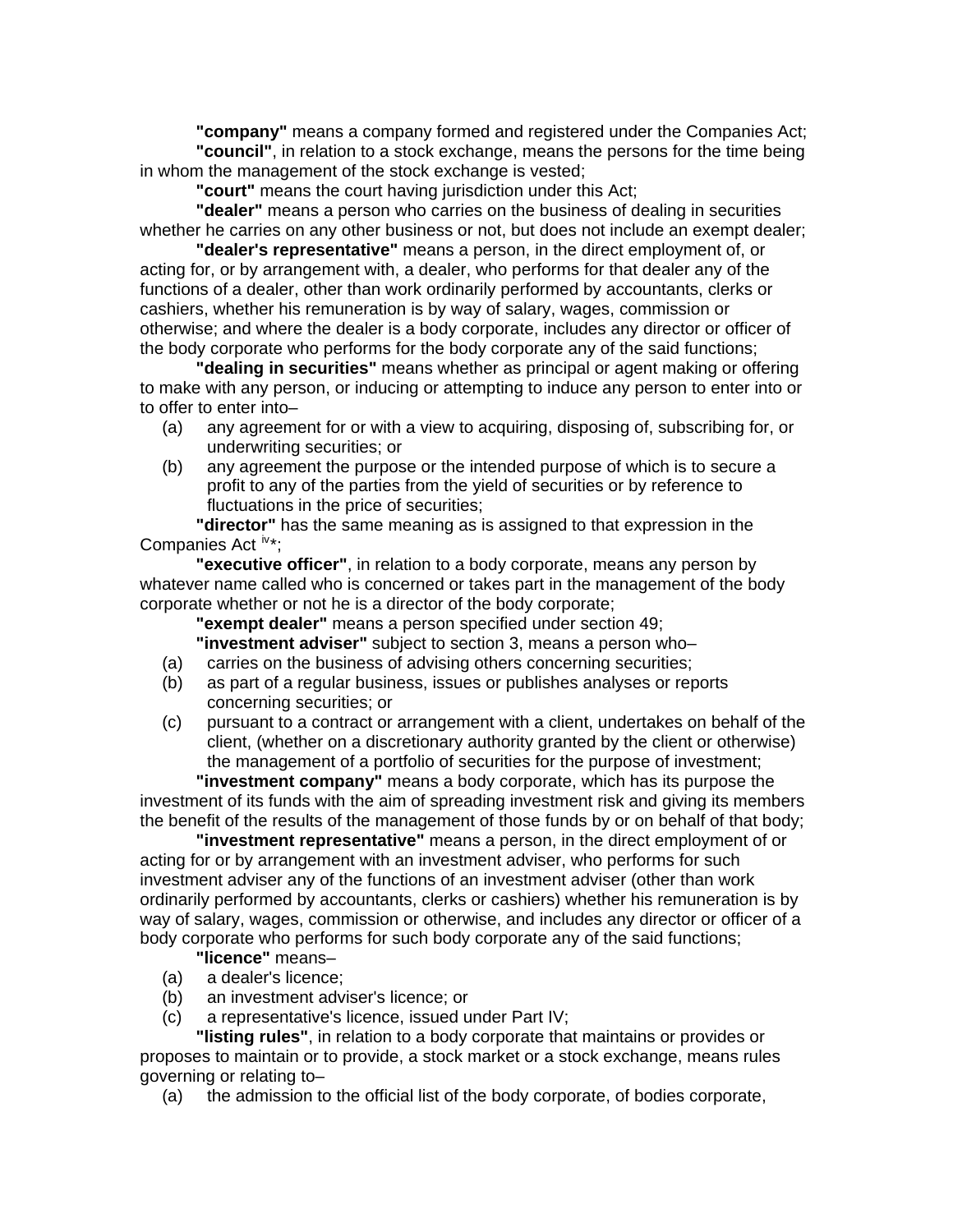governments, unincorporate bodies or other persons for the purpose of the quotation on the stock market, or made available by bodies corporate, governments unincorporated bodies or other persons or the removal from that official list and for other purposes; or

(b) the activities or conduct of bodies corporate, governments, unincorporate bodies and other persons who are admitted to that list,

whether those rules–

(i) are made by the body corporate or are contained in any of the constituent documents of the body corporate; or

(ii) are made by another person and adopted by the body corporate; **"member company"** means a company which carries on a business of dealing in securities and is recognised as a dealing member by a stock exchange;

**"member firm"** means a partnership which carries on a business of dealing in securities and is recognised as a dealing member by a stock exchange;

**"Minister"** means the Minister for the time being responsible for finance; **"open-ended investment company"** means a body corporate–

- (a) which has as its purpose the investment of its funds with the aim of spreading investment risk and giving its members the benefit of the results of the management of those funds by or on behalf of that body; and
- (b) the members in which have rights represented by share or securities of that body which–
	- (i) those members are entitled to have redeemed or purchased from them by, or out of funds provided by, that body; or
	- (ii) the body ensures it can be sold by the members on an investment exchange at a price related to the value of the property to which they relate;

**"prescribed interest"** subject to section 3, means any right to participate or any interest, whether enforceable or not and whether actual, prospective or contingent–

- (a) in any profits, assets or realisation of any financial or business undertaking or scheme whether in Tanzania or elsewhere;
- (b) in any enterprise, whether in Tanzania or elsewhere, in relation to which the holder of the right or interest is led to expect profits, rent or interest from the efforts of the promoter of the enterprise or a third party; or
- (c) in any investment contract, whether or not the right or interest is evidenced by a formal document and whether or not the right or interest relates to a physical asset;

**"prospectus"** means any prospectus, notice, circular, advertisement or other invitation offering to the public for subscription or purchase any shares or debentures of company and includes a prospectus in respect of the issue of any other security;

**"public company"** means a company whose articles of association do not restrict the right to transfer its shares, do not limit the number of its members and do not prohibit any invitation to the public to subscribe for any shares or debentures of the company;

### **"relevant authority"** means–

- (a) in relation to a member company or member firm, the stock exchange by which the company is recognised; and
- (b) in relation to any other person, the Authority;

**"rules"**, in relation to a stock exchange, means the rules governing the conduct of the stock exchange or its members by whatever name called and includes rules contained in the regulations of the stock exchange;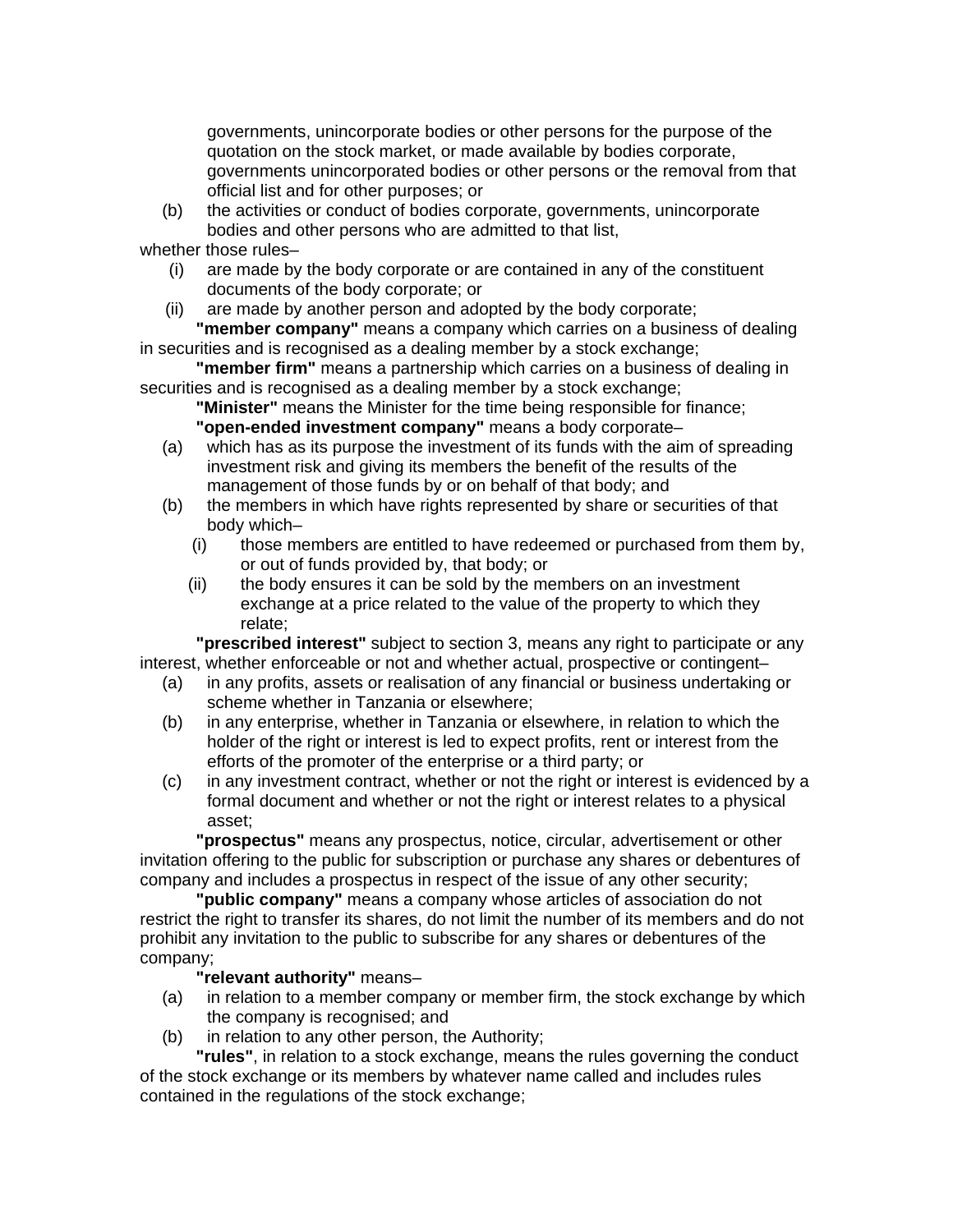**"securities"** include–

- (a) debentures, stock, shares, bonds, or notes issued or proposed to be issued by a body corporate and any right, warrant or option in respect thereof;
- (b) bonds or other loan instrument of the Government of Tanzania or of any other country;
- (c) rights or interests, whether described as units or otherwise under any collective investment scheme;
- (d) such other rights, interests or instruments as the Minister may, by notice in the *Gazette* prescribe.

**"securities business"** means the business of dealing in or advising on securities and includes such other activity as may be prescribed;

**"share"** means the interest of members of a body corporate who are entitled to share in the capital or income of such body corporate,

**"stockbroker"** means a person who is–

- (a) a director of a member company; or
- (b) a partner of a member firm.

**"stock exchange"** means any body corporate which has been approved by the Authority under section 26;

**"stock market"** means a market, exchange of other place, at which, or a facility by means of which, securities are regularly offered for sale, purchased or exchanged;

**"substantial shareholder"** means a shareholder entitled to exercise or control the exercise of 30% or more of the voting power at general meetings of the company or one who is in a position to control the composition of a majority of the board of directors of a company;

**"trust account"** means a trust account opened and maintained under section 69;

**"underwriting"** means the purchase or commitment to purchase or distribute by dealers or other persons of any issue or offer of securities for immediate or prompt public distribution by or through them;

**"unit"** in relation to a unit trust, means a right or interest, whether described as a unit, sub-unit or otherwise which may be acquired under the trust; and

**"unit trust scheme"** means any arrangement made for the purpose, or having the effect, of providing facilities for the participation by persons as beneficiaries under a trust, in profits or income arising from the acquisition, holding, management or disposal of securities or any other property.

# **3. Construction of the terms "investment adviser" and "prescribed interest"**

For the purposes of this Act and notwithstanding the provisions of section 2–

- (a) the phrase "investment advisor" shall not be construed to include–
- $(i)$  a bank as defined in the Banking and Financial Institutions Act  $v^*$  $v^*$ .
	- (ii) an insurance company;
	- (iii) an Advocate or accountant whose carrying on of that business is solely incidental to the practice of his profession;
	- (iv) a dealer or his employee or a dealer's representative or an exempt dealer whose carrying on of that business is solely incidental to the conduct of his business of dealing in securities; or
	- (v) a person who is the proprietor of a newspaper where–
		- (aa) in so far as the newspaper is distributed generally to the public, it is distributed only to subscribers to, and purchasers of, the newspaper for value;
		- (bb) the advice is given or the analyses or reports are issued or published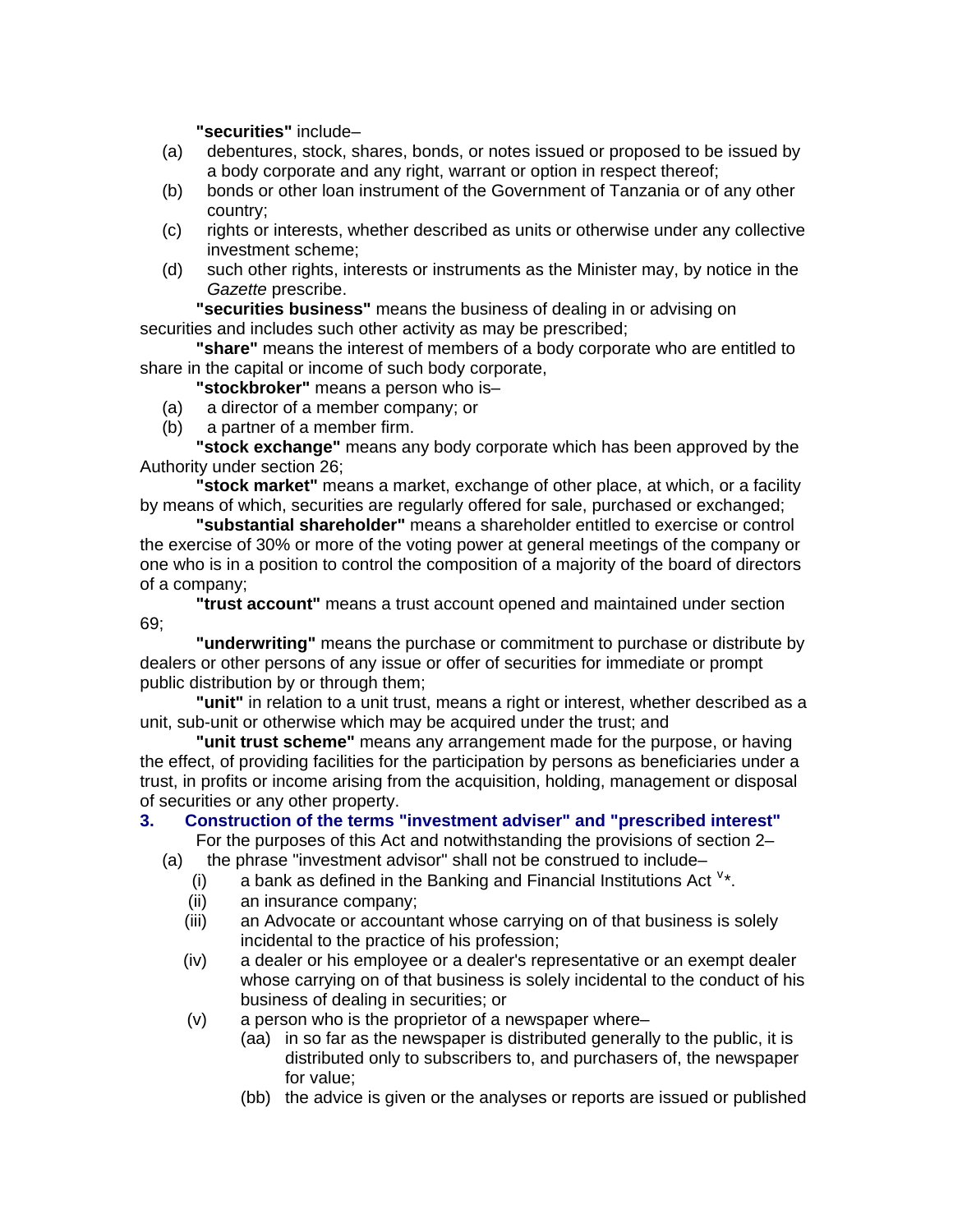only through that newspaper;

- (cc) that person received no commission or other consideration for giving the advice or for issuing or publishing the analyses or reports; and
- (dd) the advice is given and the analyses and reports are issued or published solely as incidental to the conduct of that person's business as a newspaper proprietor; and
- (vi) such other persons as the Minister may, by notice in the *Gazette*, prescribe;
- (b) the phrase "prescribed interest" shall not be construed to include–
	- (i) any share in, or debenture of a body corporate;
	- (ii) any interest in, or arising out of a policy of life insurance;
	- (iii) an interest in a partnership agreement, unless the agreement or proposed agreement–
		- (aa) relates to an undertaking, scheme, enterprise or investment contract promoted by or on behalf of a person whose ordinary business is or includes the promotion of similar undertakings, schemes, enterprises or investment contracts whether or not that person is, or is to become, a party to the agreement or proposed agreement; or
		- (bb) is or would be an agreement, within a class of agreements, prescribed by the regulations for the purposes of this paragraph;
	- (iv) a right or interest, or a right interest included in a class or kind of rights or interests, declared by the regulations to be an exempt right or interest, or a class or kind of exempt rights or interests;

# **4. Construction of the term "associated person"**

(1) A reference in this Act to "a person associated with another person" shall be construed as follows–

- (a) where the other person is a body corporate;
	- a director or secretary of the body corporate;
	- (ii) a body corporate that is related to the other person; or
	- (iii) a director or secretary of such a related body corporate;
- (b) where the matter to which the reference relates is the extent of power of exercise, or to control the exercise of, the voting power attached to voting shares in a body corporate, a person with whom the other person has, or proposes to enter into, an agreement, understanding or undertaking, whether formal or informal and whether express or implied–
	- (i) by reason of which either of those persons may exercise, directly or indirectly control the exercise of, or substantially influence the exercise of, any voting power attached to a share in the body corporate;
	- (ii) with a view to controlling or influencing the composition of the board of directors, or the conduct of affairs, of the body corporate; or
	- (iii) under either of those persons may acquire from each other shares in the body corporate or may be required to dispose of such shares in accordance with the directions of the other person;
- (c) a person in concert with whom the other person is acting, or proposes to act, in relation to the matter to which the reference relates;
- (d) where the matter to which the reference relates is a matter, other than the extent of power to exercise, or to control the exercise of, the voting power attached to voting shares in a body corporate–
	- (i) subject to subsection (2), a person who is a director of a body corporate that carries on a business of dealing in securities and of which the other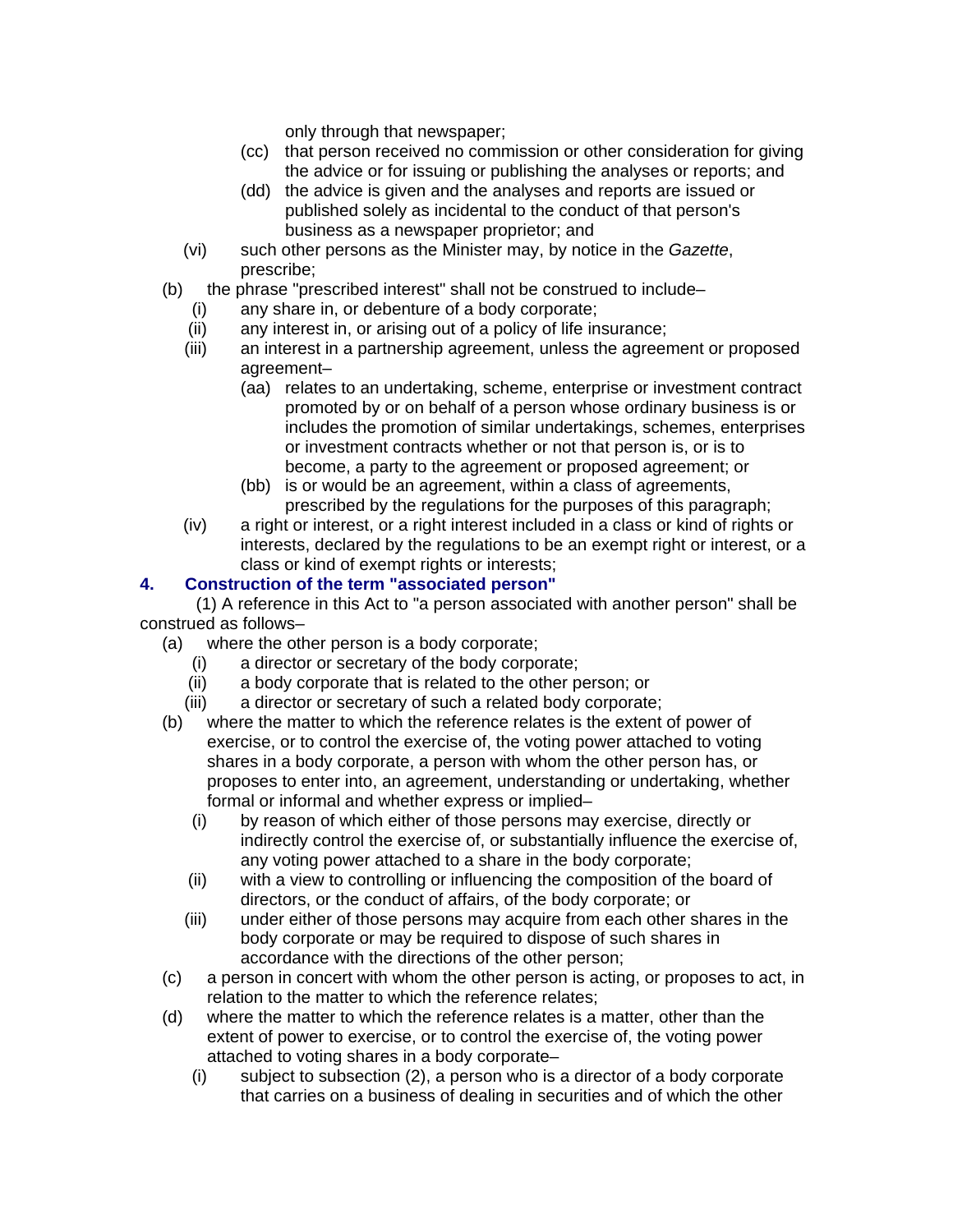person is also a director;

- (ii) subject to subsection (2), a person who is a director of a body corporate of which the other person is a director, not being a body corporate that carries on a business of dealing in securities; or
- (iii) a trustee of a trust in relation to which the other person benefits or is capable of benefiting otherwise than by reason of transactions entered into the ordinary course of business in connection with the lending of money;
- (e) a person with whom the other person is, by virtue of any law regarded as associated in respect of the matter to which the reference relates;
- (f) a person with whom the other person is, or proposes to become, associated, whether formally or informally, in any other way in respect of the matter to which the reference relates; or
- (g) where the other person has entered into, or proposes to enter into, a transaction, or has done, or proposes to do, any other act or thing, with a view to becoming associated with a person as mentioned in paragraph (a), (b), (c), (d), (e), or (f).

(2) Where, in proceedings under this Act, it is alleged that a person referred to in subsection (1)(d)(i) and (ii) was associated with another person at a particular time, that person shall be deemed not to have been associated in relation to a matter to which the proceedings relate unless the person alleging the association proves that the first mentioned person at that time knew or ought reasonably to have known the material particulars of that matter.

(3) A person shall not be taken to be associated with another person by virtue of paragraph (b), (c), (e) or (f) of subsection (1) by reason only that one of those persons furnished advice to, or acts on behalf of, the other person in the proper performance of functions that relate to his professional capacity or to his business relationship with the other person.

### **5. Persons deemed to have interest in securities**

(1) Where any property held in trust consists of or includes securities in which a person knows or has reasonable grounds for believing that he has an interest, that person shall be deemed to have an interest in those securities.

(2) A person shall be deemed to have an interest in a security where a body corporate has an interest in a security and–

- (a) the body corporate is, or its directors are, accustomed or under an obligation, whether formal or informal, to act in accordance with the directions, instructions or wishes of that person in relation to that security;
- (b) that person has a controlling interest in the body corporate; or
- (c) that person is, or the associates of that person or that person and his associates are, entitled to exercise or control the exercise of not less than 30% of the votes attached to the voting shares in the body corporate.

(3) A person shall be deemed to have an interest in a security in any one or more of the following circumstances–

- (a) where he has entered into a contract to purchase a security;
- (b) where he has a right, otherwise than by reason of having an interest under a trust, to have a security transferred to himself or to his order, whether the right is exercisable presently or in future and whether on the fulfilment of a condition or not;
- (c) where he has the right to acquire a security or an interest in a security, under an option, whether the right is exercisable presently or in the future and whether on the fulfilment of a condition or not; or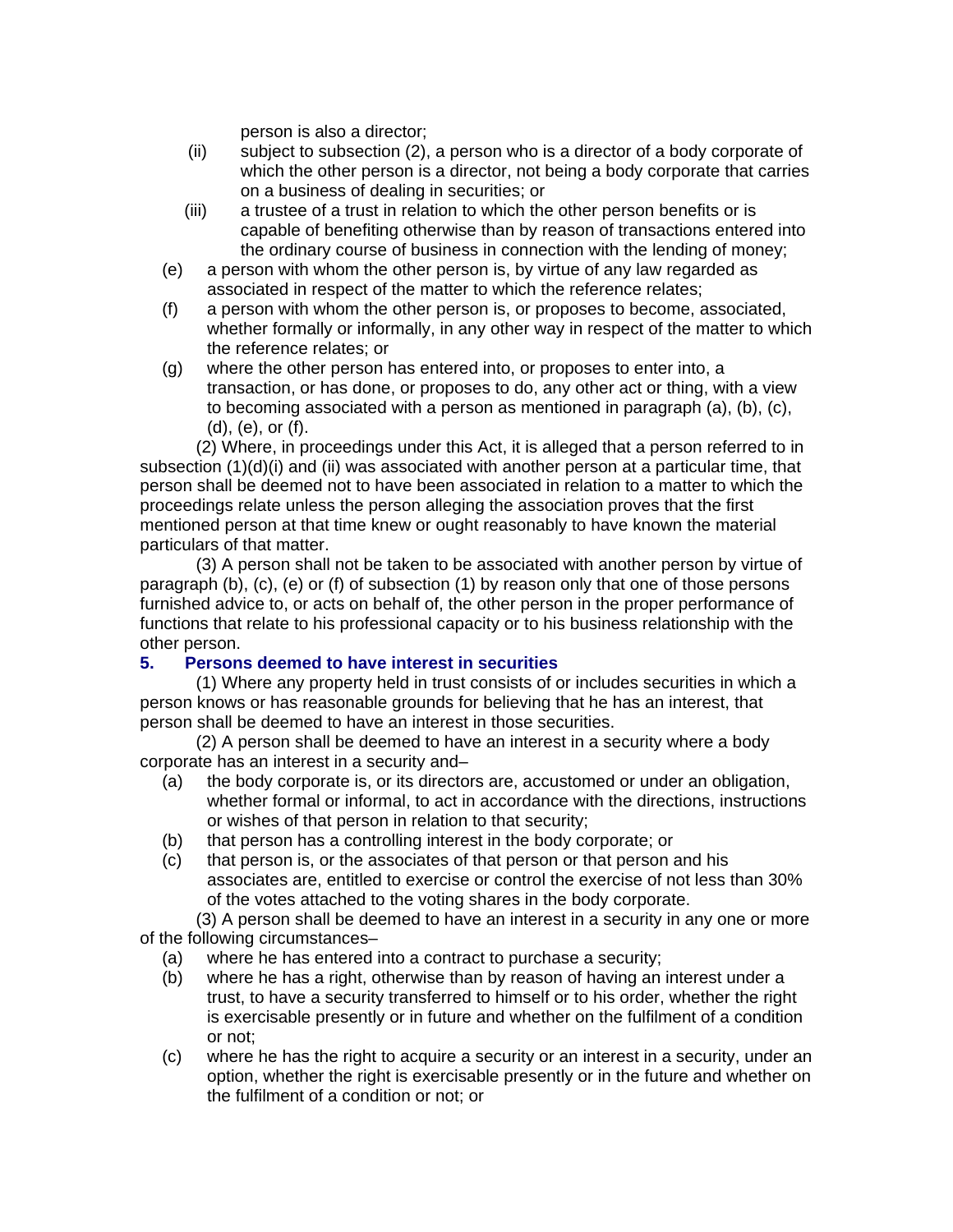(d) where he is entitled, otherwise than by reason of his having been appointed a proxy or representative to vote at a meeting of members of a body corporate or of a class of its members, to exercise or control the exercise of a right attached to a security, not being a security of which he is the registered holder.

(4) A person shall be deemed to have an interest in a security if that security is held jointly with another person.

(5) For the purpose of determining whether a person has an interest in a security, it is immaterial that the interest cannot be related to a particular security.

(6) There shall be disregarded–

- (a) an interest in a security if the interest is that of a person who holds the security as bare trustee;
- (b) an interest in a security of a person whose ordinary business includes the lending of money if he holds the interest only by way of security for the purpose of a transaction entered into in the ordinary course of business in connection with the lending of money;
- (c) an interest of a person in a security being an interest held by him by reason of his holding a prescribed office; and
- (d) a prescribed interest in a security being an interest of such person, or of the person included in such class of persons, as may be prescribed.

(7) An interest in a security shall not be disregarded by reason only of–

- (a) its remoteness;
- (b) the manner in which it arose; or
- (c) the fact that the exercise of a right conferred by the interest is, or is capable of being made subject to restraint or restriction.

#### **PART II**

# **THE CAPITAL MARKETS AND SECURITIES AUTHORITY (ss 6-24)**

### **6. Establishment of the Authority**

(1) There is hereby established an authority to be known as the Capital Markets and Securities Authority.

(2) The Authority shall be a body corporate with perpetual succession and a common seal and shall be capable in its corporate name of–

- (a) suing and being sued;
- (b) taking, purchasing or otherwise acquiring, holding, charging and disposing of both movable and immovable property;
- (c) borrowing and lending money;
- (d) entering into contracts; and
- (e) doing or performing all such other things or acts necessary for the proper performance of its functions under this Act which may lawfully be done by a body corporate.

(3) The Authority shall consist of–

- (a) a Chairman to be appointed by the President on the recommendation of the Minister;
- (b) four other members who have experience and expertise in either legal, financial, business o administrative matters to be appointed by the Minister;
- (c) the Principal Secretary to the Treasury or an officer of the Treasury nominated by him in writing for that purpose;
- (d) the Governor of the Bank of Tanzania or an officer of the Bank of Tanzania nominated by him in writing for that purpose;
- (e) the Registrar of Companies or an officer in the office of the Registrar of Companies nominated by him in writing for that purpose; and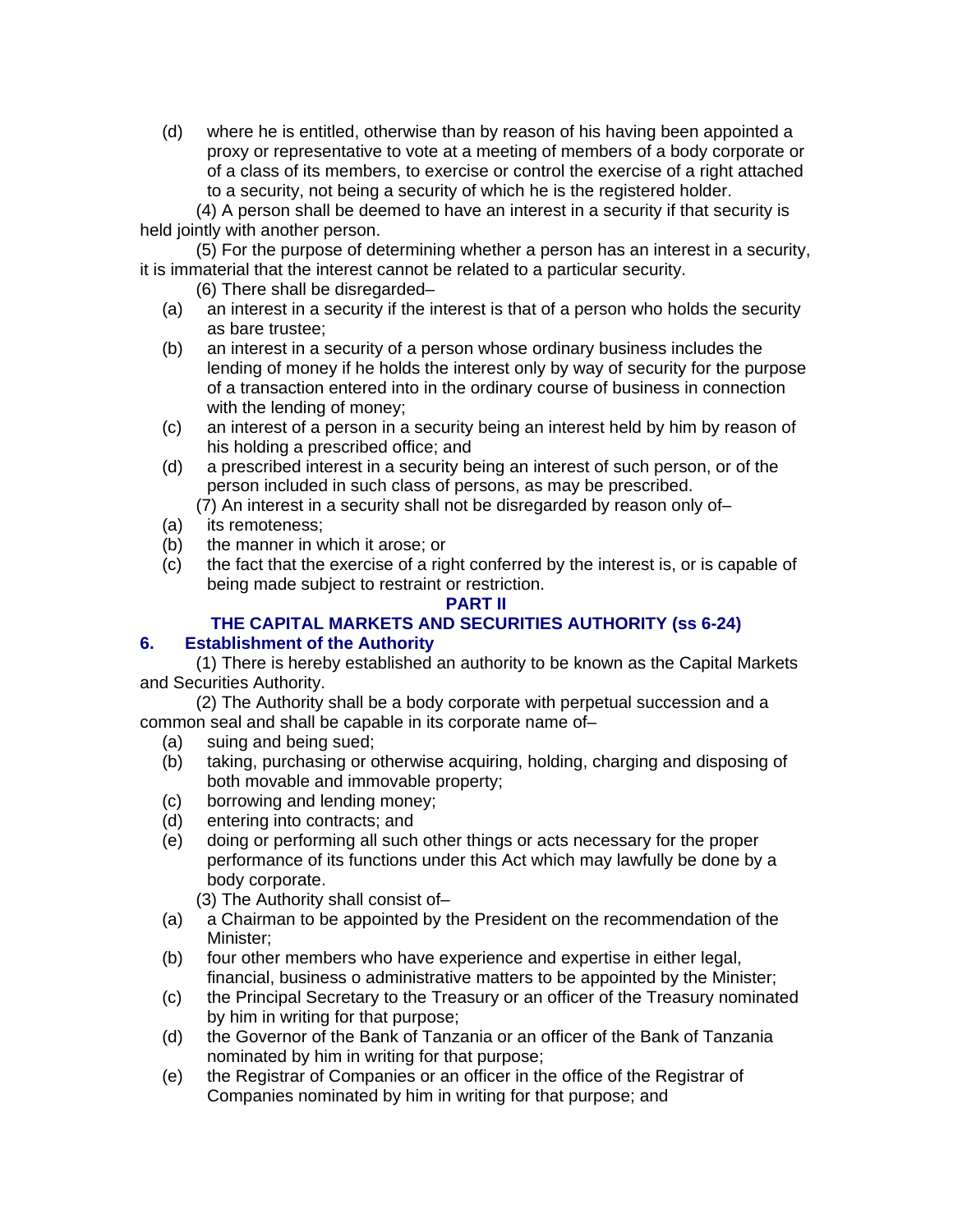- (f) the Attorney-General or an officer in the office of the Attorney General nominated by him in writing for that purpose;
- (g) the Chief Executive of the Authority.

(4) The Chairman and every member appointed under paragraph (b) of subsection (3) shall hold office for a period of three years and shall be eligible for reappointment.

(5) Any member appointed under paragraph (b) of subsection (3) shall cease to hold office if–

- (a) he delivers to the Minister a written resignation of his appointment;
- (b) on the advice of the Authority, the Minister removes him from office on the grounds that he is incapacitated by mental or physical illness or is otherwise unable or unfit to discharge the functions of a member or is unable to continue as a member;
- (c) he has been absent from three consecutive meetings of the Authority without leave or good cause;
- (d) he is adjudged bankrupt or enters into a composition scheme or arrangement with his creditors;
- (e) he is sentenced by a court to imprisonment for a term of six months or more without the option of a fine;
- (f) he is convicted of an offence involving dishonesty, fraud or moral turpitude; or
- (g) in the case of a person in possession of a professional qualification, he is disqualified or suspended, otherwise than at his own request, from practicing his profession in Tanzania or in any other country by an order of any competent authority made in respect of him personally.

(6) In the event of vacation of officer by any member appointed under paragraph (b) of subsection (3), the Minister may appoint another person to hold office for the unexpired period of the term of office of the member in whose place he is appointed.

(7) If any member of the Authority appointed under paragraph (b) of subsection (3) is temporarily unable to perform his duties, the Minister may appoint another person to act in his place during the period of his absence.

(8) The members of the Authority other than public officers in receipt of a salary, shall be paid such remuneration and allowances out of the general fund of the Authority as may be determined by the Minister.

### **7. Meetings of the Authority**

(1) The Chairman of the Authority shall convene meetings at least once each month to carry on the business of the Authority and whenever he receives a written request signed by at least two members; and in the absence of the Chairman, meetings shall be convened by the Chief Executive and the members present shall elect one of their number to preside as Chairman.

(2) The quorum for any meeting of the Authority shall be five, and the Authority may, subject to the requirement for a quorum, regulate the procedure in regard to meetings of the Authority and the transaction of business at such meetings.

(3) All questions for decisions at any meeting of the Authority shall be decided by the vote of the majority of the members present and, in case of an equality of votes, the Chairman of the meeting shall have a casting vote.

(4) If the Chairman of the Authority, by reason of extended illness or absence is temporarily unable to perform the duties of his office, the President, on the recommendation of the Minister, shall appoint another member of the Authority to act in his place during the period of absence.

(5) The Chairman may at any time resign by a letter addressed to the President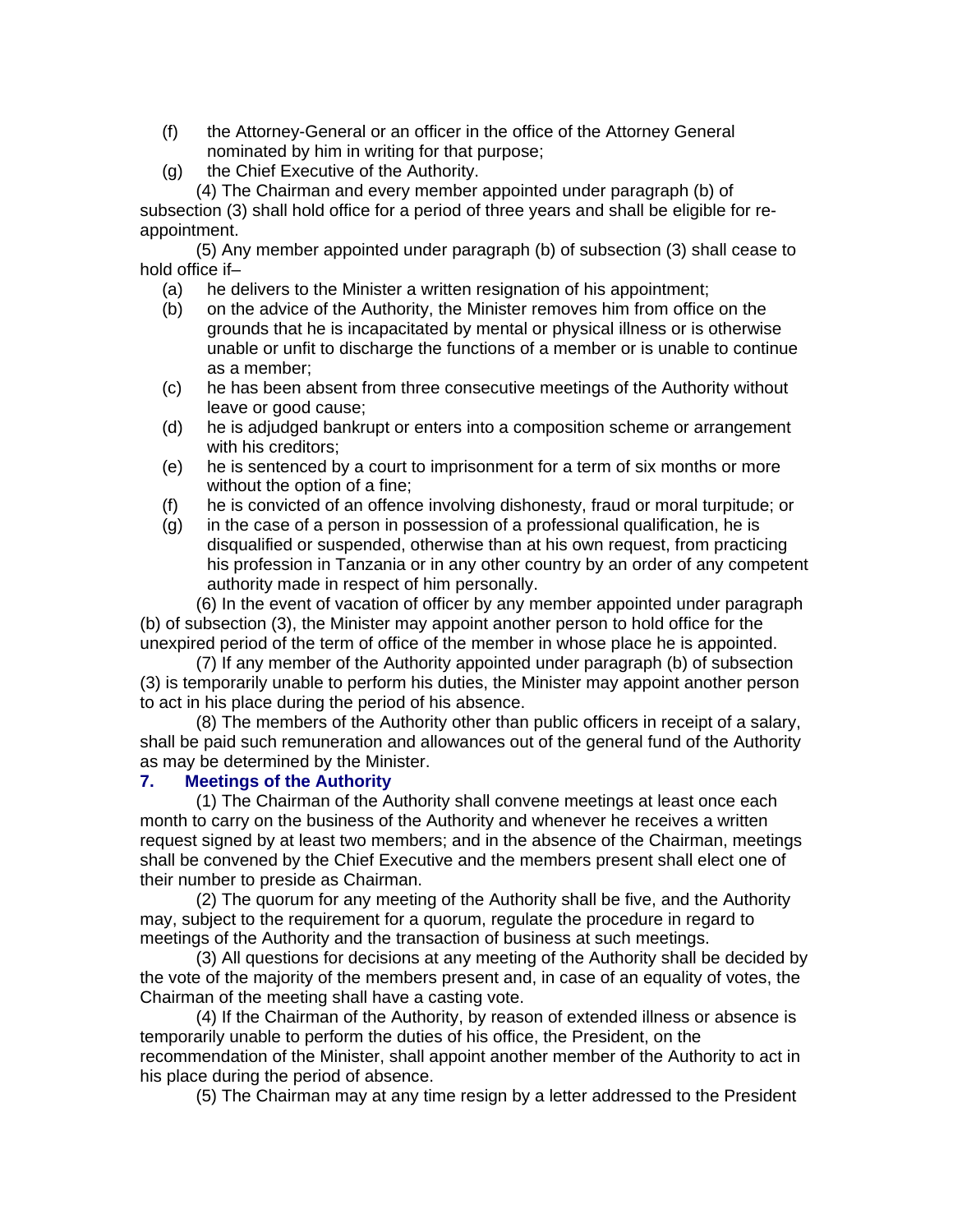and the resignation shall take effect upon being accepted by the President.

(6) Any member who has a direct or indirect interest in any decision that is to be taken on any specific matter by the Authority, shall disclose the nature of such interest at the meeting of the Authority where such decision is being taken and the disclosure shall be recorded in the minutes of the meeting and, if either the member or the majority of the members of the Authority believe that such member's interest in the matter is such as to influence his judgment, he shall not participate in the deliberation or the decision of the Authority on such matter:

Provided that if a majority of the members in attendance at a meeting where such matter is considered determine that the experience or expertise of the interested member is necessary for the deliberation on the matter, they may permit such member to participate as they deem appropriate.

(7) The common seal of the Authority shall be kept in the custody of the Authority and shall not be affixed to any instrument or document except as authorised by the Authority.

(8) All documents, other than those required by law to be under seal, made by, and all decisions of, the Authority may be signified under the hand of the Chairman, or, in the case of a decision taken at a meeting at which the Chairman is not present, under the hand of the person presiding at such meeting.

### **8. Appointment of Chief Executive and other staff**

(1) The Minister shall, after consultation with the Authority, appoint a Chief Executive of the Authority on such terms and conditions as he may determine.

(2) The Chief Executive shall, subject to the general direction and control of the Authority, be charged with the direction of the affairs and transactions of the Authority, the exercise, discharge and performance of its objectives, functions and duties including the administration and control of the officers and other employees of the Authority.

(3) The Minister may remove from office the Chief Executive appointed under subsection (1).

(4) The Authority may employ such other officers and employees as it considers necessary for the efficient discharge of its responsibilities and functions.

(5) The officers and other employees employed under subsection (4) shall be remunerated in such manner and at such rates, and shall be subject to such conditions of service, as may be determined by the Authority.

(6) Every officer or other employee of the Authority shall, subject to this Act, exercise such powers and functions and perform the duties assigned to him from time to time by the Chief Executive.

#### **9. General Fund, financial year and accounts**

(1) There is hereby established a fund of the Authority to be known as the General Fund.

(2) There shall be paid into the General Fund–

- (a) all such sums of money as may be paid as fees under this Act;
- (b) all such sums of money as may be received by the Authority for its operations from any other source;

(3) There shall be paid out of the General Fund all such sums of money required to defray the expenditure incurred by the Authority in the exercise, discharge and performance of its objectives, functions and duties.

(4) The financial year of the Authority shall be the period of twelve months commencing on the first day of July in each year.

(5) The Authority shall cause proper books of accounts to be kept of its income and expenditures, assets and liabilities and all other transactions of the Authority.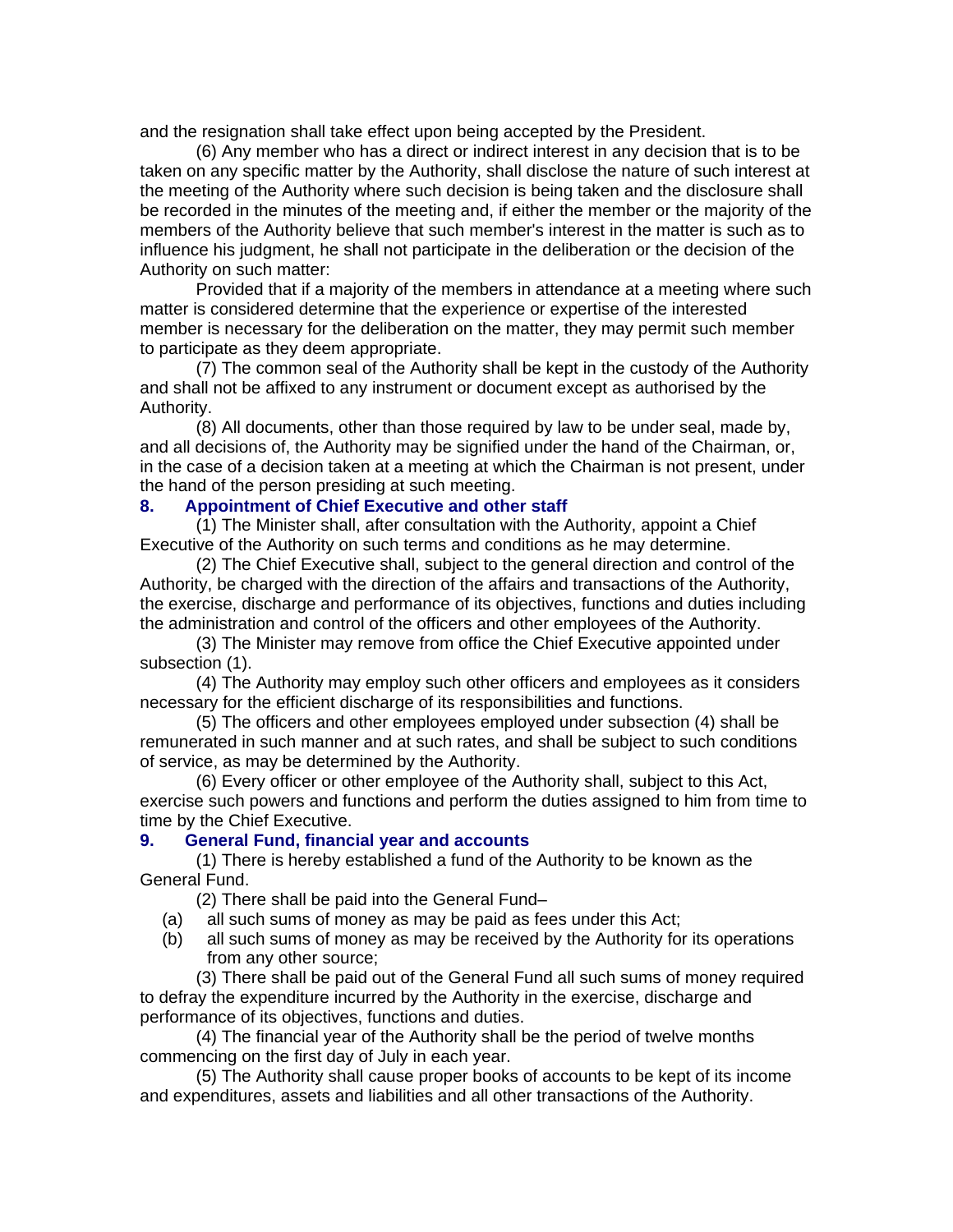# **10. General functions of the Authority**

The functions of the Authority shall be–

- (a) to advise the Minister on all matters relating to the securities industry;
- (b) to maintain surveillance over securities to ensure orderly, fair and equitable dealings in securities;
- (c) to register, license, authorise or regulate, in accordance with this Act, or any regulations made under it stock exchanges, investment advisers, securities dealers, and their agents and to control and supervise their activities with a view to maintain proper standards of conduct and professionalism in the securities business;
- (d) to formulate principles for the guidance of the industry;
- (e) to determine the minimum capital requirement for a licence holder, depending on the size of operations and risk;
- (f) to monitor the solvency of licence holders and take measures to protect the interest of customers where the solvency of any such licence holder is in doubt;
- (g) to protect the integrity of the securities market against any abuses arising from the practice of inside trading;
- (h) to adopt measures to minimise and supervise any conflict of interest that may arise for dealers;
- (i) to review, approve and regulate takeovers, mergers, acquisitions and all forms of business combinations in accordance with any existing rules of practice authorising or requiring the security to do so;
- (j) to create the necessary environment for the orderly growth and development of the capital market;
- (k) to perform the function referred to in section 35 of the Companies Act  $v_{\text{A}}$ ;
- (l) to undertake such other activities as are necessary or expedient for giving full effect to the provisions of this Act; and
- (m) to do anything which is calculated to facilitate the discharge of its functions or is incidental or conducive to their discharge, under this Act.

### **11. Power of the Authority to require production of books by a stock exchange and certain persons**

(1) The Authority may by notice in writing, at any time, where it considers that there is sufficient cause to do so, give a direction to–

- (a) a stock exchange;
- (b) a member of the council of a stock exchange;
- (c) a person who is or has been, either alone or together with another person, a dealer or an investment adviser or is or has been a dealer's representative or an investment representative;
- (d) a nominee controlled by a person referred to in paragraph (c) or jointly controlled by two or more persons at least one of whom is a person referred to in that paragraph;
- (e) a person who is or has been an officer or an employee of, or an agent, lawyer, auditor or other person acting in any capacity for or on behalf of, a stock exchange or a person referred to in paragraph (b), (c) or (d);
- (f) any other person who is or has been a party to any dealing in securities; or
- (g) any other person, to produce to a person authorised by the Authority such books, subject to subsection (2), as may be specified in the direction.

(2) A reference in subsection (1) to a dealing in securities or to a business carried

on by a person includes a reference to a dealing in securities by a person as a trustee. (3) For the purposes of subsection (1), books in respect of which a request to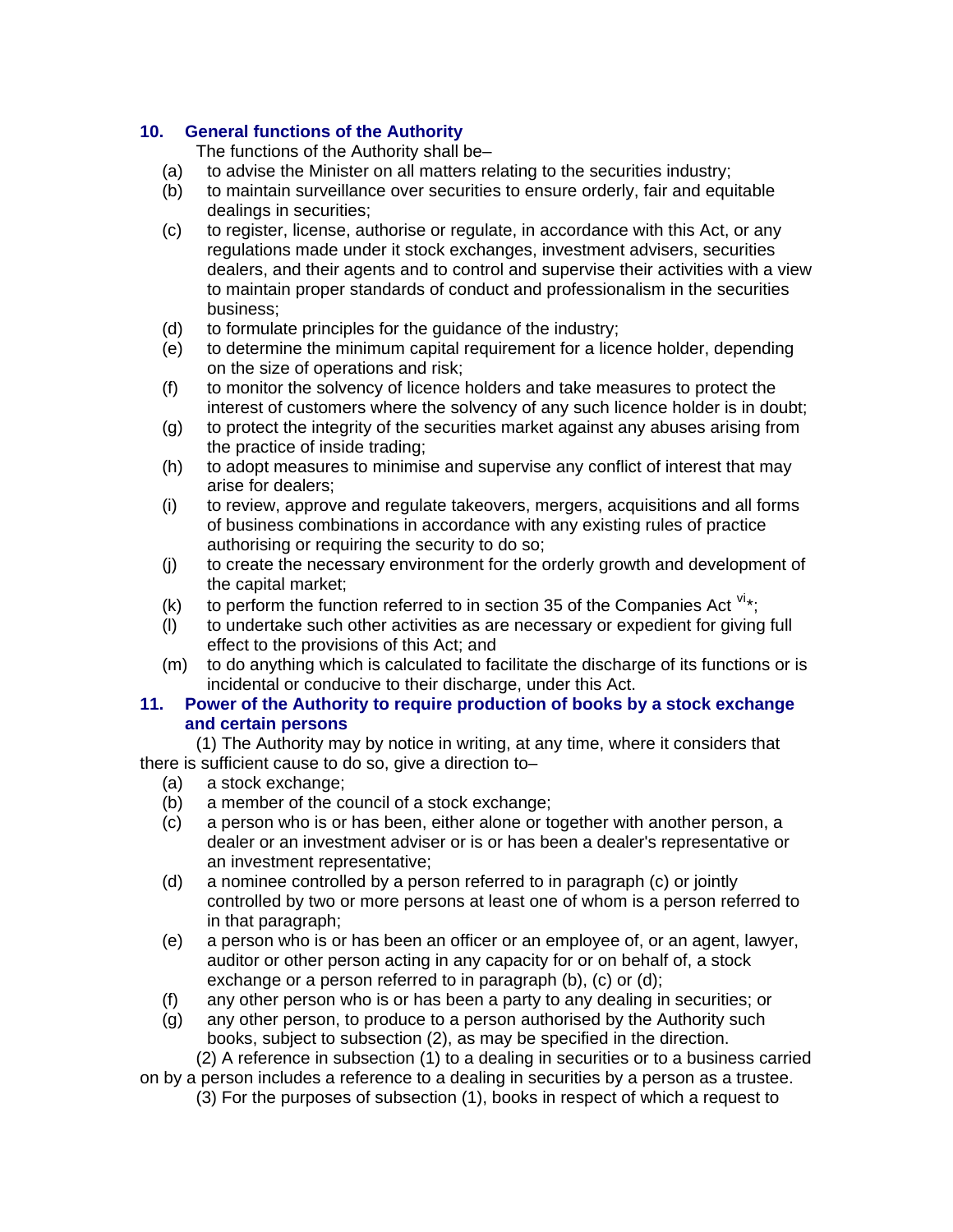produce may be made shall relate to–

- (a) the business or affairs of a stock exchange;
- (b) any dealing in securities;
- (c) any advice concerning securities or the issuing or publication of a report or analysis concerning securities;
- (d) the character or financial position of, or any business carried on by a person referred to in paragraph (c) or (d) of subsection (1); or
- (e) an audit of, or any report of an auditor concerning a dealing in securities or any accounts or records of a dealer or of an investment adviser.

(4) No direction to produce shall be made to any person pursuant to paragraph (g) of subsection (1) of this section–

- (a) unless the Authority has reason to believe that the person has in his custody or under his control books relating to a matter specified under subsection (2) of this section;
- (b) at a time or place that may unduly interfere with the proper conduct of the normal daily business of that person.

(5) The Authority may in writing authorise any person to exercise the power to request for the production of books conferred on it under this section.

(6) An authorisation from the Authority to any person under subsection (5) may be of general application or may be limited to making requirements of a particular stock exchange or other person.

(7) Where the Authority, or a person authorised by the Authority, requires the production of any books under this section and a person has a lien on the books, the production of the books does no prejudice the lien.

(8) An authorised officer shall where required to do so produce evidence of his authorisation.

(9) No action shall lie against any person for complying with a direction or requirement made or given under this section to produce books.

(10) A power conferred by this section to give a direction to a person extends, if the person is a body corporate, to giving that direction to any person who is or has been an officer of the body corporate whether that body corporate is in the course of being wound up or has been dissolved.

### **12. Action on production of books or when books are not produced**

(1) Where the required books are produced under section 11, the person to whom they are produced–

- (a) may take possession of them, make copies or take extracts from them;
- (b) may require the person who produced the books or any person who was a party to the compilation of the books to make a statement providing an explanation of any of the books;
- (c) may retain possession of the books for as long as the Authority considers necessary to enable the books to be inspected and copies of or extracts from the books to be made or taken by or on behalf of the Authority; and
- (d) shall permit the person who produced them, upon giving a reasonable notice and specification of the books, to have access to them.

(2) Where the books are not produced,the Authority or the authorised person may require the person who should have produced the books–

- (a) to state, to the best of his knowledge and belief, where the books may be found;
- (b) to identify the person who, to the best of his knowledge and belief, last had custody of the books and where he may be found; or
- (c) to state the reasons why the books cannot be produced.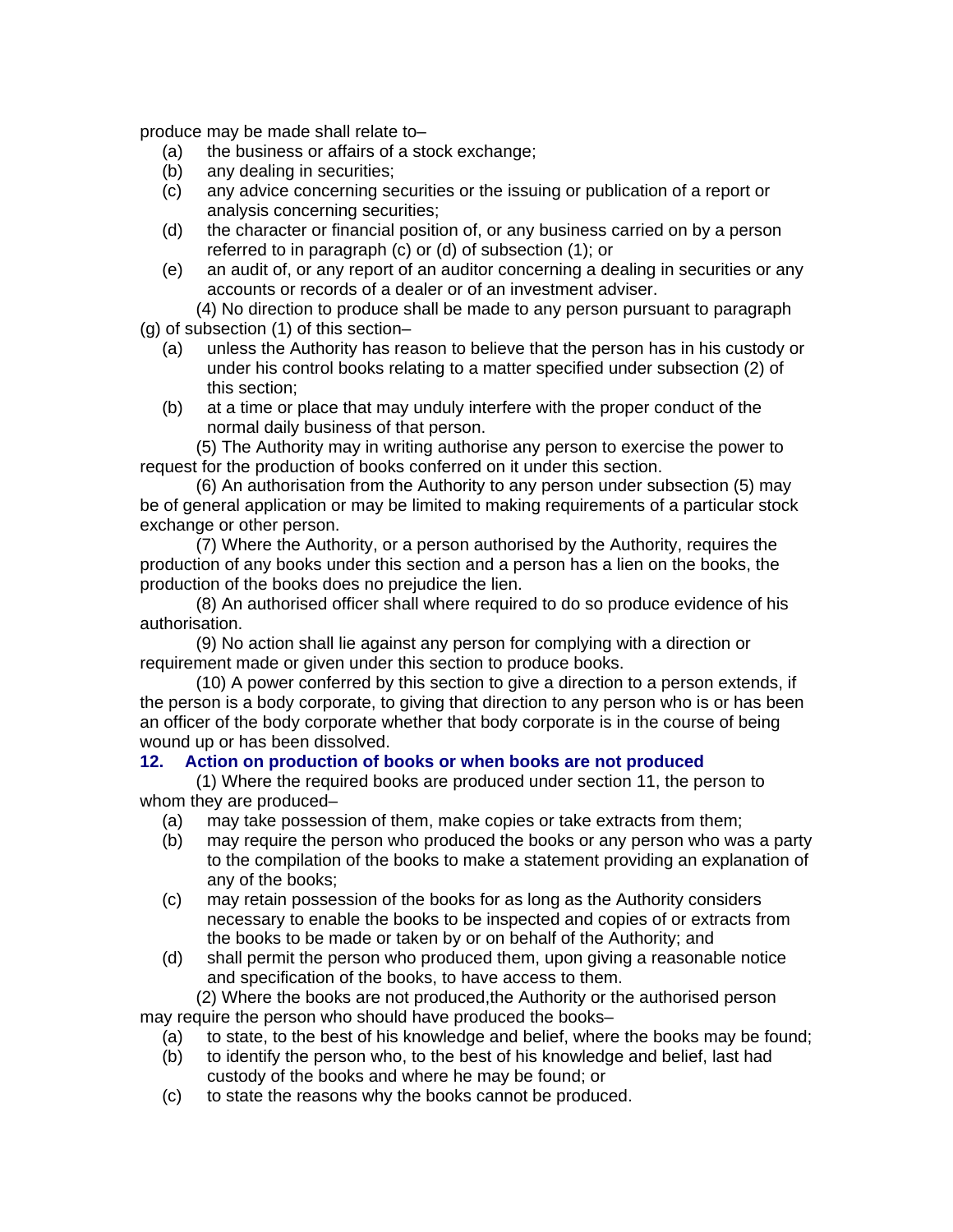### **13. Order by District Magistrate to search premises**

(1) Whenever it appears to any District Magistrate upon written information on oath, and after any enquiry he may think necessary, that there are reasonable grounds for suspecting that there are on any premises books the production of which has been directed and which have not been produced in compliance with the direction, the District Magistrate may issue a warrant authorising the Authority or any person named therein–

- (a) to search the premises and to break open and search any cup-board, drawer, container or other receptacle, whether a fixture or not, in the premises; and
- (b) to take possession of, or secure against interference, any books that appear to be books the production of which was so directed.

(2) The powers conferred under subsection (1) are in addition to, and not in derogation of, any other powers conferred by the Criminal Procedure Act  $\mathbb{V}^{1*}$ , relating to search of premises.

(3) In this section "premises" includes any structure, building, place, aircraft, vehicle or vessel.

#### **14. Incriminating statement**

(1) A person is not excused from failing to provide a statement explaining any matter relating to the compilation of any books or any matter requested of him under section 11 on the grounds that statement might tend to incriminate him.

(2) Notwithstanding subsection (1) where the person claims before making a statement required of him that the statement might tend to incriminate him, the statement provided in answer to the request shall not be admissible in evidence against him in any criminal proceedings other than proceedings under sections 11, or 12 of this Act.

(3) Subject to subsection (2) of this section, a statement made by a person in compliance with a requirement under section 12 may be used in evidence in any criminal or civil proceedings against the person.

#### **15. Penalties**

A person who–

- (a) without reasonable excuse, refuses or fails to comply with a direction given under section 11 or 12; or
- (b) knowingly furnishes information or makes a statement that is false or misleading in a material particular for the purposes of section 11 or 12; or
- (c) without reasonable excuse, obstructs or hinders the Authority or any person in the exercise of a power under section 11, 12 or 13 is guilty of an offence and shall be liable on conviction to a fine of not less than one million shillings or to imprisonment for a term of not less than five years or to both such fine and imprisonment.

#### **16. Copies of extracts of books to be admitted in evidence**

(1) Subject to this section and section 18 a copy of or extract from a book relating to a matter specified in subsection (1) or (2) of section 11 is admissible in evidence as if it were the original book.

(2) A copy of or extract from a book is not admissible in evidence under subsection (1) unless it is proved that the copy or extract is a true copy of the book or of the relevant part of the book.

(3) For the purpose of subsection (2), evidence that a copy of or extract from a book is a true copy of the books or of a part of the book may be given by a person who has compared the copy or extract with the book or the relevant part of the book and may be given orally or by an affidavit or statutory declaration.

#### **17. Protection of privileged communication with advocate**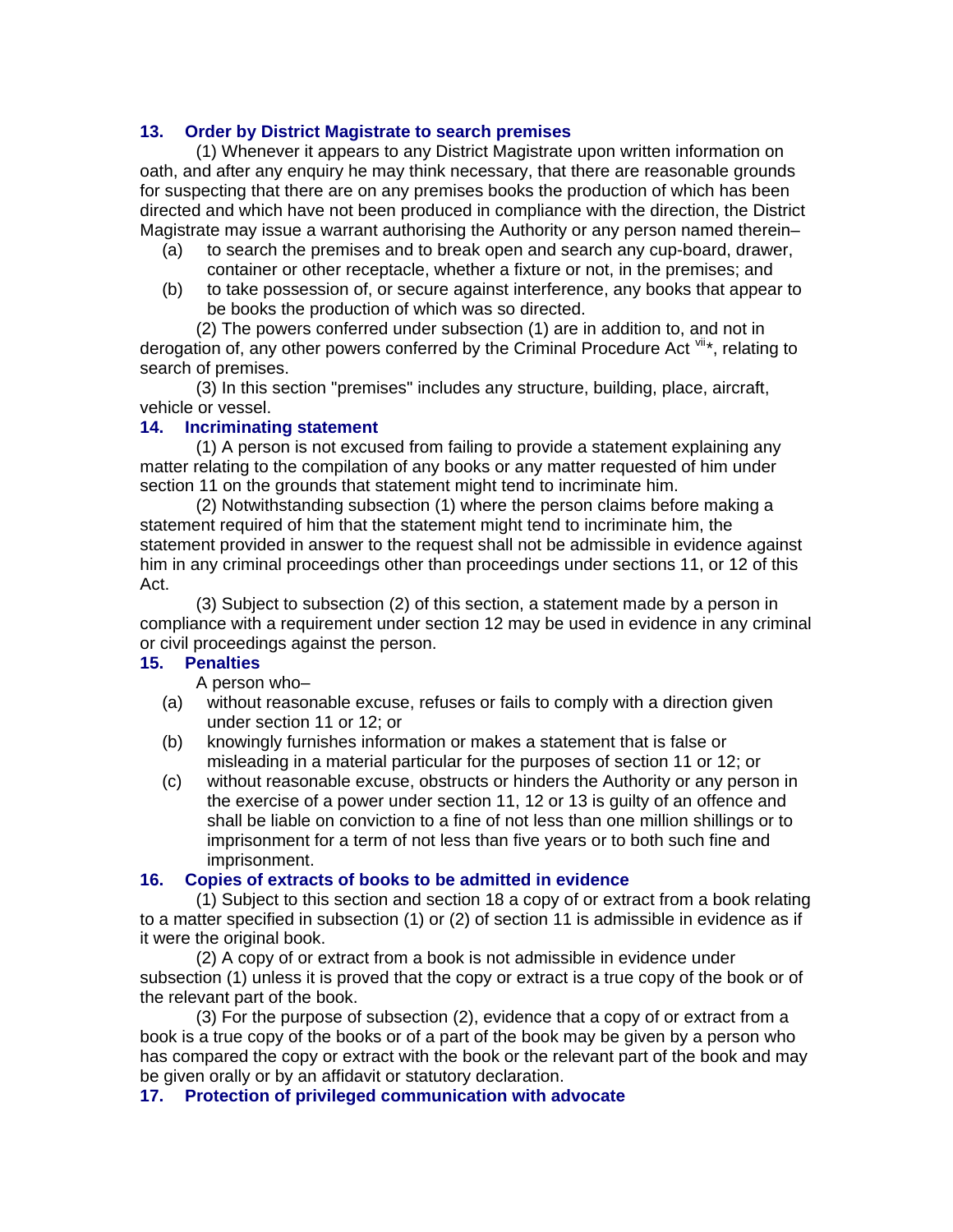Nothing in section 11, 12 or 13 shall compel an advocate to produce a document that contains privileged communication made by or to him in his professional capacity or authorise the taking of possession of any such document which is in his possession:

Provided that an advocate shall not be entitled under this section to withhold the name and address of the person to whom or by or on whose behalf the communication was made.

### **18. Secrecy of information from books**

(1) No information obtained from any books that have been produced under section 11, 12 or 13 shall be published or disclosed to any person other than to the Authority, its officers and employees, without the previous consent in writing of the person who had custody or control of the book, unless the publication or disclosure is required–

- (a) with a view to the institution of, or for the purpose of, criminal proceedings; or
- (b) for the purpose of proceedings under section 11, 12 or 13 of this Act.

(2) Any person who publishes or discloses any information in contravention of this section is guilty of an offence and shall be liable on conviction to a fine of not less than one million shillings or to imprisonment for a term of not less than five years or to both such fine and imprisonment.

### **19. Disclosure to the Authority**

(1) The Authority may, where it considers it necessary for the protection of investors, require a dealer or an exempt dealer to disclose to it, in relation to any acquisition or disposal of securities, the name of the person from or through whom or on whose behalf the securities were acquired or disposed of and the nature of the instructions given to the dealer in respect of the acquisition or disposal.

(2) The Authority may require a person who has acquired, held or disposed of securities to disclose to it–

- (a) whether he acquired, held or disposed of securities as trustee for or on behalf of another person or as a nominee;
- (b) the name of that person; and
- (c) the nature of any instruction given to him as trustee or nominee in respect of the acquisition, holding or disposal.

(3) The Authority may require a stock exchange to disclose to it, in relation to an acquisition or disposal of securities on the stock market of that stock exchange, the name of the members of that stock exchange who acted in the acquisition or disposal.

### **20. Where the Authority suspects breach of specified provision**

(1) Where the Authority considers–

- (a) that it may be necessary to prohibit trading in securities of, or made available by a body corporate pursuant to section 31; or
- (b) that a person may have contravened the provisions of Part IX in relation to securities of, or made available by, a body corporate; or
- (c) that a person may have contravened the provisions of the Companies Act  $\frac{VIII_{*}}{I}$  in relation to securities in a body corporate, it may require a director, secretary or executive officer of the body corporate referred to in paragraph (a), (b) or (c) to disclose to the Authority any information of which he is aware, being information that might have affected any dealing that has taken place, or that might affect any future dealing in securities of, or made available by, the body corporate.

(2) For the purpose of paragraph (a) (b) or (c) of subsection (1), the Authority may require a person whom the Authority believes on reasonable grounds to be capable of giving information concerning–

(a) any dealing in relevant securities;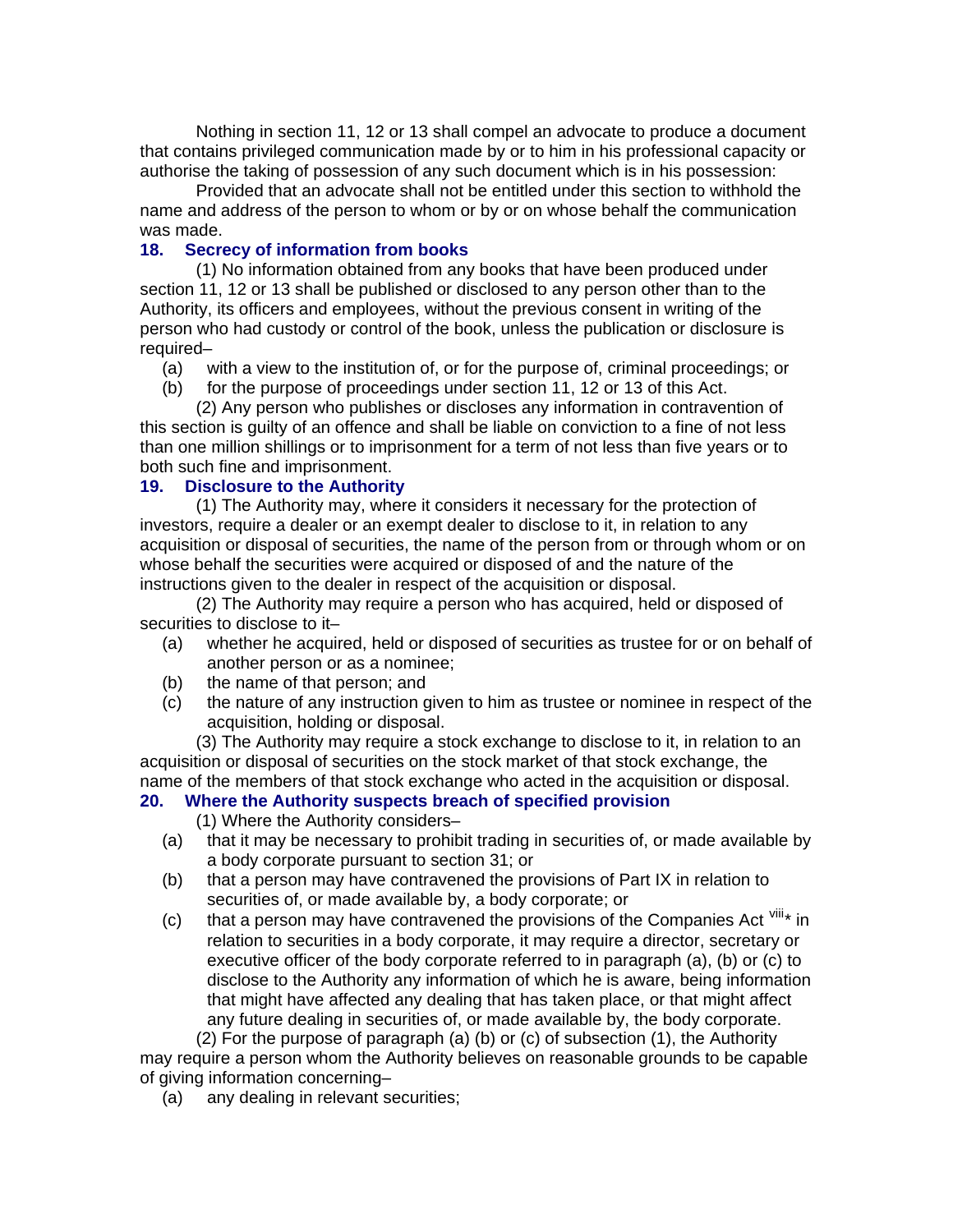- (b) any advice given by a dealer, an investment adviser, a dealer's representative or an investment representative concerning securities;
- (c) the issuing or publication of a report or analysis by a dealer, an investment adviser, a dealer's representative concerning relevant securities;
- (d) the financial position of any business carried on by a person who is or has been either alone or together with other persons, a dealer or an investment adviser and has dealt in, or given advice concerning relevant securities;
- (e) the financial position of any business carried on by a nominee controlled by a person referred to in paragraph (c) or jointly controlled by two or more persons at lease one of whom is a person referred to in that paragraph; or
- (f) an audit of, or any report or an auditor concerning any accounts or records of a dealer or of an investment adviser, being accounts or records relating to dealings in relevant securities,

to disclose to the authority the information that the person has in relation to any of the matters specified in this subsection.

(3) For the purposes of subsection (2), the term "relevant securities" means securities of, or made available by, the body corporate referred to in subsection (1) of this section.

(4) A person is not excused from disclosing information to the Authority pursuant to a requirement made of him under subsection (1) or (2) on the ground that the disclosure of the information might tend to incriminate him.

(5) Where a person claims, before making an oral statement disclosing information that he is required to disclose under subsection (1) or (2), that the statement might tend to incriminate him, evidence of that statement is not admissible in evidence against him in criminal proceedings other than proceedings under this section.

(6) Any person who or any stock exchange which, without reasonable excuse, refuses or fails to comply with a requirement of the Authority under subsection (1), (2), (3) of section 18 or subsection (1) or (2) of this section is guilty of an offence and shall be liable on conviction to a fine not exceeding one hundred thousand shillings or to imprisonment for a term not exceeding two years or to both such fine and imprisonment.

(7) Any person who, for the purpose of subsection (1), (2) or (3) of section 18 or subsection (1) or (2) of this section, discloses information, or makes a statement which he knows or has reason to believe is false or misleading in a material particular, is guilty of an offence and shall be liable on conviction to a fine of not less than one million shillings or to imprisonment for a term of not less than five years or to both such fine and imprisonment.

(8) It is a defence to a prosecution for an offence under subsection (7) for the defendant to prove that he believed on reasonable grounds that the information or statement was true and was not misleading.

(9) In this section a reference to disclosing information includes, in relation to information that is contained in a document, the furnishing of the document.

(10) A person shall not be subject to any liability by reason that he complied with a requirement made or purporting to have been made under this section.

# **21. Investigation of certain matters**

Where the Authority has reason to suspect that a person has committed an offence under this Act or the Companies Act [ix](#page-64-1)\* it may make such investigation as it thinks proper in pursuance of this Act.

#### **22. Inspection by the Authority**

(1) For the purposes of investigations pursuant to section 21, the Authority may, inspect the books, accounts, documents and transactions of a stock exchange, a dealer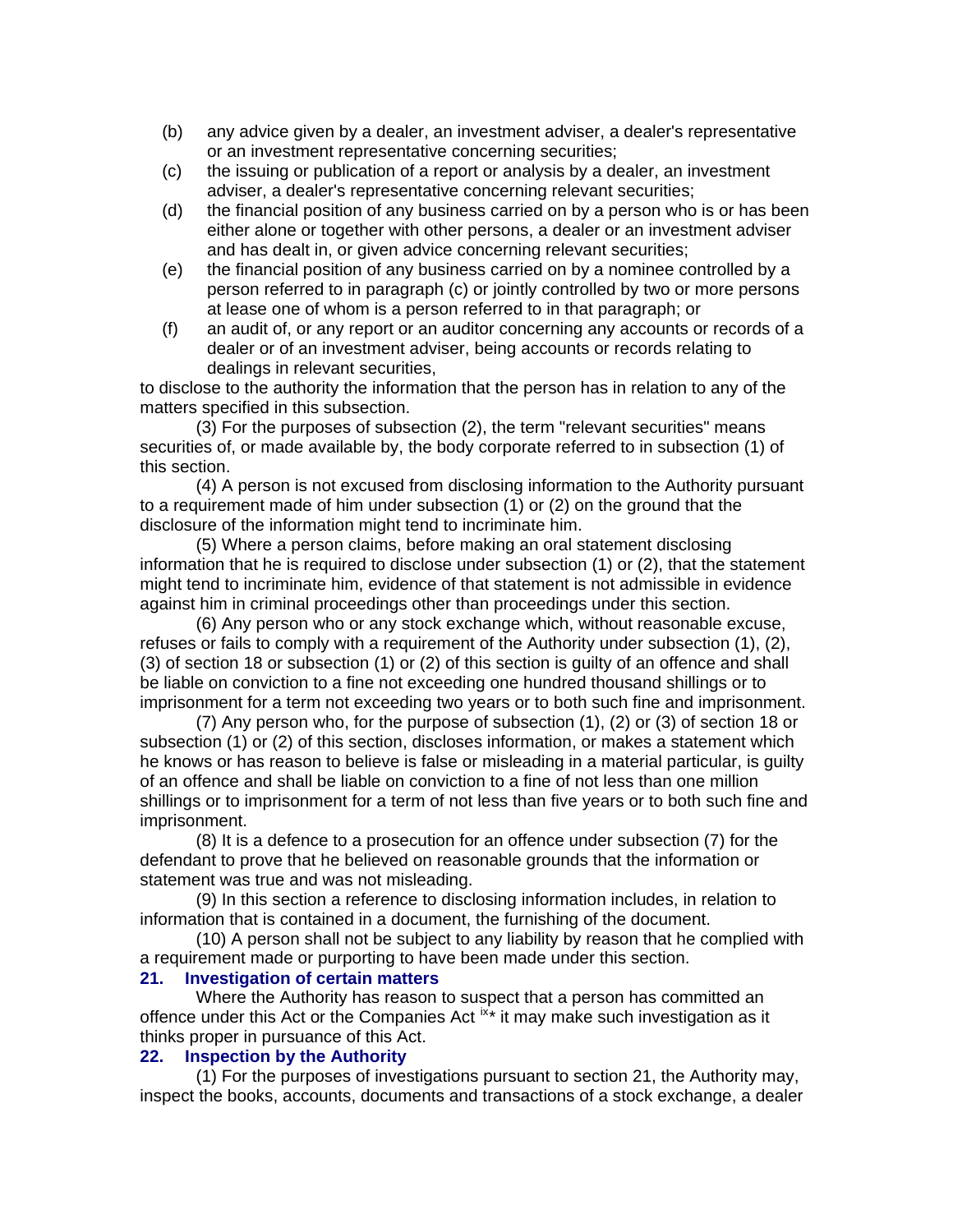or an investment adviser.

(2) The powers of inspection under subsection (1) may be exercised by the Authority itself or by any person appointed in writing by the Authority to exercise those powers.

(3) For the purpose of an inspection under this section, the stock exchange or any of the persons referred to in subsection (1), shall afford the Authority or any person appointed by the Authority under subsection (2) access to, and shall produce, its or his books, accounts and documents and shall give such information and facilities as may be required to conduct the inspection.

(4) The Authority and any person appointed by the Authority shall for the purposes of investigations have the power to copy or take possession of the books, accounts and other documents of a stock exchange, a dealer or investment adviser.

(5) Any person who, without reasonable excuse, fails to produce any book, account or document or furnish any information or facilities in accordance with subsection (3) is guilty of an offence and shall be liable on conviction to a fine of not less than one million shillings or to imprisonment for a term of not less than five years or to both such fine and imprisonment.

### **23. Power of court to make certain orders**

(1) Where–

- (a) on the application of the Authority, it appears to the Court that a person has committed an offence under this Act, or has contravened the conditions or restrictions of licence or the rules or listing rules of a stock exchange or is about to do an act with respect to dealing in securities that, if done, would be such an offence or contravention; or
- (b) on the application of a stock exchange, it appears to the Court that a person has contravened the rules or listing rules of the stock exchange,

the Court may, without prejudice to any other orders within its powers, make one or more of the following orders–

- (i) in the case of persisted or continuing breaches of this Act, or of the conditions or restriction of a licence, or of the rules or listing rules of a stock exchange, an order restraining the person from carrying in securities, acting as an investment adviser or as a dealer's representative or investment representative, or from holding himself out as carrying on such business or so acting;
- (ii) an order restricting a person from acquiring, disposing of or otherwise dealing with any securities that are specified in the order;
- (iii) an order appointing a receiver of the property of a dealer or of property that is held by a dealer for or on behalf of another person whether on trust or otherwise;
- (iv) an order declaring a contract relating to securities to be void or voidable;
- (v) for the purposes of securing compliance with any other order under this section, an order directing a person to do or refrain from doing a specified act; and
- (vi) any order ancillary to any of the orders specified in this subsection considered desirable.

(2) The Court may, before making an order under subsection (1), direct that notice of the application be given to such persons as it thinks fit or direct that notice of the application be published in such manner as it thinks fit or both.

(3) A person appointed by order of the Court under subsection (1) as a receiver of the property of a dealer may–

(a) require the dealer to deliver to the receiver any property of which the latter has been appointed receiver or to give to the receiver all information concerning that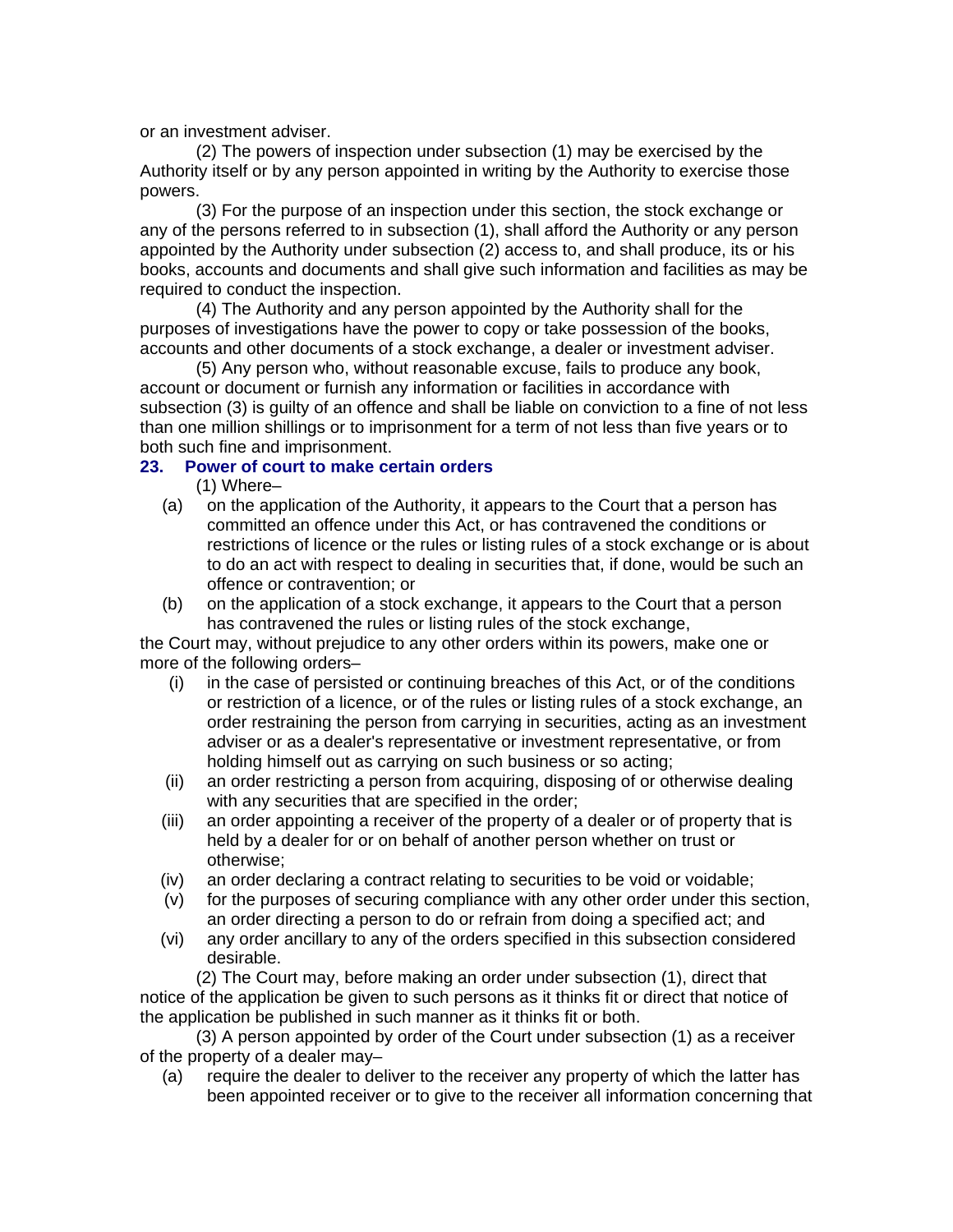property that may reasonably be required;

- (b) acquire and take possession of any property of which he has been appointed receiver;
- (c) deal with any property that he has acquired or of which he has taken possession in any manner in which the dealer might lawfully have dealt with the property; and
- (d) exercise such other powers in respect of the property as specified in the order. (4) In subsections (1) and (3), "property", in relation to a dealer, includes moneys,

securities and documents of title to securities or other property entrusted to or received on behalf of any other person by the dealer or another person in the course of or in connection with a business of dealing in securities carried on by the dealer.

(5) The Court may on the application of the Authority rescind, vary or discharge an order made by it under this section or suspend the operation of such an order.

(6) Subsection (5) shall not affect the powers of the Court to punish for contempt of court.

(7) Any person who, without reasonable excuse, contravenes or fails, to comply with–

- (a) an order under subsection (1) applicable to him; or
- (b) a requirement of a receiver appointed by order of the Court under subsection  $(1),$

is guilty of an offence and shall be liable on conviction to a fine of not less than one million shillings or to imprisonment for a term of not less than five years or to both such fine and imprisonment.

### **24. Statements of principle**

(1) The Authority may issue statements of principle with respect to the conduct and financial standing expected of persons licensed under Part IV.

(2) The conduct expected may include compliance with a code or standard issued with the permission of the Authority by a person or body other than the Authority.

(3) Failure to comply with a statement of principle given under this section shall constitute a ground for disciplinary action or the exercise of the powers of intervention, but shall not give rise to any right of action by investors or other persons affected or affect the validity of any transaction.

(4) The exercise of disciplinary action under subsection (3) shall include the exercise of any of the powers under section 41 or 46 of this Act.

(5) Where a statement of principle relates to compliance with a code or standard issued a person or body other than the Authority, the statement of principle may provide that failure to comply with the code or standard shall constitute a ground for disciplinary action or for exercising any of the powers under section 41 or 46 of this Act, in such cases and to such extent as may be specified:

Provided that no such action shall be taken, or any such power exercised, except at the request of the person or authority by whom the code or standard in question was issued.

(6) The Authority shall exercise its powers under this section in such manner as it may appear to the Authority to be appropriate to secure compliance with statements of principle under this section.

#### **PART III STOCK EXCHANGES (ss 25-31)**

**25. Establishment of stock exchange** (1) No person shall establish or assist in establishing or maintain or hold himself out as providing or maintaining a stock market unless it is a stock market or a stock exchange.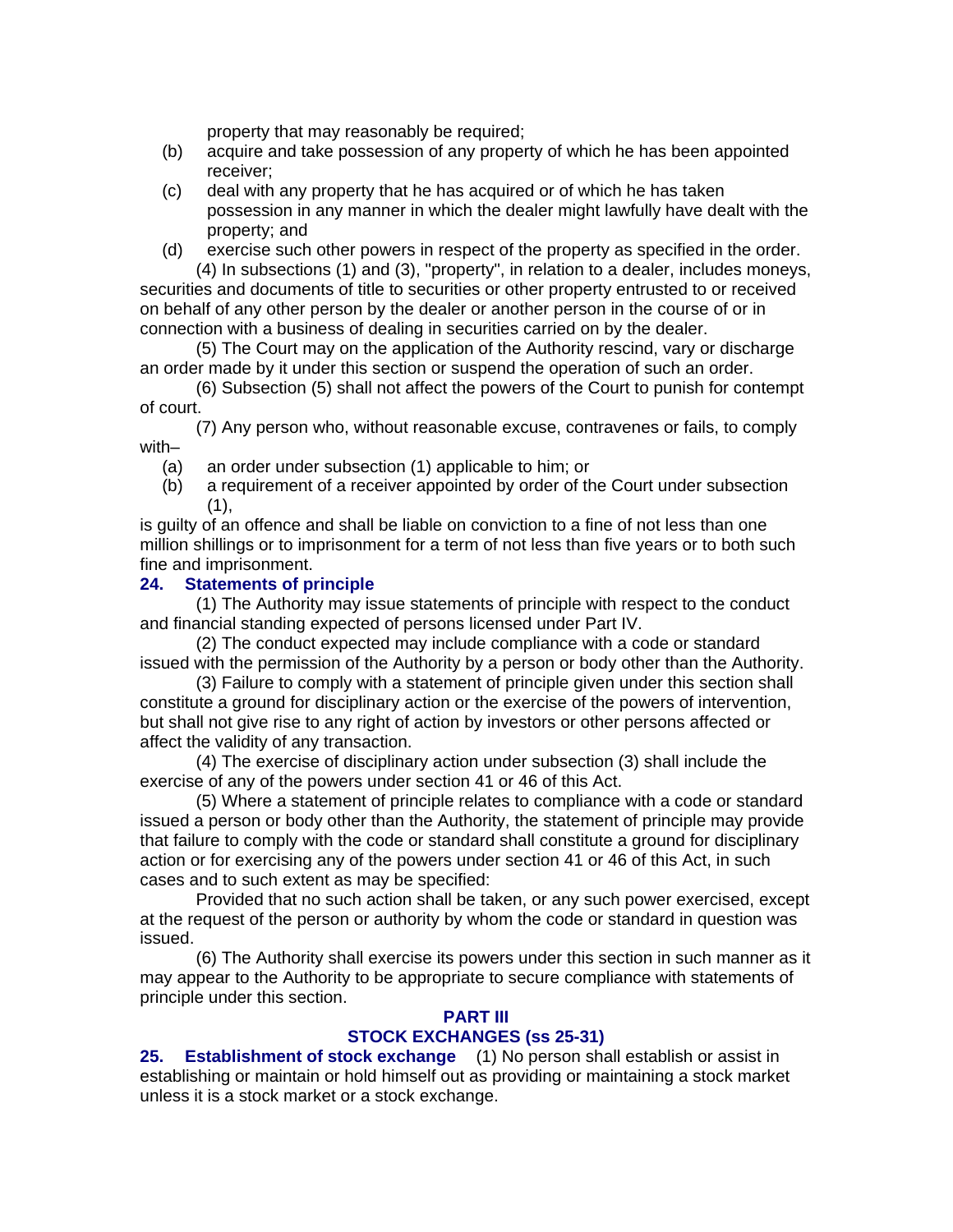(2) Any person who contravenes subsection (1) commits an offence and on conviction is liable to a fine not exceeding five hundred thousand shillings or to imprisonment for a term not exceeding two years or to both.

### **26. Power of the Authority to approve a stock exchange**

(1) Application for approval as a stock exchange may be made to the Authority in the prescribed form and manner and shall be accompanied by the prescribed fees.

(2) No approval shall be granted to any person to operate as a stock exchange other than a body corporate.

(3) The Authority may, in consultation with the Minister, approve a body corporate as a stock exchange if it is satisfied–

- (a) that at least three members of the body corporate will carry on the business of dealing in securities independent of and in competition with, each other;
- (b) that the rules of the body corporate make satisfactory provision–
	- (i) for the exclusion from membership of persons who are not of good character and high business integrity;
	- (ii) for the exclusion, suspension or disciplining of members for conduct inconsistent with just and equitable principles in the transaction of business or for a contravention of or failure to comply with the rules of the stock exchange or the provisions of this Act;
	- (iii) for the making of a report to the Authority by the body corporate whenever it rejects any application for membership, where it suspends or expels a member or where it suspends trading in particular securities of, or made available by, a body corporate on the stock market of the stock exchange;
	- (iv) for the terms and conditions of the Chief Executive Officer of the body corporate, including a term that such Chief Executive Officer shall not be liable to dismissal or removal from his office without the prior approval of the Authority;
	- (v) with respect to the conditions under which securities may be listed for trading in the stock market proposed to be conducted by the body corporate;
	- (vi) with respect to the obligations of the issuers of the listed securities;
	- (vii) with respect to the conditions governing dealing in securities by members;
	- (viii) with respect to the class of securities that may be dealt in by members;
	- (ix) with respect to a fair representation of persons in the selection of its Council members and administration of its affairs including the representation of listed companies, investors, and the professions relevant to securities trading, and
	- (x) generally,for the carrying on of the business of the stock exchange with due regard to the interests of the public; and
- (c) that the interests of the public will be served by the granting of the approval. (4) Nothing in this section shall preclude the Authority from appointing any

person who is knowledgeable about the securities industry and who is not associated with a stockbroker or dealer, to be on the Council of a stock exchange to represent the public interest; and the person so appointed–

- (a) shall have the same rights, powers duties and obligations, liberties and privileges as any other member of the Council of the stock exchange; and
- (b) shall hold office for a period specified by the Authority which may at any time revoke such an appointment.

(5) The Authority shall publish in the *Gazette* notice of approval for the establishment of stock exchange and every cancellation or suspension of any approval.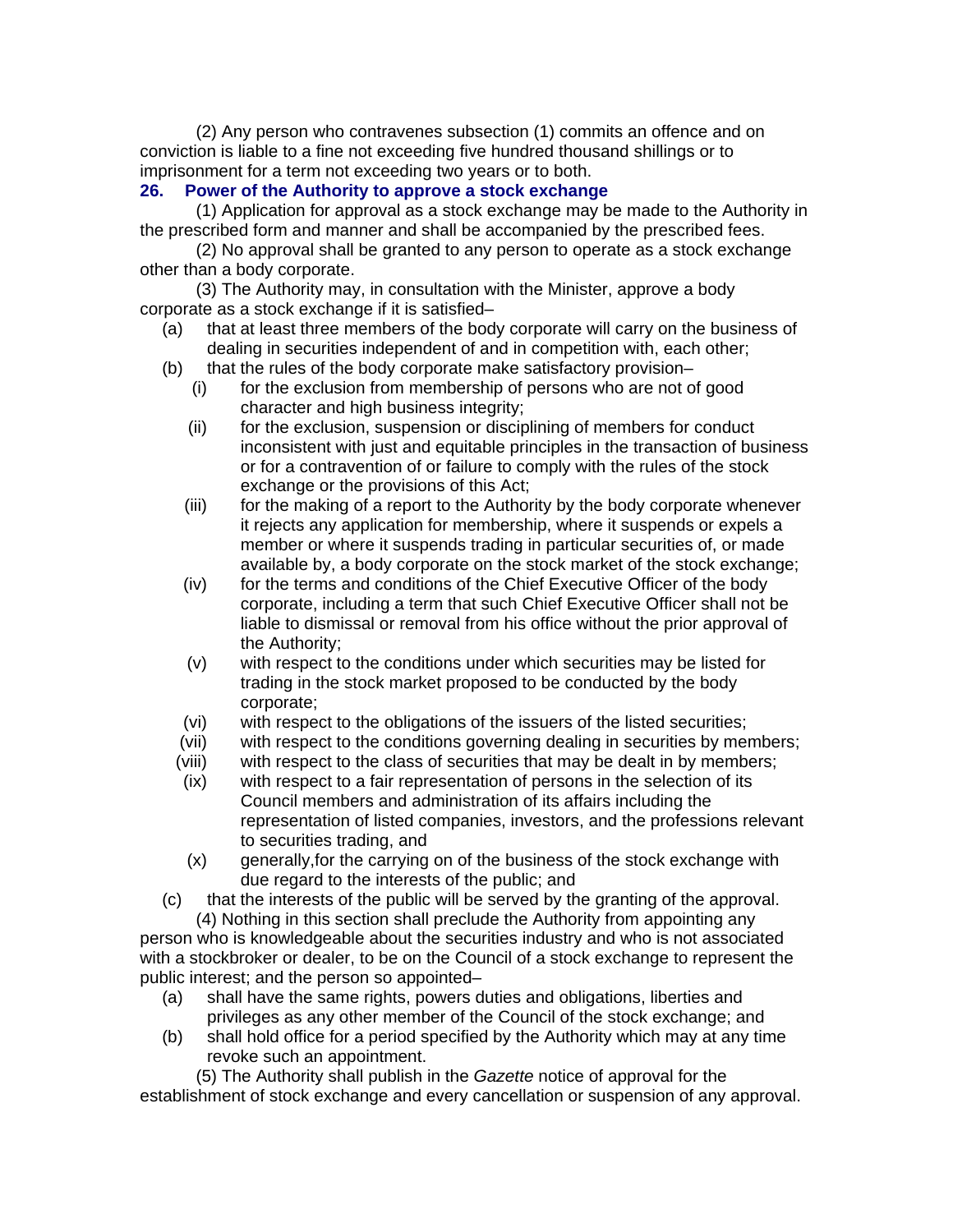(6) Where the Authority is of the opinion that an approval granted to a stock exchange under subsection (3) should be withdrawn in the public interest, it may serve on the Council a written notice and after giving an opportunity to the Council to be heard on the matter, it may cancel the approval:

Provided that such cancellation shall not take effect until after the expiration of three months from the date on which the cancellation is published in the *Gazette*.

(7) With effect from the date on which a notice of cancellation of approval under subsection (6) is published in the *Gazette*, the Council shall ensure that trading on the stock exchange ceases:

Provided that during the three months between the said publication and the effective date of the cancellation, the Council may take steps to wind up the business of the stock exchange.

#### **27. Authority to approve amendments to rules**

(1) Where an amendment is made, whether by way of rescission, alteration or addition, to the rules of a stock exchange or the listing rules of a stock exchange, the Council of the stock exchange shall forward a written notice thereof to the Authority for approval.

(2) The Authority may give notice in writing to the stock exchange concerned that it approves the amendment or that it disapproves the whole or any specified part of the amendment in question and until such notice is given the amendment shall not have any effect.

(3) Nothing in this section shall preclude the Authority after consultation with the Council of a stock exchange, from amending the rules or the listing rules of an approved stock exchange by written notice specifying the amendments and the dates those amendments shall have force and effect but the Authority may dispense with such consultation if it considers it necessary to do so for the protection of investors. (4) Any notice under this section may be served personally or by post.

### **28. Stock exchange to provide certain assistance to the Authority and the disciplinary power of the Authority**

(1) A stock exchange shall provide such assistance to the Authority as it reasonably requires for the performance of its functions and duties, including the furnishing of such returns and providing such information relating to its business or in respect of such dealing in securities or any other specified information as the Authority may require for the proper administration of this Act.

(2) Where a stock exchange reprimands, fines suspends, expels or otherwise take disciplinary action against a member of a stock exchange, it shall within seven days, give to the Authority in writing particulars of the name of the member, the reason for and nature of the action taken, the amount of the fine, if any, and the period of the suspension, if any.

(3) The Authority may review any disciplinary action taken by a stock exchange under subsection (2) and may affirm or set aside a stock exchange decision after giving the member and the stock exchange an opportunity to be heard.

(4) Nothing in this section precludes the Authority in a case where a stock exchange fails to act against a member of the stock exchange, from suspending, expelling or otherwise disciplining a member of the stock exchange but before doing so the Authority shall give the member of the stock exchange an opportunity to be heard.

(5) Any person who is aggrieved by the decision of a stock exchange or of the Authority under this section may, within one month after he is notified of the decision, appeal to the Minister whose decision shall be final.

**29. Power of court to order observance or enforcement of rules of a stock**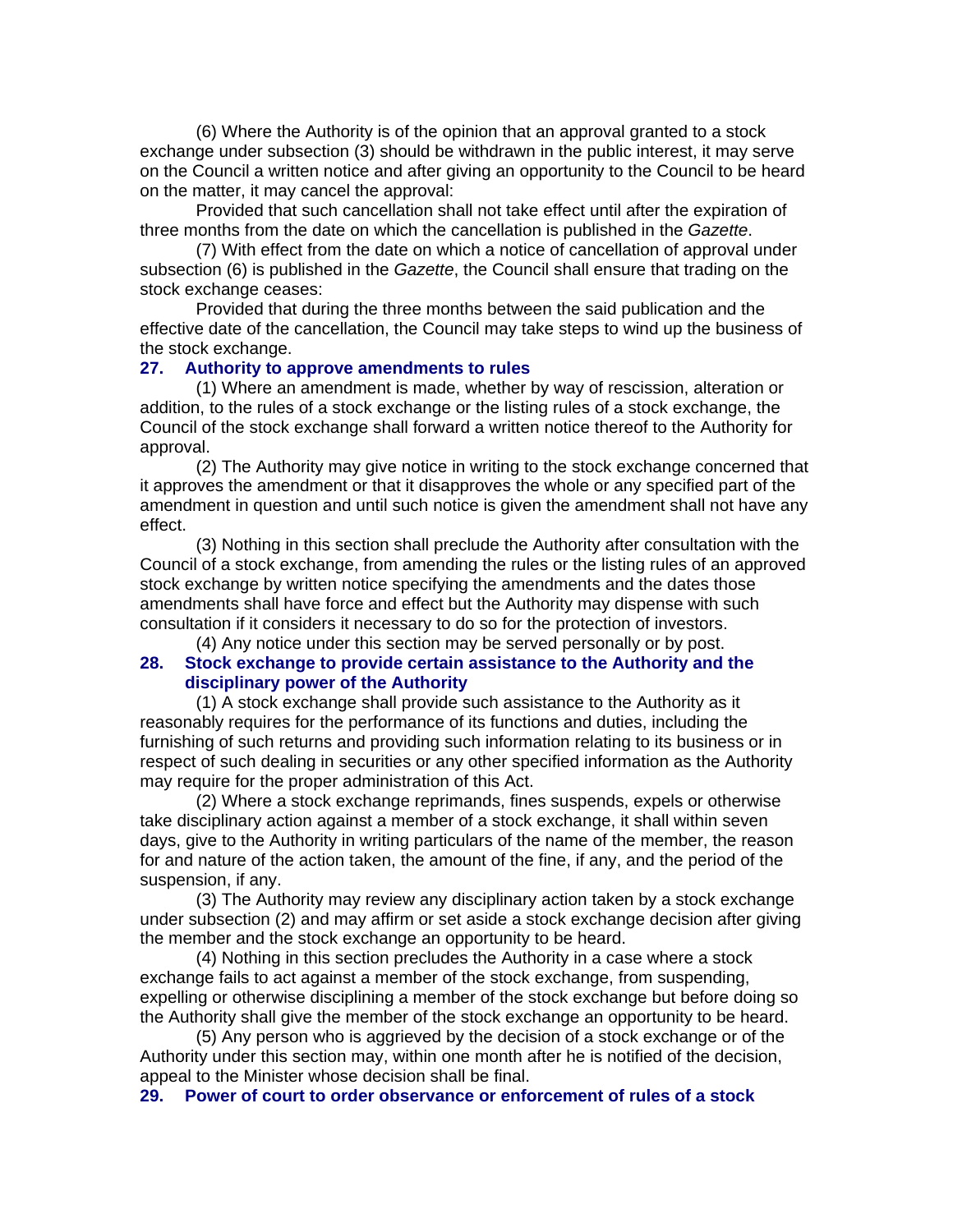### **exchange**

(1) Where a person who is under an obligation to comply with, observe, enforce or give effect to the rules or listing rules of a stock exchange fails in performing the duty, the Authority, or the court on the application of the Authority, a stock exchange or a person aggrieved by the failure, and after giving to the person against whom the order is sought an opportunity of being heard, may make an order giving directions to that person to perform the duty.

- (2) For the purpose of subsection (1)–
- (a) a body corporate that has been admitted to any official list of a stock exchange and has not been removed from that official list; or
- (b) a person associated with a body corporate that has been admitted to any official list of a stock exchange and has not been removed from that official list,

is under an obligation to comply with, observe and give effect the listing rules of that stock exchange to the extent to which rules apply in relation to it or to him.

### **30. Power to issue directions to a stock exchange**

(1) The Authority may, where it appears to be in the public interest, issue directions to a stock exchange–

- (a) with respect to trading on or through the exchange facilities of that stock exchange or with respect to any security listed on that stock exchange; or
- (b) with respect to the manner in which a stock exchange carries on its business, including the manner of reporting off-market purchases; or
- (c) with respect to any other matters which the Authority considers necessary for the effective administration of this Act,

and the stock exchange shall comply with any such direction.

(2) A stock exchange which, without reasonable excuse, fails or refuses to comply with a direction given under subsection (1), is guilty of an offence and is liable on conviction to fine of not less than one million shillings and in addition, every director and every officer of a stock exchange who is in such contravention shall be liable to imprisonment for a term of not less than five years, unless such director or officer proves that such contravention occurred without his knowledge or consent, except that such defence shall not be available if having regard to the duties of his office, the director or officer ought to have known of the contravention.

(3) A stock exchange that is aggrieved by any direction of the Authority under subsection (1) may appeal to the Minister within thirty days of the date of the direction.

- (4) In any appeal under subsection (3), the decision of the Minister shall be final.
- (5) Where the Authority is satisfied that an executive officer of a stock exchange–
- (a) has wilfully contravened this Act or any regulations made thereunder or the rules of a stock exchange; or
- (b) has without reasonable justification or excuse, failed to enforce compliance with such provisions by a member of the stock exchange or a person associated with that member,

the Authority may, if it thinks it necessary in the public interest or for the protection of investors, and after giving the executive officer, an opportunity of being heard, censure the executive officer or direct by notice in writing that the stock exchange remove from office or employment, the executive officer, and the stock exchange shall comply with the direction.

### **31. Power of the Authority to prohibit trading in particular securities**

(1) Without prejudice to the generality of section 30, where the Authority is of the opinion that it is necessary to prohibit trading in particular securities of, or made available by, a body corporate on the stock market of a stock exchange in order to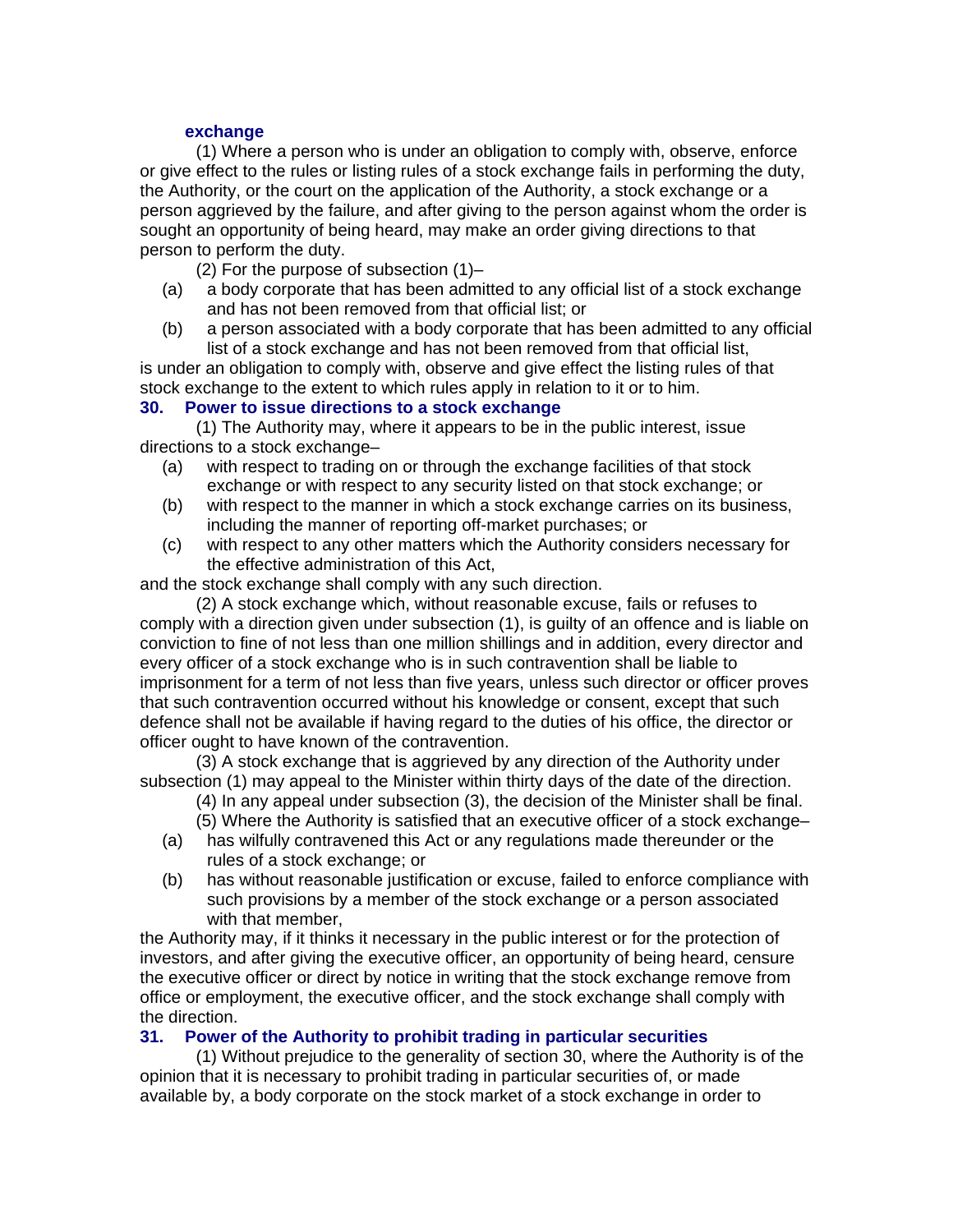protect persons buying or selling the securities or to protect the interest of the public, the Authority may give notice in writing to the stock exchange stating that is has formed that opinion and setting out its reasons.

(2) Where, after the receipt of the notice, the stock exchange does not take action to prevent trading in the securities to which the notice relates on the stock market of the stock exchange and the Authority is still of the opinion that it is necessary to prohibit trading in those securities on that stock market, the Authority may, by notice in writing to the stock exchange, prohibit trading in those securities on that stock market during such period, not exceeding fourteen days, as may be specified in the notice.

(3) Where the Authority gives a notice to a stock exchange under subsection (2) the Authority shall–

- (a) at the same time send a copy of the notice to the body corporate together with a statement setting out the reasons for the giving of the notice; and
- (b) as soon as practicable furnish to the Minister a written report setting out the reasons for the giving of the notice and send a copy of the report to the stock exchange.

(4) Where the Authority gives a notice to a stock exchange under subsection (2), the body corporate may request the Authority in writing to refer the matter to the Minister.

(5) Where such a request is made, the Authority shall forthwith refer the matter to the Minister, who may, if he thinks fit, direct the Authority to revoke the notice or confirm the prohibition imposed by the Authority and the decision of the Minister shall be final.

(6) A stock exchange which permits trading in securities on the stock market of the stock exchange in contravention of a notice under subsection (2) shall be guilty of an offence and shall be liable on conviction to a fine of not less than one million shillings and in addition every director or officer of a stock exchange who is in such contravention, shall be liable to imprisonment for a term of not less than five years, unless such director proves that such contravention occurred without his knowledge or consent, except that a defence shall not be available if having regard to the duties of his office, the director or officer ought to have known of the contravention.

#### **PART IV**

### **LICENCES (ss 32-49)**

**32. Dealer's licence** (1) No person shall carry on the business of dealing in securities or hold himself out as carrying on such a business unless he is the holder of a dealer's licence issued under this Part.

(2) Subsection (1) shall not apply to an exempt dealer.

(3) Any person who contravenes subsection (1) commits an offence and on conviction is liable to a fine not exceeding five hundred thousand shillings or to imprisonment for a term not exceeding two years or to both.

**33. Dealer's representative's licence** (1) No person shall act as a dealer's representative unless he is a holder of a dealer's licence issued under this Part.

(2) Any person contravenes subsection (1) commits an offence and on conviction is liable to a fine not exceeding five hundred thousand shillings or to imprisonment for a term not exceeding two years or to both.

**34. Investment adviser's licence** (1) No person shall act as an investment adviser or hold himself out to be an investment adviser unless he is the holder of investment adviser's licence issued under this Part.

(2) Any person who contravenes subsection (1) commits an offence and on conviction is liable to a fine not exceeding five hundred thousand shillings or to imprisonment for a term not exceeding two years or to both.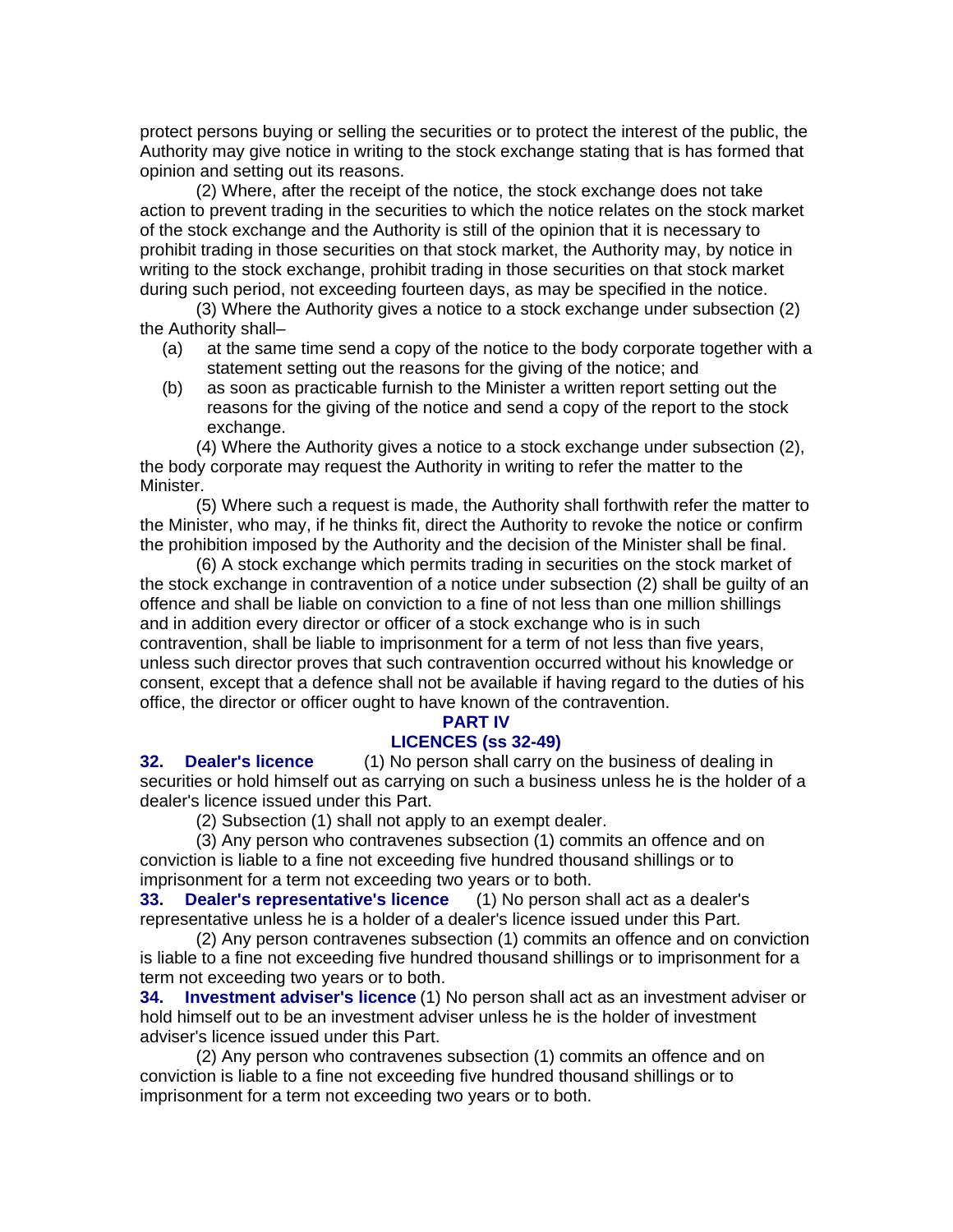(3) A licence granted under subsection (1) shall not authorise any dealing in securities by the holder.

**35. Investment representative's licence** (1) No person shall act as an investment representative unless he is the holder of investment representative's licence issued under this Part.

(2) Any person who contravenes subsection (1) of an offence and on conviction is liable to a fine not exceeding five hundred thousand shillings or to imprisonment for a term not exceeding two years or to both.

# **36. Application for or renewal of licence**

(1) An application for a licence or for the renewal of a licence shall be made to the Authority in the prescribed form and manner and shall be accompanied by the prescribed fee (which shall be paid in the manner specified by the Authority) and, in the case of an application for renewal of a licence, shall be made not later than one month before the expiry of the licence.

(2) The Authority may require an applicant to supply it with such further information as it considers necessary in relation to the application.

(3) The Authority shall not refuse to grant or renew a licence without first giving the applicant or the holder of the licence an opportunity of being heard.

(4) Where the Authority rejects an application for a licence or the renewal of a licence, the prescribed fee shall be refundable to the applicant but the fee shall not be refundable to the applicant on the withdrawal of an application.

### **37. Grant of dealer's licence or investment adviser's licence**

(1) A dealer's licence or an investment adviser's licence may be granted to a body corporate, or any other person.

(2) A dealer's licence or an investment adviser's licence shall only be granted if the applicant meets such minimum financial requirements as may be determined by the Authority, either generally or specifically, or in the case of a dealer's licence, as are provided in such rules of a stock exchange as have been approved by the Authority.

(3) Subject to section 36(3) and the regulations made under this Act, where an application is duly made for the grant or renewal of a dealer's licence or investment adviser's licence, the Authority shall refuse the application if–

(a) in the case of an applicant who is a natural person–

- (i) the applicant has been adjudged a bankrupt anywhere;
- (ii) the applicant has been convicted in Tanzania or elsewhere, of an offence involving fraud or dishonesty punishable on conviction with imprisonment for a term of three months or more;
- (iii) the Authority is not satisfied as to the educational qualifications or experience of the applicant having regard to the nature of the duties of a holder of a dealer's licence or an investment adviser's licence, as the case my be;
- (iv) the Authority has reason to believe that the applicant is not of good reputation or character; or
- (v) the Authority has reason to believe that the applicant will not perform the duties of a holder of a dealer's licence, or an investment adviser's licence as the case may be efficiently, honestly and fairly;
- (b) in the case of an applicant that is a body corporate or a partnership–
	- (i) the body corporate is in the course of being wound up under the Companies Act  $x^*$  $x^*$ ;
	- (ii) the body corporate is one in respect of which a receiver, or a receiver and manager, has been appointed under the Companies Act;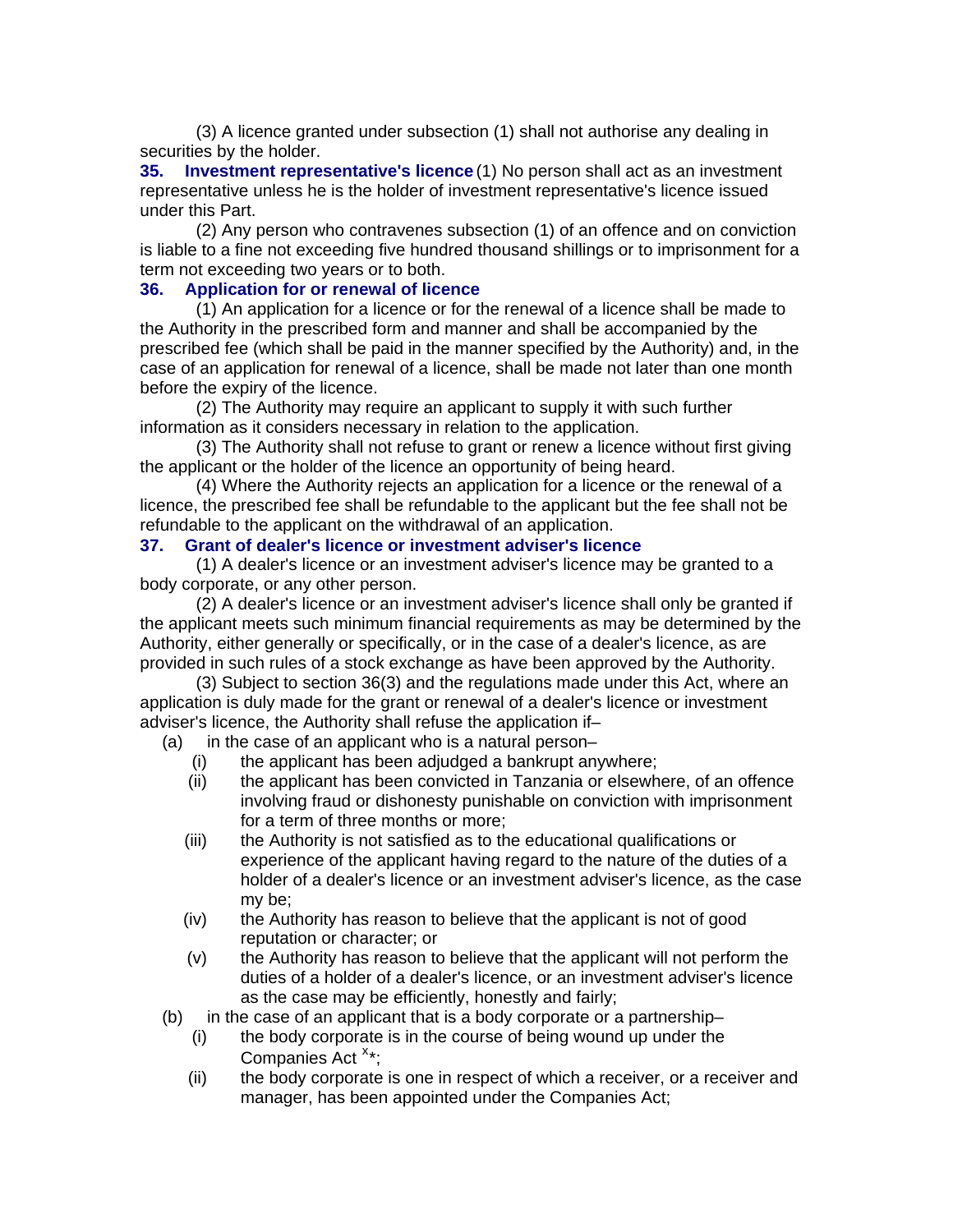- (iii) the body corporate or partnership has, whether in or outside Tanzania, entered into a compromise of scheme of arrangement with its creditors, being a compromise or scheme of arrangement that is still in operation;
- (iv) the Authority is not satisfied as to the educational qualifications or experience of the officers of, or partners in the application who are to perform duties in connection with the holding of the dealer's licence or investment advisor's licence, as the case may be; or
- (v) the Authority has reason to believe that the applicant will not perform the duties of a holder of a dealer's licence or an investment adviser's licence, efficiently, honestly and fairly.

**38. Grant of representative's licence** (1) A representative's license shall be granted only to an individual.

(2) Subject to section 36(3) and the regulations made under this Act, the Authority shall grant or renew a dealer's representative's licence or investment representative's licence if after consideration of the application it considers that the applicant will perform the duties of the holder of dealer's representative's or an investment representative's licence, efficiently, honestly and fairly.

#### **39. False statements**

Any person who, in connection with an application for a licence or for the renewal of a licence, wilfully and knowingly makes a statement which is false or misleading in a material particular or wilfully omits to state any matter or thing without which the application becomes misleading in a material particular, is guilty of an offence and shall be liable on conviction to a fine of not less than two hundred thousand shillings or to imprisonment for a term of not less than two years or to both such fine and imprisonment.

#### **40. Power of Authority to enquire into securities transactions in relation to the holder of a licence**

(1) In deciding whether a dealer or the his representative or an investment adviser or his representative shall hold a licence under this Act, the Authority may enquire into any transactions involving the purchase or sale of securities entered into by that person, whether directly or indirectly, during any period of twelve months preceding the application for a licence or renewal of a licence, in this section referred to as the relevant period; to ascertain if that person has in such transaction or series of transactions used dishonest, unfair or unethical methods or trading practices, whether such methods or trading practices, constitute an offence under this Act or not.

(2) For the purpose of subsection (1), the Authority may, in such form and within such time as it may specify by notice in writing, require a dealer or his representative or an investment adviser or his representative to submit detailed information of all or any transactions which were completed during the relevant period before or after the commencement of this Act.

(3) Any person who, without reasonable excuse, fails or refuses to submit information to the Authority within the time specified in the notice referred to in subsection (2) or who knowingly gives false or misleading information shall, in addition to any other penalty that may be imposed under this Act, be liable in the case of an application for renewal of a licence to have his licence revoked under section 46 and in the case of first application for a licence to have his application refused.

#### **41. Power of the Authority to impose conditions or restrictions**

(1) The Authority may grant or renew a licence subject to such conditions or restrictions as it thinks fit and the Authority may, at any time by written notice to a licence holder, vary any condition or restriction in relation to the licence.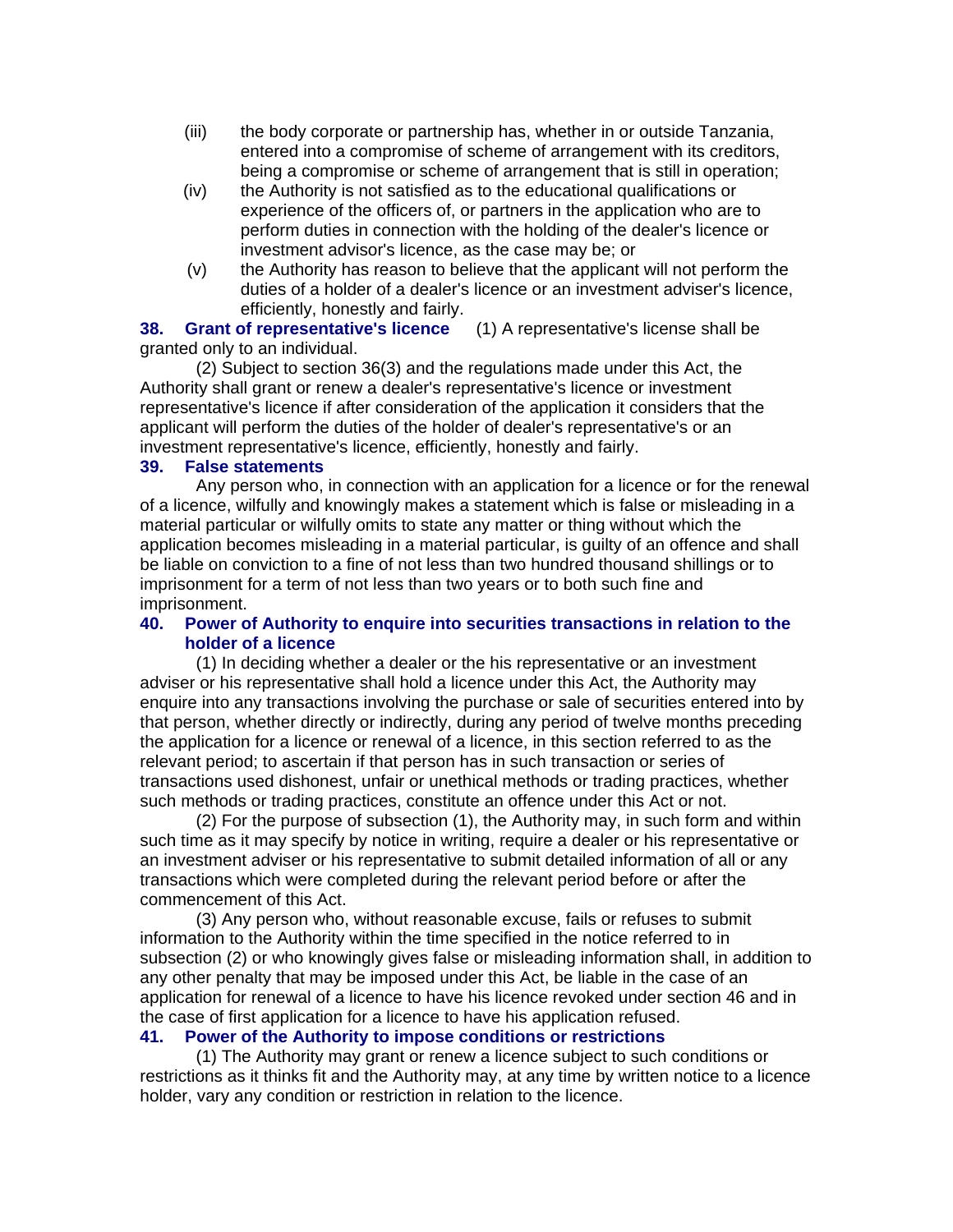(2) Without limiting the generality of subsection (1), the Authority may in granting or renewing an investment adviser's licence impose a condition or restriction as to the class of business that the investment adviser may carry on including condition or restriction that–

- (a) he shall only carry on the class of business of advising others concerning securities; or
- (b) he shall only carry on the class of business of issuing or promulgating analyses in reports concerning securities; or
- (c) he shall only carry on a class of business involving the management of a portfolio of securities on behalf of clients for investment purposes; or
- (d) he shall carry on any of the classes of business in paragraphs (a), (b) and (c) in combination with each other.

(3) The Authority may also by written notice to a licence holder suspend, cancel, restrict or impose terms and conditions on the right of the licence holder to–

- (a) call at any residence; or
- (b) telephone any residence in Tanzania for the purpose of dealing in any securities.

(4) Any holder of a licence who contravenes or fails to comply with any condition or restriction in the licence shall be guilty of an offence.

(5) In this section "residence" includes any building or part of a building where the occupant resides either permanently or temporarily.

### **42. Deposit to be lodged in respect of dealer's licence**

(1) The Authority shall not grant or renew a dealer's licence unless a deposit in the sum of one hundred thousand shillings or such greater sum as the Authority may determine in respect of the licence is lodged with the Authority at the time of the application for the licence.

(2) A deposit required under subsection (1) shall be in cash or in such other form as the Authority may in any particular case direct.

(3) All amounts paid under this section shall be deposited in an account to be designated by the Authority.

(4) A deposit lodged under subsection (1) shall be applied by the Authority subject to and in accordance with regulations made under this Act.

### **43. Period of licence**

(1) Subject to subsection (2), a licence shall expire at the end of one year from the date of issue.

(2) A licence that has been renewed in accordance with the provisions of this Part shall continue in force for a period of one year from the date of the renewal.

### **44. Notification of change of particulars**

Where–

- (a) the holder of a dealer's licence ceases to carry on the business to which the licence relates; or
- (b) the holder of a representative's licence ceases to be a representative of the dealer or investment advisor in relation to whom the representative's licence was issued; or
- (c) a change occurs in any matter particulars of which are required by section 45 to be entered in the register of licence holders in relation to the holder of a licence,

such holder of a licence shall, not later than fourteen days after the occurrence of the event concerned, give to the Authority, in the prescribed form, particulars in writing of the event concerned.

### **45. Register of licence holders**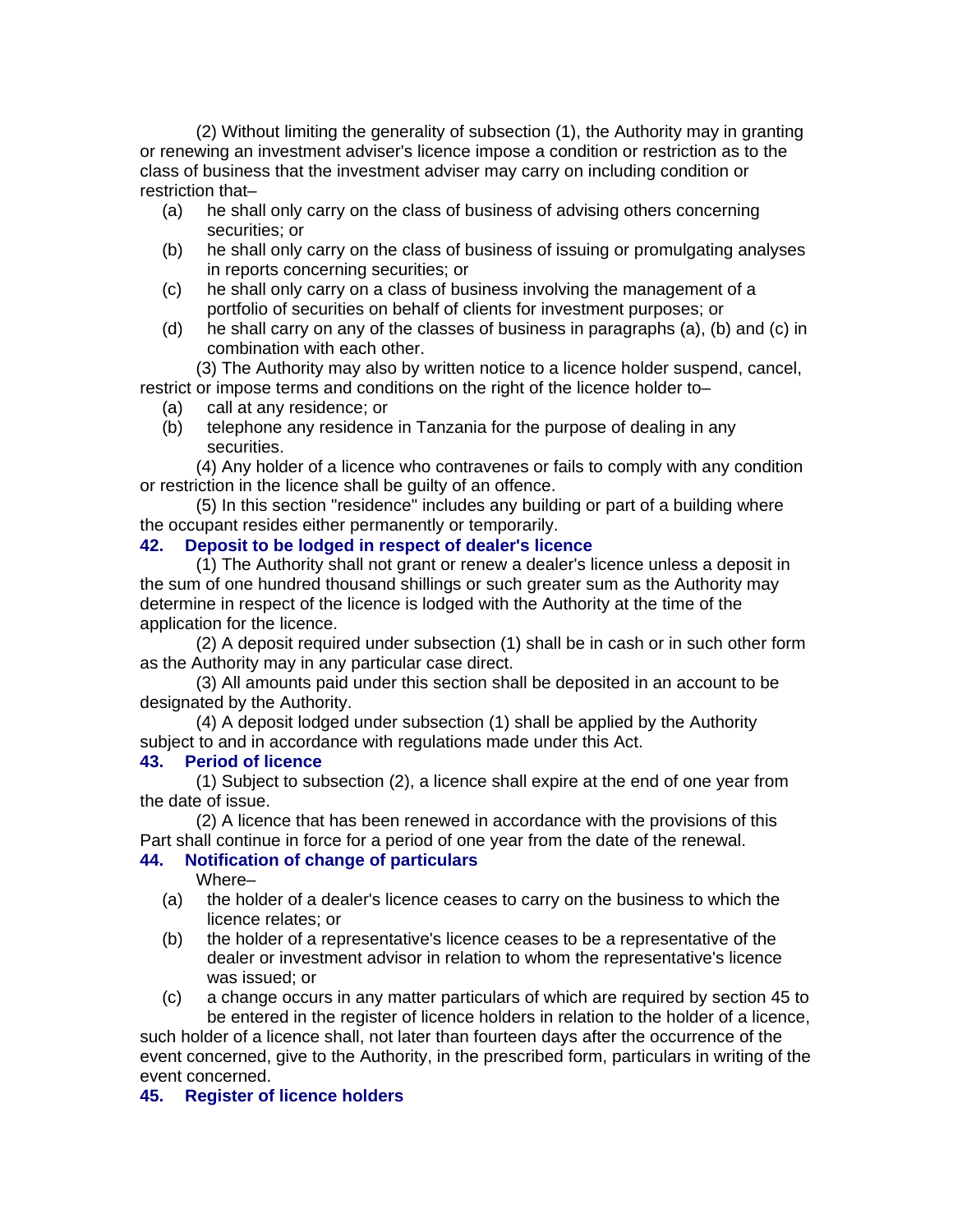(1) The Authority shall keep in such form as it thinks fit a register of the holders of current licences, specifying–

- (a) in relation to each holder of dealer's or investment advisor's licence–
	- (i) the name of the holder;
	- (ii) the address of the principal place of business at which the holder carries on the business in respect of which the licence is held; and
	- (iii) where the business is carried on under a name or style other than the name of the holder of the licence, the name or style under which the business is carried on; and
- (b) in relation to each holder of a representative's licence–
	- (i) the name of the holder;
	- (ii) the name of the dealer or investment advisor in relation to whom the licence was issued; and
	- (iii) where the business of the dealer or investment advisor is carried on under a name or style other than the name of the dealer or investment advisor, the name or style under which that business is carried on.

(2) Any person may, upon payment of the prescribed fee, inspect and take extracts from the register kept under subsection (1).

### **46. Revocation or suspension of licenses**

- (1) A licence shall be deemed to be revoked, in case of–
- (a) an individual, if the individual dies;
- (b) a body corporate, if it is wound up.
	- (2) The Authority may revoke a licence–
- (a) in the case of a licensed person who is an individual–
	- $(i)$  if a levy of execution in respect of him has not been satisfied;
	- (ii) if he ceases to carry on business for which he was licensed;
	- (iii) if he has been adjudged a bankrupt in any jurisdiction;
	- (iv) if, in the case of a representative, the licence of the dealer or investment advisor in relation to whom the licence was granted, is revoked;
	- (v) if the Authority has reason to believe that the licensed person has not performed his duties efficiently, honestly or fairly;
	- (vi) if he is convicted of an offence involving fraud or dishonesty punishable by imprisonment for a term of not less than three months;
	- (vii) if the licensed person contravenes or fails to comply with any condition or restriction applicable in respect of the licence or any other provision of this Act.
- (b) in the case of a body corporate or a partnership–
	- $(i)$  if it is being or will be wound up or dissolved;
	- (ii) if a levy of execution in respect of it has not been satisfied;
	- (iii) if a receiver or a receiver and manager has been appointed whether by the court or creditors in respect of the body corporate's property;
	- (iv) if it has entered into a composition or arrangement with its creditors;
	- (v) if it ceases to carry on the business for which it was licensed;
	- (vi) if the Authority has reason to believe that the licensed person, or any of its directors or employees, has not performed his duties efficiently, honestly or fairly; or
	- (vii) if the licensed person contravenes or fails to comply with any conditions or restrictions applicable in respect of the licence or any other provision of this Act.
		- (3) In a case to which subsection (2) applies, the Authority, may instead of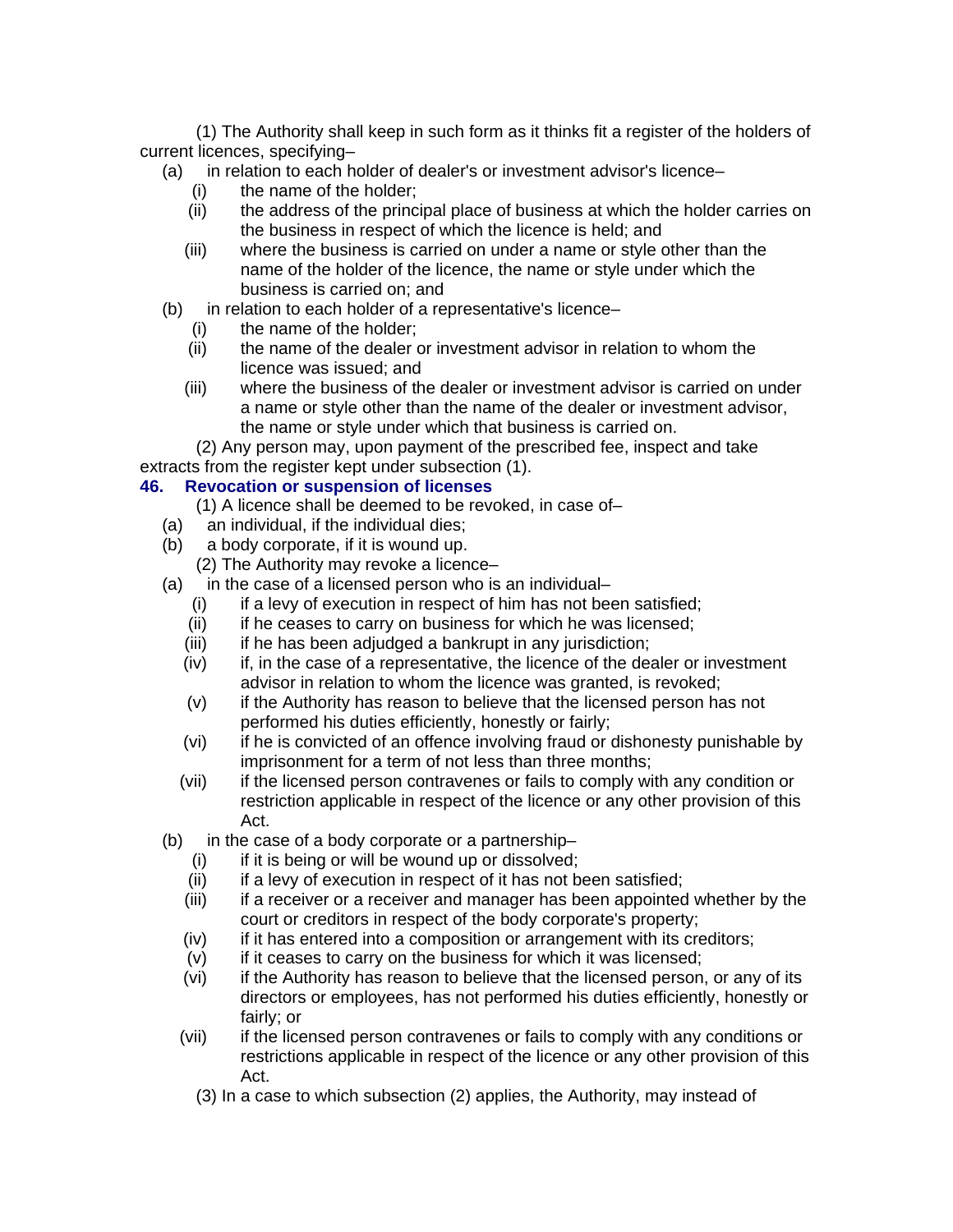revoking a licence, suspend the licence for a specific period and may at any time remove the suspension.

(4) The Authority shall not revoke or suspend a licence under subsection (2) or (3) without first giving such person an opportunity of being heard.

(5) A person whose licence is revoked under this section shall, for the purpose of this Part, be deemed not to be licensed from the date that the Authority revokes or suspends the licence.

(6) A revocation or suspension of a licence of a person shall not operate so as to–

- (a) avoid or affect any arrangement, transaction or arrangement relating to the trading in securities entered into by such person, whether the agreement, transaction or arrangement was entered into before or after the revocation or suspension of the licence; or
- (b) affect any right, obligation or liability arising under any such agreement, transaction or arrangement.

### **47. Operation pending renewal of licence**

Where a person who holds a licence issued under this Act has before the expiration of the licence applied for a renewal of the licence, and the licence expires before the grant of the renewal or refusal or withdrawal of the application as the case may be, the licence shall, until the licence is renewed or the application for the renewal of the licence is refused or withdrawn, be deemed to continue in force.

**48. Appeals**(1) Any person who is aggrieved by the decision of the Authority refusing to grant a licence may appeal to the Minister within thirty days of such decision.

(2) in the determination of the appeal the Minister may confirm or rescind the decision of the Authority or give such directions as he may deem proper for the determination of the appeal.

(3) In any appeal under this section the decision of the Minister shall be final.

(4) Any person who is aggrieved by a decision of the Authority refusing to renew a licence or revoking a licence may appeal to the High Court within thirty days of such decision.

**49. Exempt dealers** (1) The following specified persons or bodies corporate shall be exempt dealers–

- (a) any bank as defined in the Banking and Financial Institutions Act; and
- (b) such other persons as the Minister may by regulation exempt.

(2) An exempt dealer shall be exempted from the requirement of subsection (3) and any conditions or restrictions as may be prescribed, carry out dealing in securities on his own account and on behalf of any third party.

(3) An exempt dealer shall, in respect of any transactions of dealing in securities carried out or performed by the exempt dealer on behalf of any third party, be subject to all obligations, requirements and duties imposed upon a dealer under this Act other than the requirement to hold a dealer's licence.

#### **PART V**

### **REGISTERS OF INTERESTS IN SECURITIES (ss 50-56)**

**50. Application of this Part** (1) This Part applies to a person who is–

- (a) a dealer;
- (b) a dealer's representative;
- (c) an investment adviser; or
- (d) a financial journalist.

(2) In this Part, "financial journalist" means a person who contributed advice concerning securities or prepares analysis or reports concerning securities for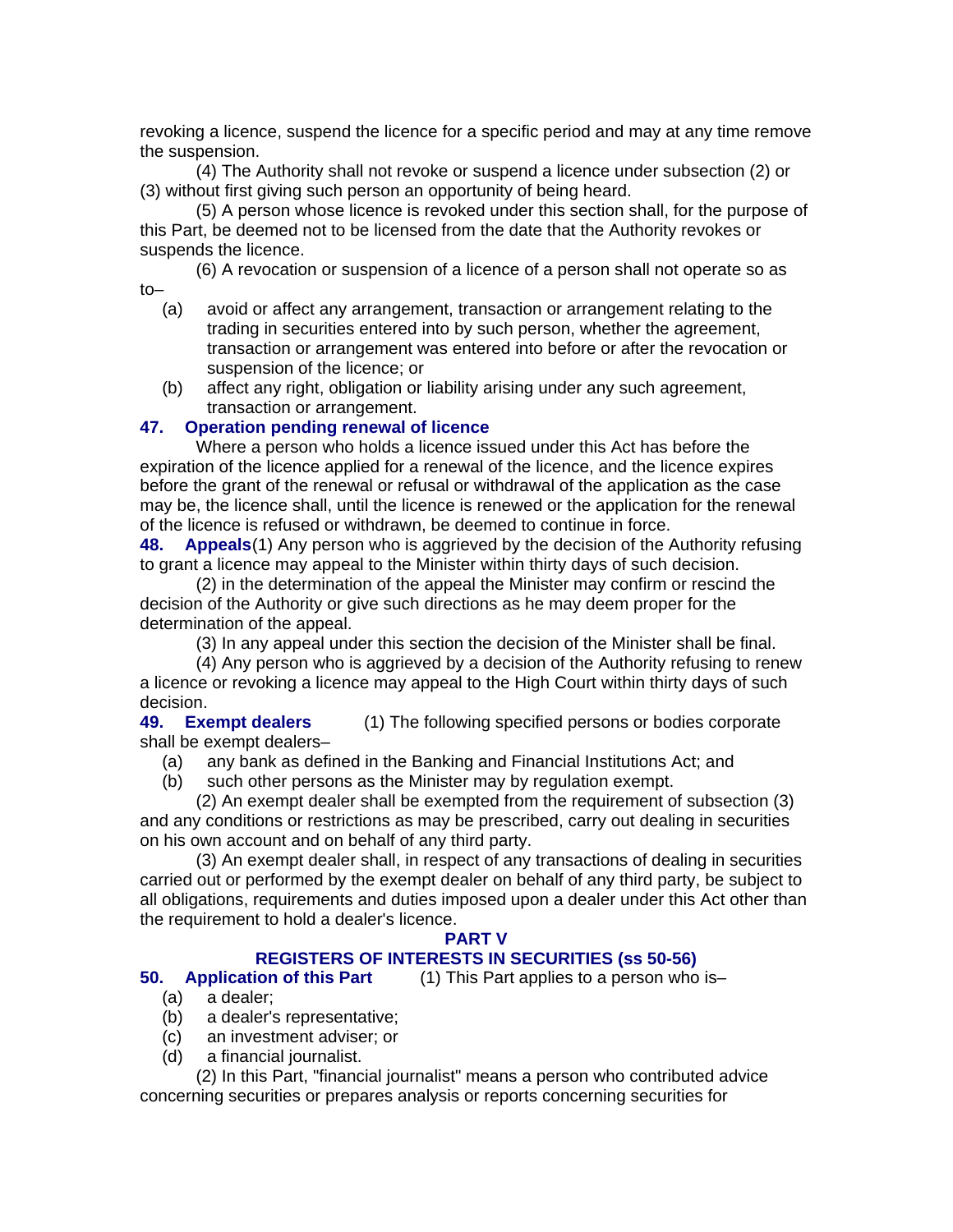publication in a *bona fide* newspaper or periodical.

(3) In this Part, a reference to securities is a reference to securities of a body that is a public company within the meaning of the Companies Act  $x^*$  or which are quoted on a stock exchange in Tanzania.

**51. Register of securities** (1) A person to whom this Part applies shall maintain a register in the prescribed form of the securities in which he has an interest.

(2) Particulars of the securities in which a person to whom this Part applied has an interest and particulars of his interest therein shall be entered in the register within seven days of the acquisition of the interest.

(3) Where there is a change in the interest or interests in securities of a person to whom this Part applies he shall, within seven days after the date of the change enter in the register full particulars of the change including the date of change and the circumstances by reason of which that change has occurred; and for the purposes of this subsection, where a person acquires or disposes of securities, there shall be deemed to be change in the interest or interests of that person in the securities concerned.

(4) A person who fails to keep a register as required by this section commits an offence and on conviction is liable to a fine not exceeding five hundred thousand shillings or to imprisonment for a term not exceeding two years or to both.

**52. Notice of particulars to the Authority** (1) A person to whom this Part applies shall notify the Authority in the prescribed form such particulars as are prescribed including the place at which he will keep the register of his interests in securities.

(2) The notice shall be given–

- (a) in the case of a person who is required by this Act to hold a licence, as part of his application for the licence; or
- (b) in the case of any other person, if the person becomes a person to whom this Part applies, within fourteen days after becoming such a person.

(3) The notice shall be given notwithstanding that the person has ceased to be a person to whom this Part applies before the expiration of the period referred to in subsection (2).

(4) Where a person ceases to be a person to whom this Part applies he shall, within fourteen days of his ceasing to be such a person, give notice of the fact to the Authority.

(5) Any person who fails or neglects to give notice as required by this section is guilty of an offence and is liable on conviction to a fine of not less than one hundred thousand shillings and in addition, to a further fine of not less than fifty thousand shillings for every day the contravention continues after conviction.

#### **53. Defence to prosecution**

(1) It is a defence to a prosecution for failing to comply with section 51 or 52 if the accused proves that his failure was due to his not being aware of a fact or an occurrence the existence of which constitutes the offence and that–

- (a) he was not so aware on the date of the summons; or
- (b) he became so aware not less than fourteen days before the date of the summons and complied with the relevant section within fourteen days after becoming so aware.

(2) For the purposes of subsection (1), a person shall, in the absence of proof to the contrary, be conclusively presumed to have been aware of a fact or occurrence at the time when an employee or agent of his, who has duties or acts in relation to his employer's or principal's interest in the securities concerned, became aware.

#### **54. Production of register**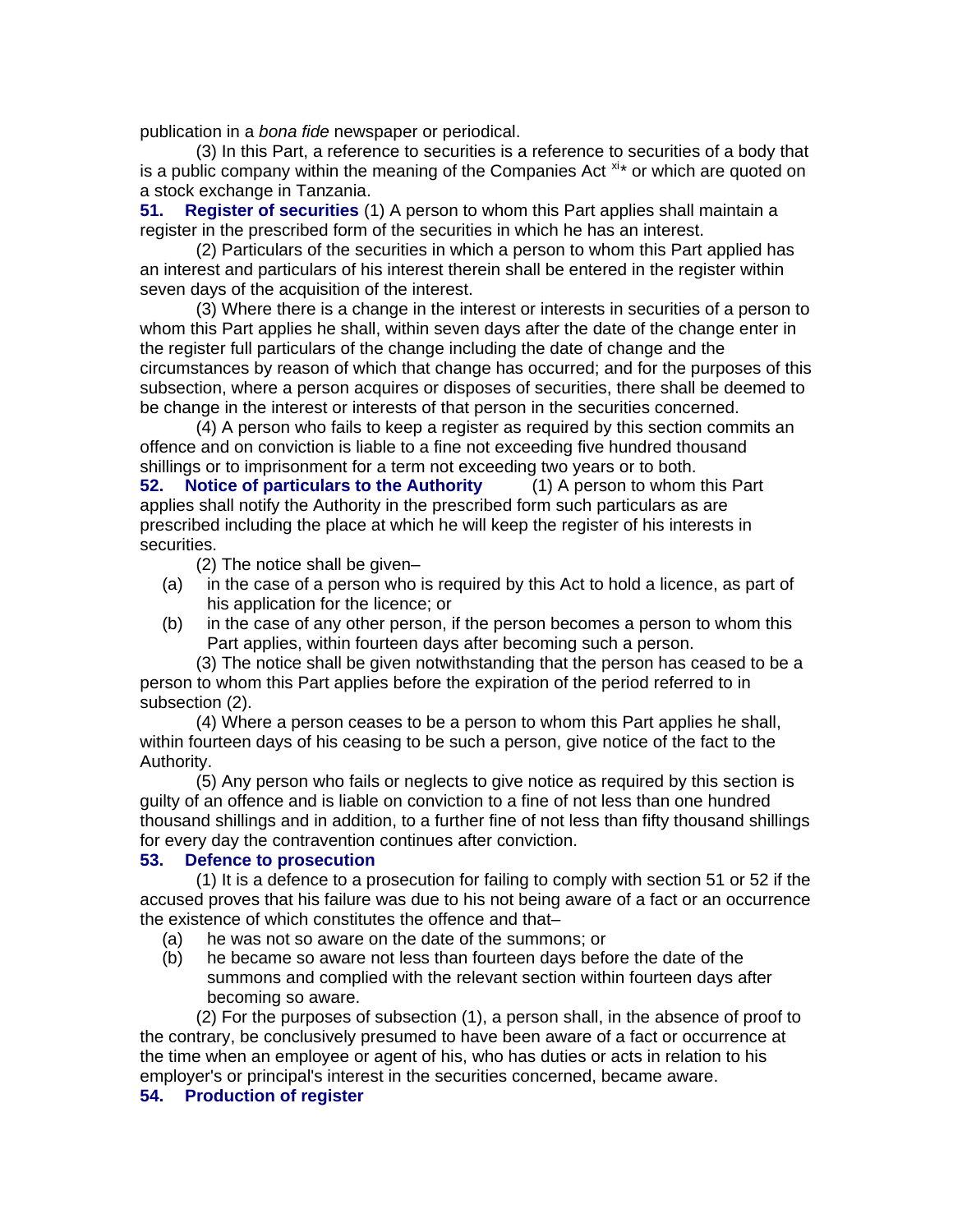(1) The Authority or any person authorised by it may require any person to whom this Part applies to produce for inspection the register required to be kept under section 51 and the Authority or any person so authorised may make extracts from the register.

(2) Any person who fails to produce a register for inspection or fails to allow any person authorised under subsection (1) to make a copy or extracts from the register is guilty of an offence.

#### **55. Particulars of financial journalists**

(1) The Authority or any person authorised by it may by notice in writing require the proprietor or publisher of a newspaper or periodical to supply it or him with the name and address of the financial journalist who has contributed any advice or periodical owned or published by that proprietor or publisher or with the names and addresses of all the financial journalists who have given any such advice or prepared any such analysis or report within a period specified in the notice.

(2) A proprietor or publisher of a newspaper or periodical who, without reasonable excuse, fails to comply with a notice under subsection (1) shall be guilty of an offence.

### **56. Extract of register**

The Authority may supply a copy of the extract of a register obtained under section 54 to any person who in the opinion of the Authority, should, in the public interest, be informed of the dealing in securities disclosed in the register.

#### **PART VI**

### **CONDUCT OF SECURITIES BUSINESS (ss 57-65)**

### **57. Certain representations prohibited**

(1) No person who is the holder of a licence shall represent or imply or knowingly permit to be represented or implied in any manner to any person that his abilities or qualifications have in any respect been approved by the Authority.

(2) The statement that a person is the holder of a licence under this Act is not a contravention of subsection (1).

#### **58. Issue of contract notes**

(1) A dealer shall, in respect of a transaction of sale or purchase of securities, give a contract note that complies with subsection (2) of this section–

- (a) the person for whom the dealer entered into the transaction where the transaction took place in the ordinary course of business at a stock exchange and the dealer entered into the transaction otherwise than as principal;
- (b) the person for whom the dealer entered into the transaction and the person with whom the dealer entered into the transaction where the transaction does not take place in the ordinary course of business at a stock exchange and the dealer entered into the transaction otherwise than as principal; and
- (c) the person with whom the dealer entered into the transaction where the transaction did not take place in the ordinary course of business at a stock exchange and the dealer entered into the transaction as principal.
	- (2) A contract note given by a dealer under subsection (1) shall include–
- (a) the name or style under which the dealer carries on his business as a dealer and the address of the principal place at which he carries on business;
- (b) where the dealer is dealing as principal with a person who is not the holder of a dealer's licence, a statement that he is so acting;
- (c) the name and address of the person to whom the dealer gives the contract note;
- (d) the day on which the transaction took place and, if the transaction did not take place in the ordinary course of business at a stock exchange, a statement to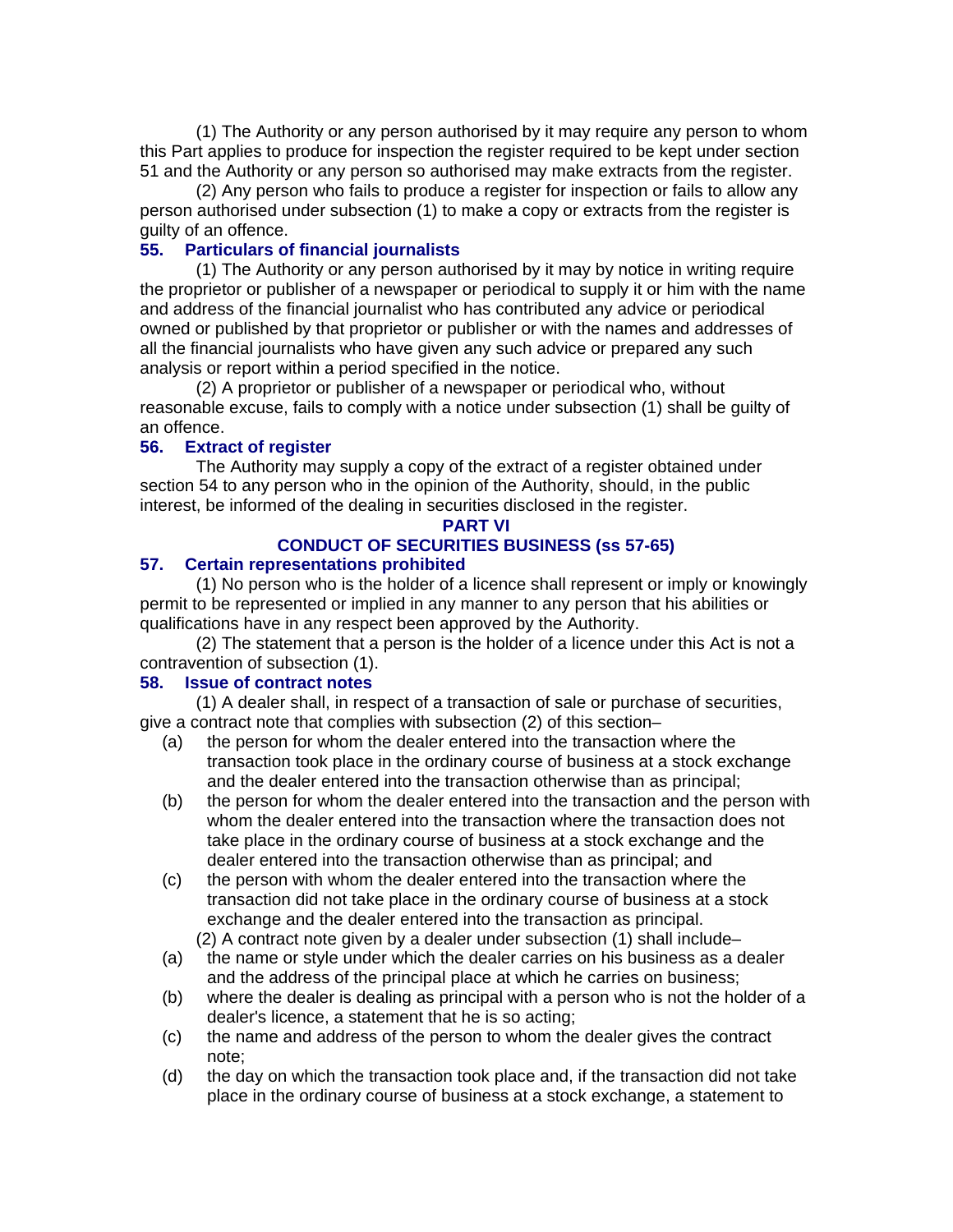that effect;

- (e) the number, or amount and description, of the securities that are the subject of the contract;
- (f) the price per unit of the securities;
- (g) the amount of the consideration;
- (h) the rate and amount of commission (if any) charged;
- (i) the amount of all stamp duties or other duties and taxes payable in connection with the contract; and
- (j) if an amount is to be added or deducted from the settlement amount in respect of the right to a benefit purchased or sold together with the securities, the amount and the nature of the benefit.

(3) A dealer shall not include in a contract note given under subsection (1), as the name of the person with or for whom he has entered into the transaction, a name that he knows, or could reasonably be expected to know, is not the name by which that person is ordinarily known.

(4) A reference in this section to a dealer dealing, or entering into a transaction, as principal includes a reference to a person–

- (a) dealing or entering into a transaction on behalf of a person associated with him;
- (b) dealing in securities on behalf of a body corporate in which he has a controlling interest; or
- (c) where he carries on business as a dealer on behalf of a body corporate in which his interest and the interest of his directors together constitute a controlling interest.
	- (5) For the purpose of this section–
- (a) a dealer who is a member of a stock exchange shall not be taken to have entered into a transaction as principal by reason only that the transaction was entered into with another dealer who is a member of a stock exchange; and
- (b) a transaction takes place in the ordinary course of business at a stock exchange if it takes place in prescribed circumstances or is a transaction that is a prescribed transaction for the purposes of this section.

(6) Notwithstanding section 4 of this Act, a person is not associated with another person for the purposes of this section by reason only that he is a director of a body corporate of which the other person is also a director, whether or not the body corporate carries on a business of dealing in securities.

### **59. Certain persons to disclose certain interests in securities**

(1) Where a person who is a dealer, investment advisor, dealer's representative or investment representative sends a circular or other similar written communications in which he makes a recommendation, whether expressly or by implication, with respect to securities or a class of securities, he shall cause to be included in each circular or other communication, in type not less legible than that used in the reminder of the circular or other communication, a concise statement of the nature of any interest in, or any interest in the acquisition or disposal of, those securities or securities included in that class that he or a person associated with him has at the date on which the circular or other communications is sent.

(2) It is a defence to a prosecution for an offence under subsection (1) in relation to a failure to include in a circular or other communication a statement of the nature of an interest as provided in subsection (1), for the defendant to establish that, at the time at which the circular or other communication was sent, he was not aware and could not reasonably be expected to have been aware–

(a) that he has an interest in, or an interest in the acquisition or disposal of, those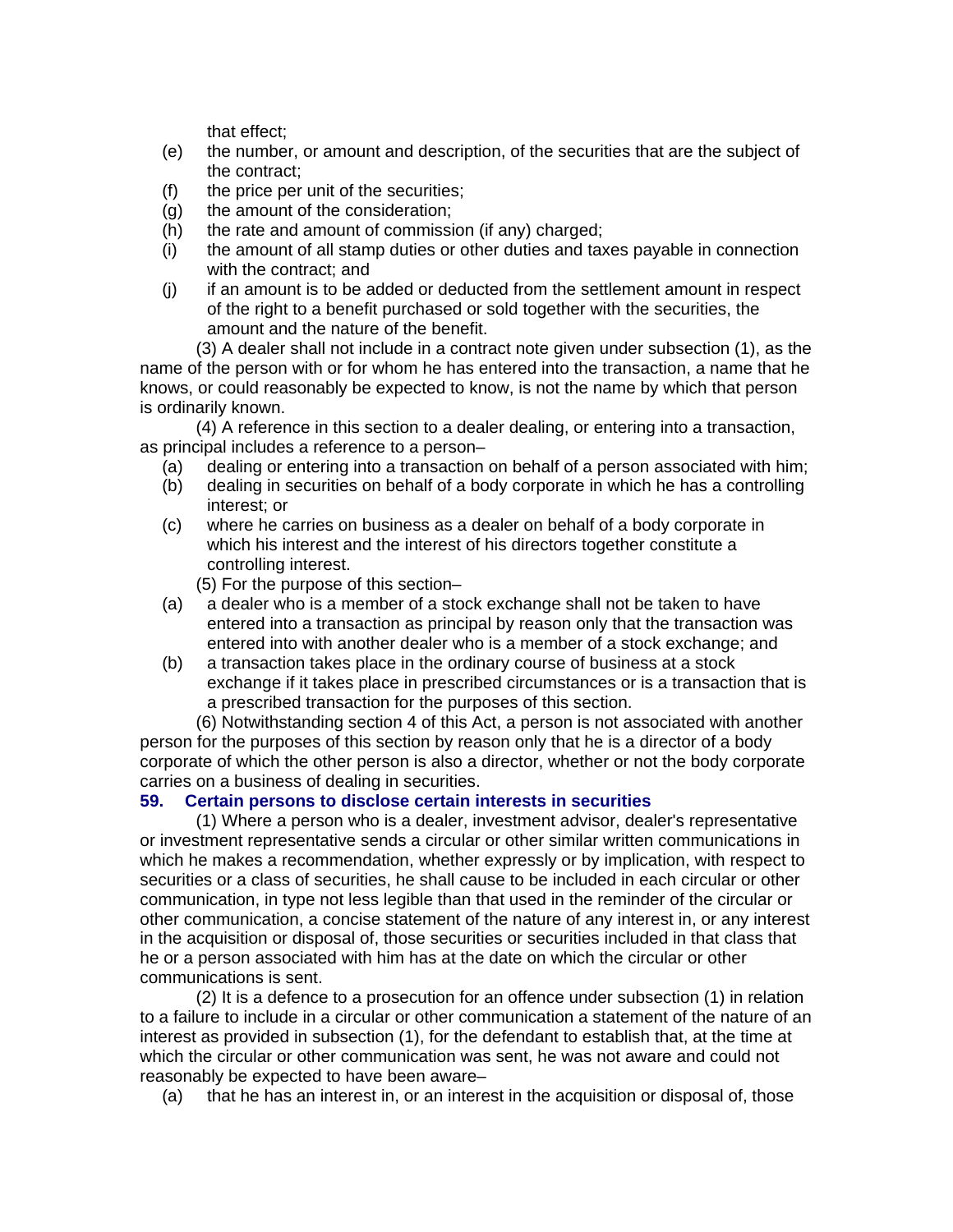securities or securities included in that class; or

- (b) that the person associated with him had an interest in, or an interest in the acquisition or disposal of, those securities or securities included in that class. (3) For the purpose of subsection (1) and (2) of this section–
- (a) an interest of a person in the disposal of securities includes any financial benefit or advantage that will, or is likely to, accrue directly or indirectly to the person upon or arising out of the disposal of the securities;
- (b) without limiting the generality of paragraph (a), a person who has entered into an underwriting agreement in respect of securities shall be deemed to have an interest in the acquisition or disposal of those securities; and
- (c) notwithstanding section 4 of this Act, a person is not associated with another person by reason only that he is a director of a body corporate of which the other person is also a director, whether or not the body corporate carries on a business of dealing in securities unless the person and the other person are acting jointly or together in accordance with an arrangement made between them, in relation to the sending of the circular or communication or the making of the recommendation.
	- (4) Where–
- (a) a person has subscribed for or purchased securities for the purpose of offering all or any of them to the public for purchase;
- (b) he offers any of those securities for purchase, he shall not make a recommendation, whether orally or in writing and whether expressly or by implication, with respect to the securities offered for purchase unless he has informed each person to whom the recommendation is made that he acquired the securities for that purpose;
- (c) securities have been offered for subscription or purchase; and
- (d) a person has subscribed for or purchased or will or may be required to subscribe for or purchase, any of those securities under an underwriting or subunderwriting agreement by reason that some or all of the securities have not been subscribed for or purchase,

the person shall not, during the period of ninety days after the case of the offer, make an offer to sell those securities, otherwise than in the ordinary course of trading on a stock exchange, or make a recommendation with respect to those securities unless the offer or recommendation contains or is accompanied by a statement to the effect that the offer or recommendation relates to securities that he has acquired, or will or may require, under an underwriting or sub-underwriting agreement by reason that some or all of the securities have not been subscribed for or sub-underwriting agreement by reason that some or all of the securities have not been subscribed for or purchased.

(5) A person who is a dealer, investment adviser, dealer's representative or investment representative shall not send to any person a circular or other communication or written offer or recommendation to which subsection (1), (4) or (5) applies unless the circular or other communication or the offer or recommendation is signed by–

- (a) that person if he is a natural person;
- (b) a director, executive officer or secretary of the body corporate if the person is a body corporate; or
- (c) a partner if the person is a partnership.

(6) When a person who is a dealer, investment adviser, dealer's representative or investment representative sends to another person a circular or other communication or a written offer or recommendation to which subsection (1), (4) or (5) applies, he shall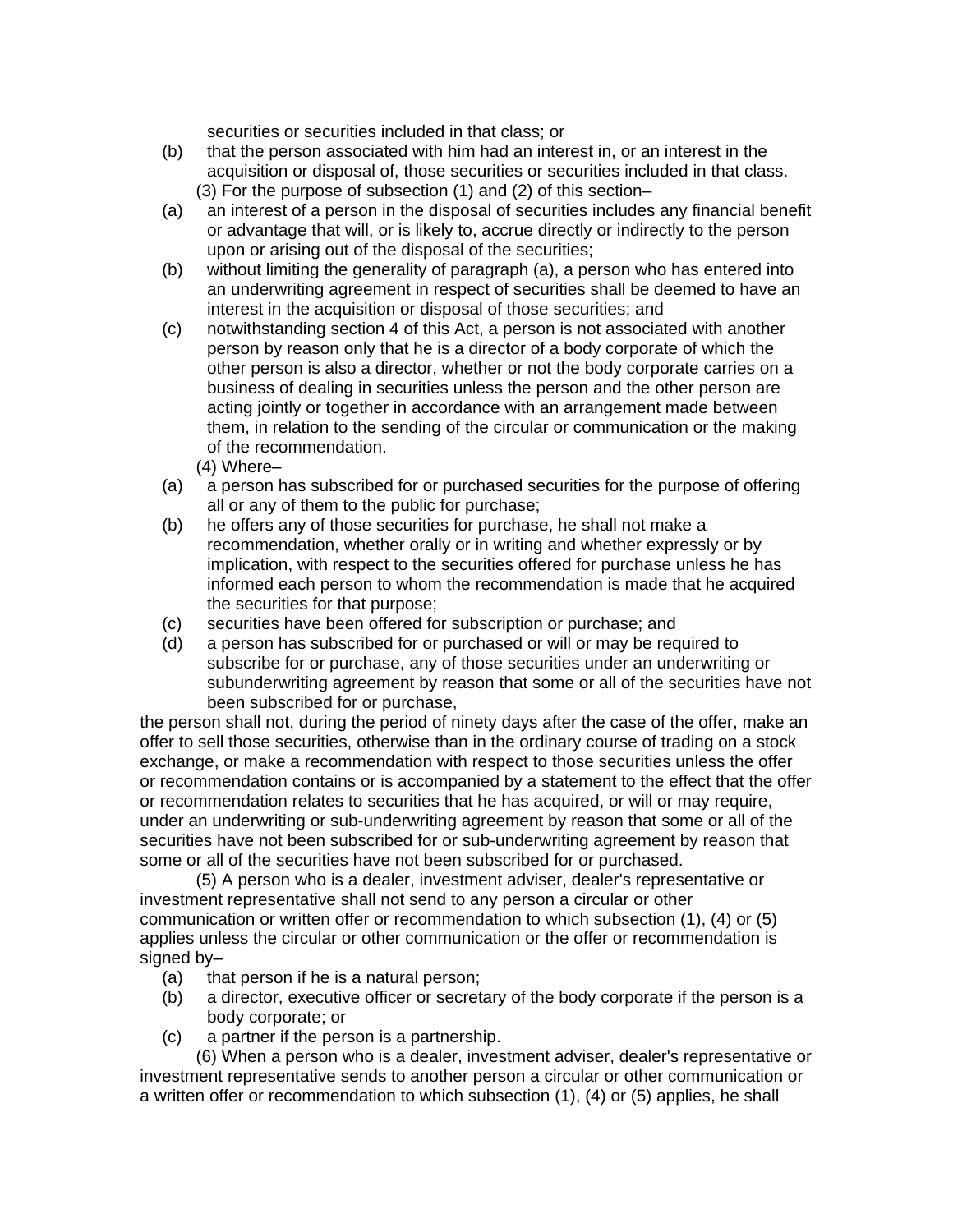preserve a copy of the circular or other communication or of the written offer or recommendation, duly signed as specified in subsection (6) for seven years from the date of signing.

(7) Reference in this section to an offer of securities shall be construed to include a reference to a statement, however expressed, that is not an offer by expressly or impliedly invites a person to whom it is made to offer to acquire securities.

(8) For the purpose of this section, a circular or other communication or a written offer or recommendation sent to a person shall, if it is signed by a director, executive officer or secretary of a body corporate, be deemed to have been sent by the body corporate and if it is signed by a partner in a partnership, be deemed to have been sent by the partnership.

(9) The Authority may, if it is in the public interest, exempt a security or any class of securities from the application of this section.

(10) Any person who contravenes the provisions of this section is guilty of an offence and is liable on conviction to a fine of not less than one hundred thousand shillings or to imprisonment for a term not exceeding two years or to both such fine and imprisonment, and in addition to a further fine of not less than fifty thousand shillings for every day the contravention continues after conviction.

**60. Recommendations by adviser** (1) An investment adviser who–

- (a) makes a recommendation with respect to securities or a class of securities to a person who may reasonably be expected to rely on the recommendation; and
- (b) does not have a reasonable basis for making the recommendation to the person,

contravenes this subsection and shall be liable on conviction to a fine of not exceeding five hundred thousand shillings or imprisonment for a term not exceeding two years or to both.

(2) For the purpose of subsection (1), an investment adviser does have a reasonable basis for making a recommendation to a person unless–

- (a) the adviser has, for the purposes of ascertaining that the recommendation is appropriate, having regard to the information possessed by him concerning the investment objective, financial situation and particular needs of the person, given such consideration to, and conducted such investigation of, the subject matter of the recommendation as is reasonable in all the circumstances; and
- (b) the recommendation is based on that consideration and investigation. (3) An adviser who contravenes subsection (1) is guilty of an offence and shall be

liable on conviction to a fine not exceeding five hundred thousand shillings or to imprisonment for a term not exceeding two years or to both such fine and imprisonment. (4) Where–

- (a) an advisor contravenes subsection (1) by making a recommendation to a person; and
- (b) the person, relying on the recommendation, does any particular act, or refrains from doing any particular act; and
- (c) it is reasonable, having regard to the recommendation and all other relevant circumstances, for the person to have done that act, or to have refrained from doing that act, relying on the recommendation; and
- (d) the person suffers loss or damage as a result of doing that act, or refraining from doing that act,

the advisor is liable to pay damages to the person in respect of that loss or damage. (5) In this section–

(a) a reference to an advisor is a reference to a person who is a dealer, investment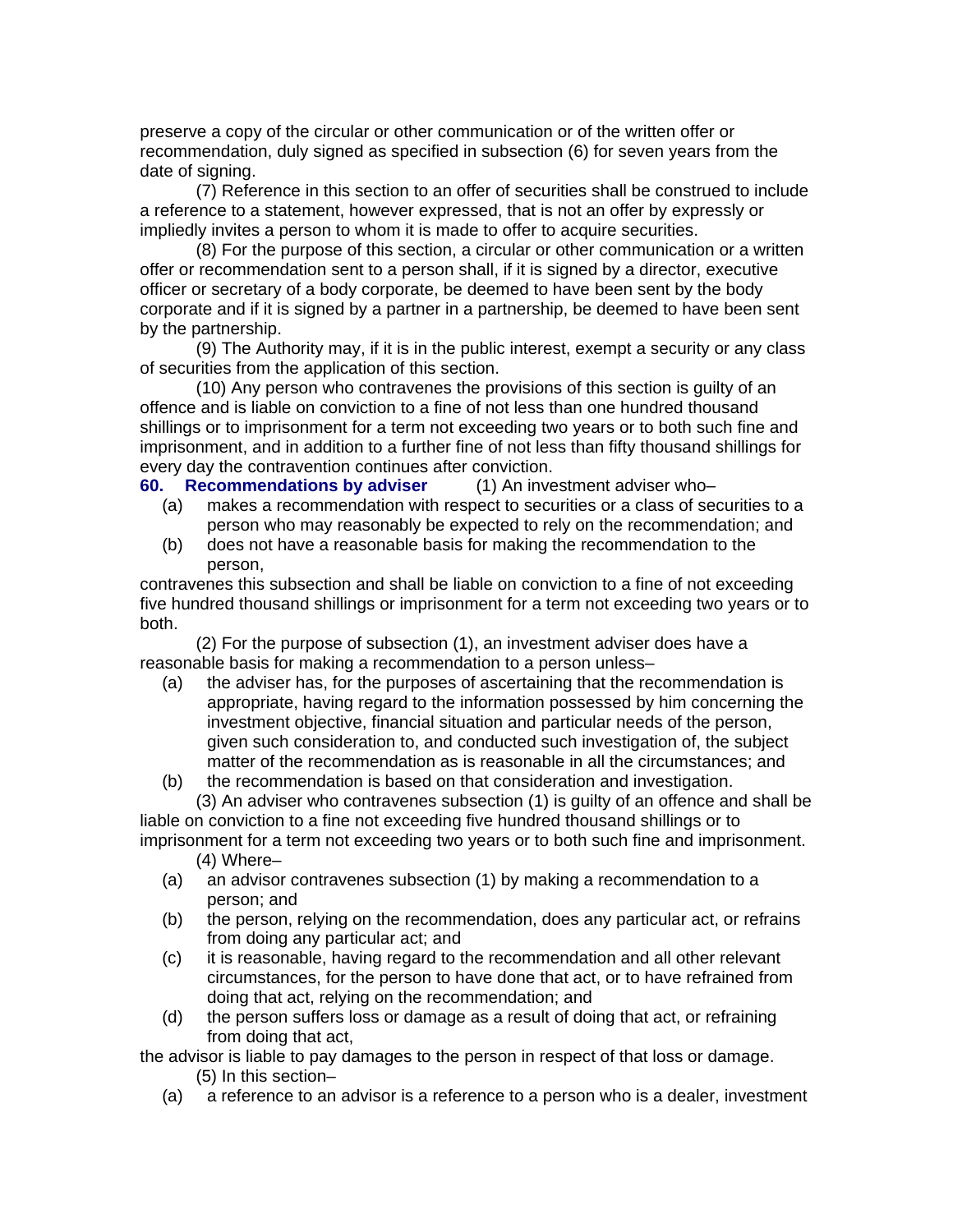advisor, dealer's representative or investment representative; and

(b) a reference to the making of a recommendation in making of the recommendation, whether express or by implication.

### **61. Dealings as principal**

(1) Subject to subsection (4), a dealer shall not, as principal, deal in any securities with a person who is not a dealer unless he first informs the person with whom he is dealing that he is acting in the transaction as principal and not as agent.

(2) A reference in this section to a dealer dealing or entering into a transaction as principal, includes a reference to a person–

- (a) dealing or entering into a transaction on behalf of a person associated with him;
- (b) dealing in securities on behalf of a body corporate in which he has a controlling interest; or
- (c) where he carries on business as a dealer on behalf of a body corporate in which his interest and the interests of his directors together constitute a controlling interest.

(3) A dealer who, as principal, enters into a transaction of sale or purchase of securities with a person who is not a dealer shall state on the contract note that he is acting in the transaction as principal and not as agent.

(4) Subsection (1) shall not apply in relation to a transaction entered into by a dealer who is a member of a stock exchange and specialises in transactions relating to odd lots of securities.

(5) Where a dealer fails to comply with subsection (1) or (3) in respect of a contract for the sale of securities by him, the purchaser of the securities may, if he has not disposed of them, rescind the contract by a notice of rescission in writing given to the dealer not later than thirty days after the receipt of the contract note; and, where a dealer fails to comply with subsection (1) or (3) in respect of a contract for the purchase of securities by him, the vendor of the securities may, in like manner rescind the contract.

(6) Nothing in subsection (5) affects any other right that a person has apart from the right under that subsection.

(7) A person who contravenes or fails to comply with any of the provisions of this section is guilty of an offence and liable on conviction to a fine of not less than one hundred thousand shillings or to imprisonment for a term of not less than two years or to both such fine and imprisonment and in addition to a fine of not less than one hundred thousand shillings for every day the contravention continues after conviction.

### **62. Dealings by employees of holders of licences**

(1) A dealer or an investment adviser shall not give unsecured credit to his employee or to a person who he knows is associated with such an employee where–

- (a) the unsecured credit is given for the purpose of enabling or assisting the person to whom the unsecured credit is given to purchase or subscribe for any securities; or
- (b) the person giving the unsecured credit knows or has reason to believe that the unsecured credit will be used to purchase or subscribe for securities.

(2) A person who contravenes or fails to comply with any of the provisions of subsection (1) commits an offence and shall be liable on conviction to a fine of not less than five hundred thousand shillings or to imprisonment for a term of not less than two years or to both such fine and imprisonment and in addition, to a fine of not less than one hundred thousand shillings for every day the contravention continues after conviction.

### **63. Dealer to give priority to clients' orders**

(1) A dealer shall not, expect as permitted by subsection (3), enter into as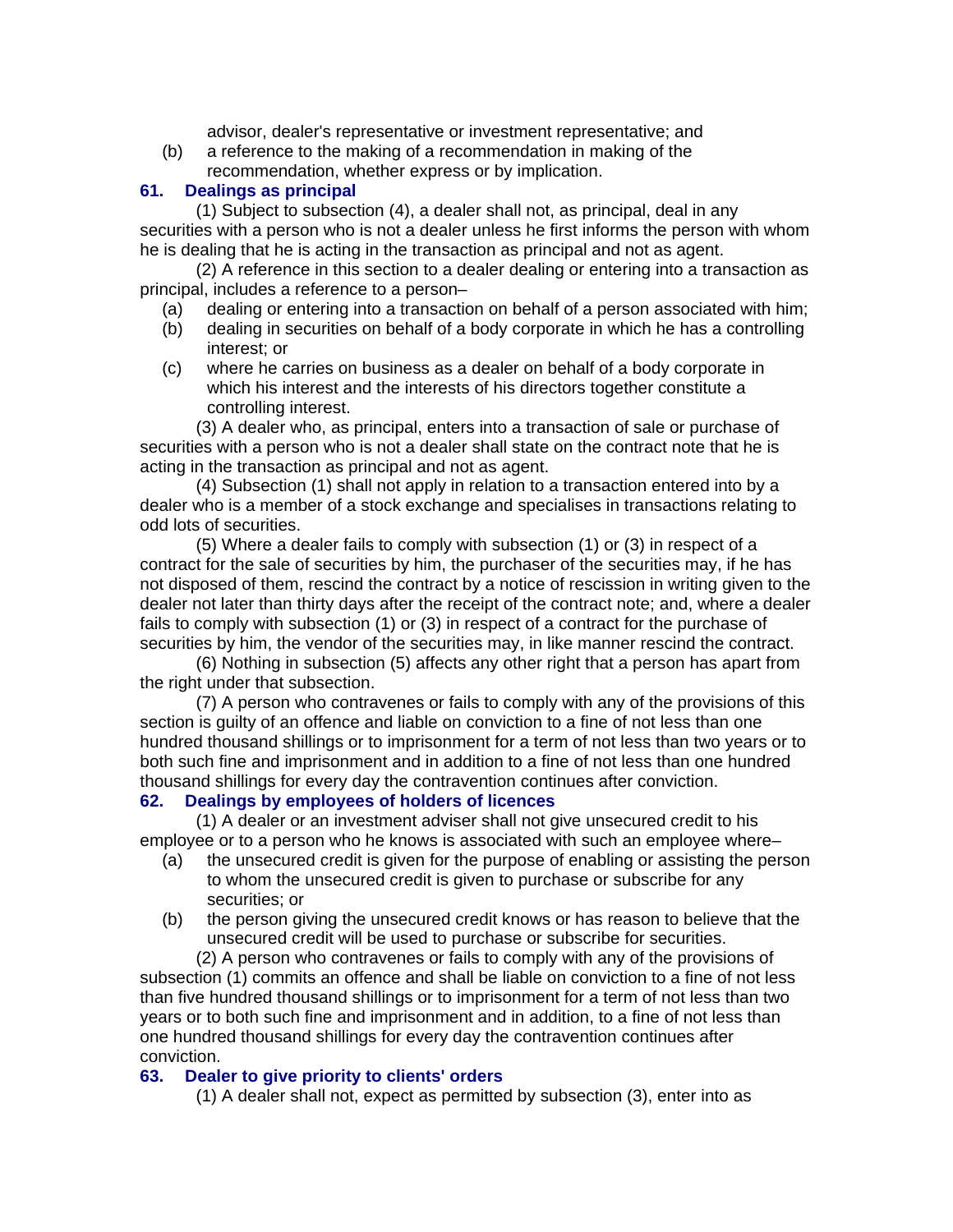principal or on behalf of a person associated with him, a transaction of purchase or sale of securities that are permitted to be traded on the stock market of a stock exchange if a client of the dealer, who is not associated with the dealer, has instructed the dealer to purchase or sell, respectively, securities of the same class and the dealer has not complied with the instruction.

(2) A dealer who contravenes this section shall be guilty of an offence and shall be liable on conviction to a fine of not less than five hundred thousand shillings or to imprisonment for a term of not less than two years or to both.

(3) Subsection (1) does not apply in relation to the entering into a transaction by a dealer as principal or on behalf of a person associated with him where–

- (a) the instructions from the client of the dealer required the purchase or sale of securities on behalf of the client to be effected only on specified conditions at which the securities were to be purchased or sold and the dealer has been unable to purchase or sell the securities by reason of those conditions; or
- (b) the transaction is entered into in prescribed circumstances.

#### **64. Use by dealer of clients' money**

(1) Where a person, in this section referred to as "the client", deposits money with, or lends money to, a dealer, the dealer shall–

- (a) deposit the money in an account in a bank, not later than the next day on which the bank is open for business after the receipt of the moneys and the account shall not contain any money other than money deposited with or lent to the dealer;
- (b) furnish to the client a document, in the prescribed form, setting out the terms and conditions on which the deposit or loan is made and accepted, including the purpose for which and the manner in which the money is to be used by the dealer;
- (c) retain the money in the bank account until the client gives him a written statement acknowledging that the client has received the document referred to in paragraph (b); and
- (d) use the money only–
	- (i) for the purpose and in the manner set out in the document referred to in paragraph (b); or
	- (ii) for any other purpose or in another manner agreed to by the client in writing after the document referred to in paragraph (b) was furnished to the client.

(2) A person who contravenes subsection (1) is guilty of an offence and shall be liable on conviction to a fine of not less than two million shillings or to imprisonment for a term of not less than four years or to both such fine and imprisonment and shall in addition be liable to refund the money of the client together with interest at the prevailing commercial bank rate to the client.

#### **65. Short selling**

(1) Subject to this section and the regulations, a person shall not sell securities to a purchaser unless, at the time when he sells them–

- (a) he has or, where he is selling as agent, his principal has; or
- (b) he believes on reasonable grounds that he has, or where he is selling as agent, his principal has,

an existing exercisable and unconditional right to vest the securities in the purchaser.

(2) A person who contravenes the provisions of subsection (1) is guilty an offence and shall be liable on conviction to a fine of not less than five hundred thousand shillings or to imprisonment for a term of not less than two years or to both such fine and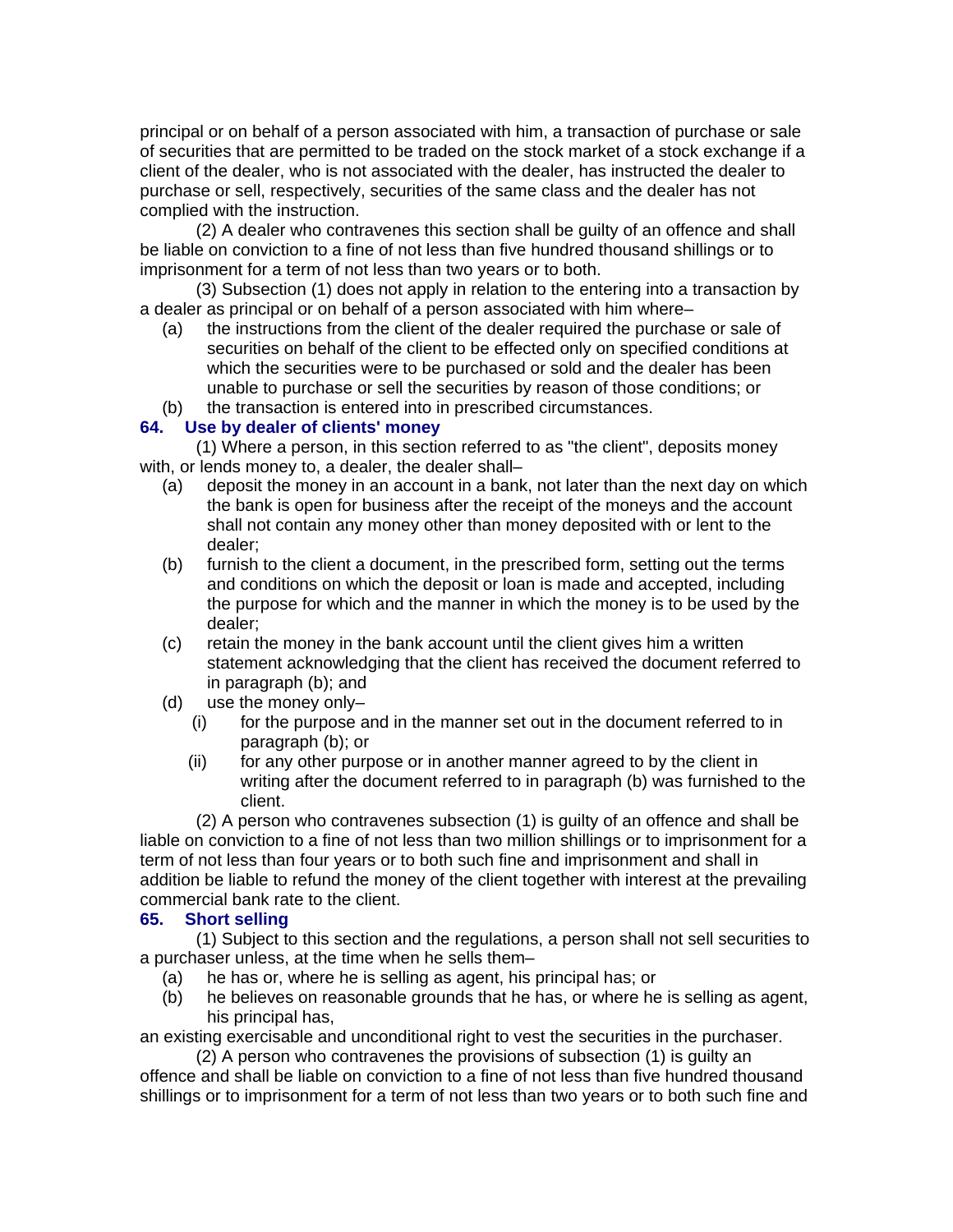imprisonment.

(3) For the purpose of this section a person shall be deemed to sell securities if–

- (a) he purports to sell securities;
- (b) he offers to sell securities;
- (c) he holds himself out as entitled to sell securities; or
- (d) he instructs a dealer to sell securities.

# **PART VII**

# **ACCOUNTS AND AUDIT (ss 66-82)**

**66. Application of this Part** (1) This Part applies to the holder of a dealer's licence and to the business of dealing in securities carried on by the holder of a dealer's licence, or subject to section 49, by an exempt dealer whether in Tanzania or elsewhere.

(2) In this Part, unless the contrary intention appears, a reference to a book, security, trust account or business or in relation to a dealer who carries on business in partnership, shall be read as a reference to such a book, security, trust account or business in relation to the partnership.

# **67. Accounts to be kept by dealers**

(1) Every dealer shall keep–

- (a) such accounting records as will reflect correctly and explain the transactions and financial position of the business of dealing in securities carried on by him;
- (b) his accounting records in such a manner as will enable true and fair profit and loss accounts and balance sheets to be prepared from time to time; and
- (c) his accounting records in such a manner as will enable profit and loss accounts and balance sheets of the business of dealing in securities carried on by him to be conveniently and properly audited.

(2) A dealer who contravenes subsection (1) commits an offence and is liable on conviction to a fine not exceeding two hundred thousand shillings or to imprisonment for a term not exceeding two years or to both such fine and imprisonment.

(3) A dealer shall be deemed not to have complied with subsection (1) in relation to records unless those records–

- (a) are kept in writing in the English language or in such a manner as will enable them to be readily accessible and readily converted into writing in the English language;
- (b) are kept in sufficient detail to show particulars of–
	- (i) all moneys received or paid by the dealer, including moneys paid to, or disbursed from, a trust account;
	- (ii) all purchases and sales of securities made by the dealer, the charges and credits arising from them, and the names of the buyer and seller, respectively, of each of those securities;
	- (iii) all income received from commissions, interest, and other sources, and all expenses, commissions, and interest paid, by the dealer;
	- (iv) all the assets and liabilities, including contingent liabilities, of the dealer;
	- (v) all securities that are the property of the dealer, showing by whom the securities, or the documents of title to the securities, are held and, where they are held by some other person, whether or not they are held as security against loans or advances;
	- (vi) all securities that are not the property of the dealer and for which the dealer or any nominee controlled by the dealer is accountable, showing by whom, and for whom, the securities or the documents of title to the securities are held and the extent to which they are either held for safe custody or deposited with a third party as security for loans or advances;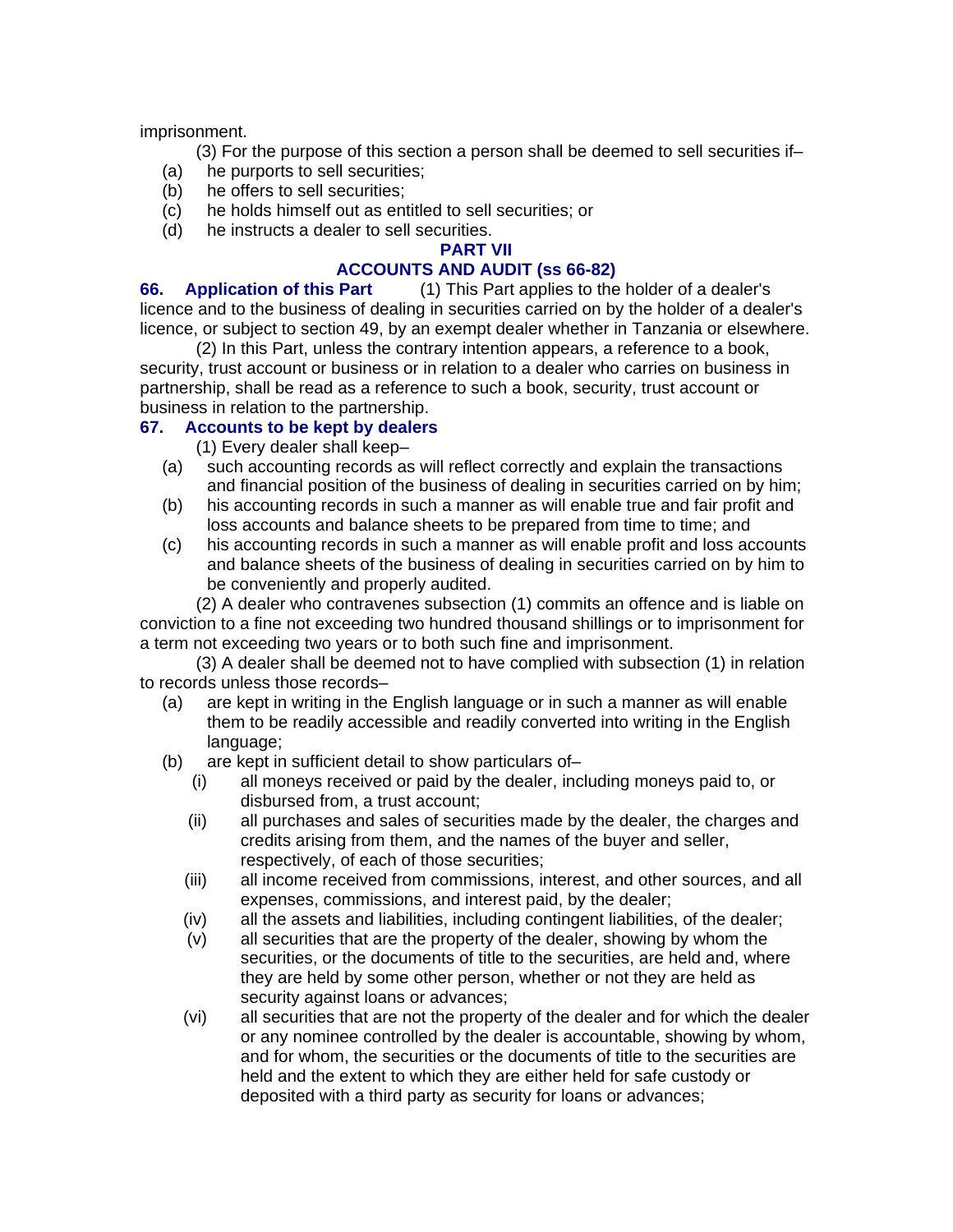- (vii) all arbitrage transaction entered into by the dealer; and
- (viii) all underwriting transactions entered into by the dealer;
- (c) are kept in sufficient detail to show separately, particulars of every transaction by the dealer;
- (d) specify the day on which or the period during which each transaction by the dealer took place; and
- (e) contain copies of acknowledgements of the receipt to securities or of documents of title to securities received by the dealer from clients for sale or for safe custody clearly showing the name or names in which the particular securities are registered.

(4) Without prejudice to subsection (3), a dealer shall keep records in sufficient detail to show separately particulars of all transactions by the dealer with, or for the account of–

- (a) clients of the dealer, excluding, where the dealer carries on business in partnership, the partners of the firm;
- (b) the dealer himself, or, where the dealer carries on business in partnership, the partners of the firm;
- (c) other dealers carrying on business in Tanzania; and
- (d) dealers outside Tanzania; and
- (e) employees of the dealer.

(5) An entry in the accounting and other records of a dealer required to be kept in accordance with this section shall be deemed to have been made by, or with the authority of the dealer.

(6) Where a record required by this section to be kept is not kept in writing in the English language, the dealer shall, if required to convert the record into writing in the English language by a person who is entitled to examine the record, comply with the requirement within a reasonable time.

(7) Notwithstanding any other provisions of this section, a dealer shall not be deemed to have failed to keep a record referred to in subsection (1) by reason only that the record is kept as a part of, or in conjunction with the record relating to any business other than dealing in securities that is carried on by him.

(8) Where accounting or other records are kept by a dealer at a place outside Tanzania, the dealer shall cause to be sent to and kept at a place in Tanzania such particulars with respect to the business dealt with in those records as will enable true and fair profit and loss accounts and balance sheets to be prepared.

**68. Security documents in custody of dealer** (1) Where a dealer receives for safe custody documents that are securities or are documents of title to securities of any person in this subsection referred to as "the client" and for which the dealer or a nominee controlled by the dealer is accountable, the dealer shall–

- (a) if the documents are not registered in the name of the client by the body corporate by whom the securities were issued, or made available and the client does not make a request as mentioned in paragraph (b) or (c) of this subsection cause the documents to be so registered;
- (b) if the client requests that the documents be registered by the body corporate by whom the securities were issued or made available in the name of a nominee controlled by the dealer, cause them to be so registered; or
- (c) if the client requests that the documents be deposited in safe custody with the dealer's bankers, cause them to be so deposited.

(2) A dealer shall not deposit as security for a loan or advance documents that are securities or are documents of title to securities of a client and for which the dealer or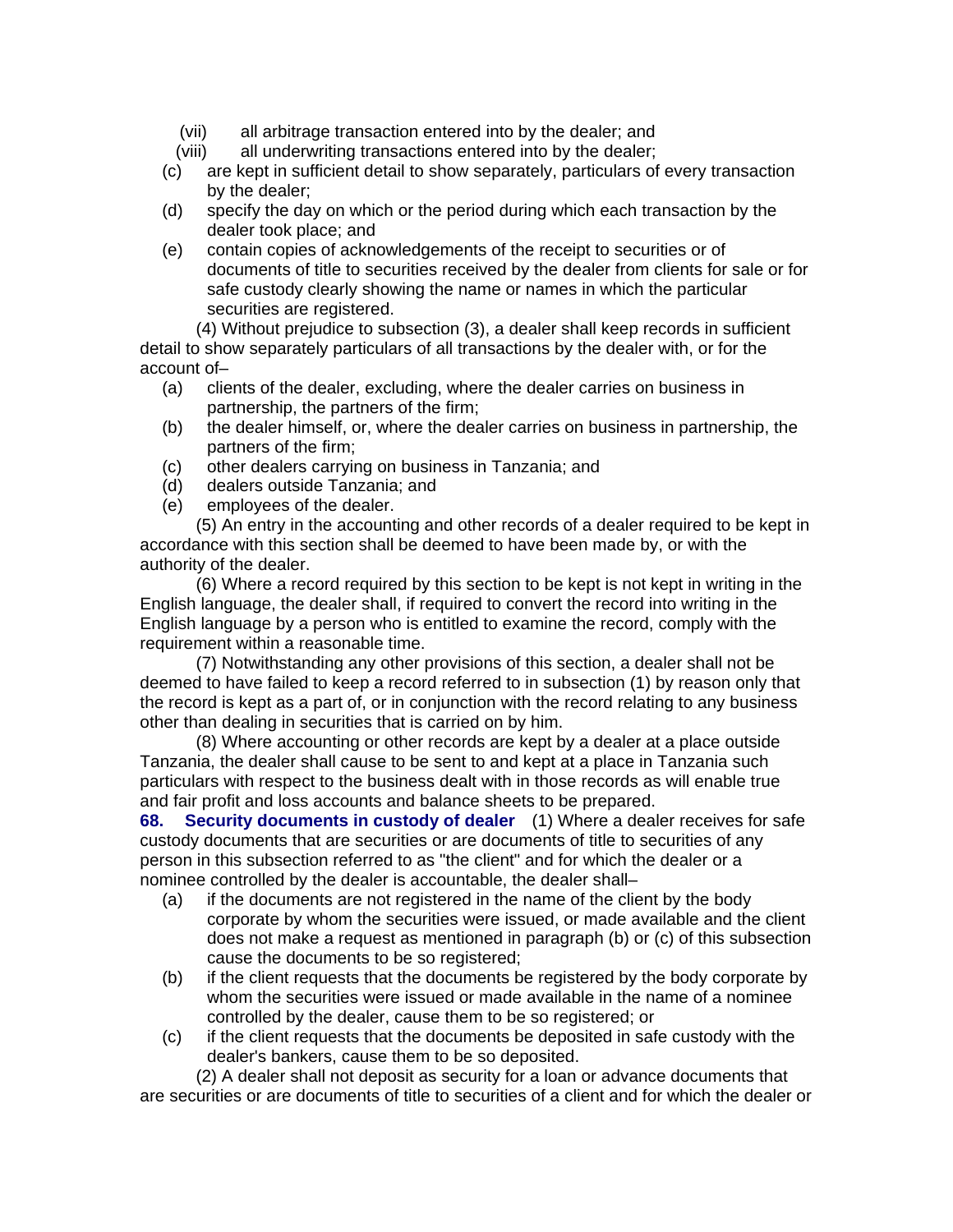a nominee controlled by the dealer is accountable, unless an amount is owed to the dealer by the client in connection with a transaction entered into on behalf of the client and the dealer–

- (a) gives a written notice to the client identifying the documents and stating that he intends to deposit them as security for a loan or advance made to the dealer; and
- (b) deposits the documents as security for a loan or advance that does not exceed the amount owed to the dealer on the day of the deposit by the client in connection with a transaction entered into on his behalf by the dealer. (3) Where–
- (a) a dealer has given a notice to a person as mentioned in subsection (2) and has deposited the documents referred to in the notice as security for a loan or advance; and

(b) the person pays the amount owed by him to the dealer,

the dealer shall withdraw the documents from deposits as soon as practicable after he receives the amount owed to him.

(4) Where a dealer deposits, as security for a loan or advance made to him, documents that are securities, or are documents of title to securities of another person, and for which the dealer or a nominee controlled by the dealer is accountable, the dealer shall, at the expiration of six months after the date on which the documents are deposited, and at the expiration of each subsequent period of six months, if the documents are still maintained and deposited, send to the other person a written notice to that effect.

(5) A dealer who fails to comply with subsection (4) commits an offence and shall be liable on conviction to a fine of not less than five hundred thousand shillings or to imprisonment for a term not less than two years or to both such fine and imprisonment.

# **69. Dealer's trust accounts**

(1) A dealer shall open and maintain with a bank in Tanzania an account designated as a trust account.

(2) A dealer shall pay into such account all moneys held by him in trust for a client not later than the next day on which the bank is open for business following the day on which the moneys are received by the dealer.

(3) Notwithstanding subsection (1), where moneys that are required by this section to be paid into a trust account are received by a dealer in a place outside Tanzania, the dealer may pay those moneys in a trust account maintained by the dealer in that place.

(4) For the purposes for subsection (2), all moneys received by a dealer from a client other than–

- (a) moneys received in respect of brokerage and other proper charges;
- (b) moneys received in payment or part payment for securities delivered to the dealer before the moneys are received; or
- (c) moneys to which section 64 applies, shall be deemed to be held in trust for the client.

(5) Subsection (2) shall not apply to a cheque, bank draft, money order of a specified person or bearer not being a cheque, bank draft, money order or postal order in which the payee is the dealer, a partner of the dealer or the firm in which the dealer is a partner received from or on behalf of a client with instructions, express or implied, that the cheque, bank draft, money order or postal order is to be delivered to the person to whom it is payable.

(6) Any person who contravenes or fails to comply with a provisions of this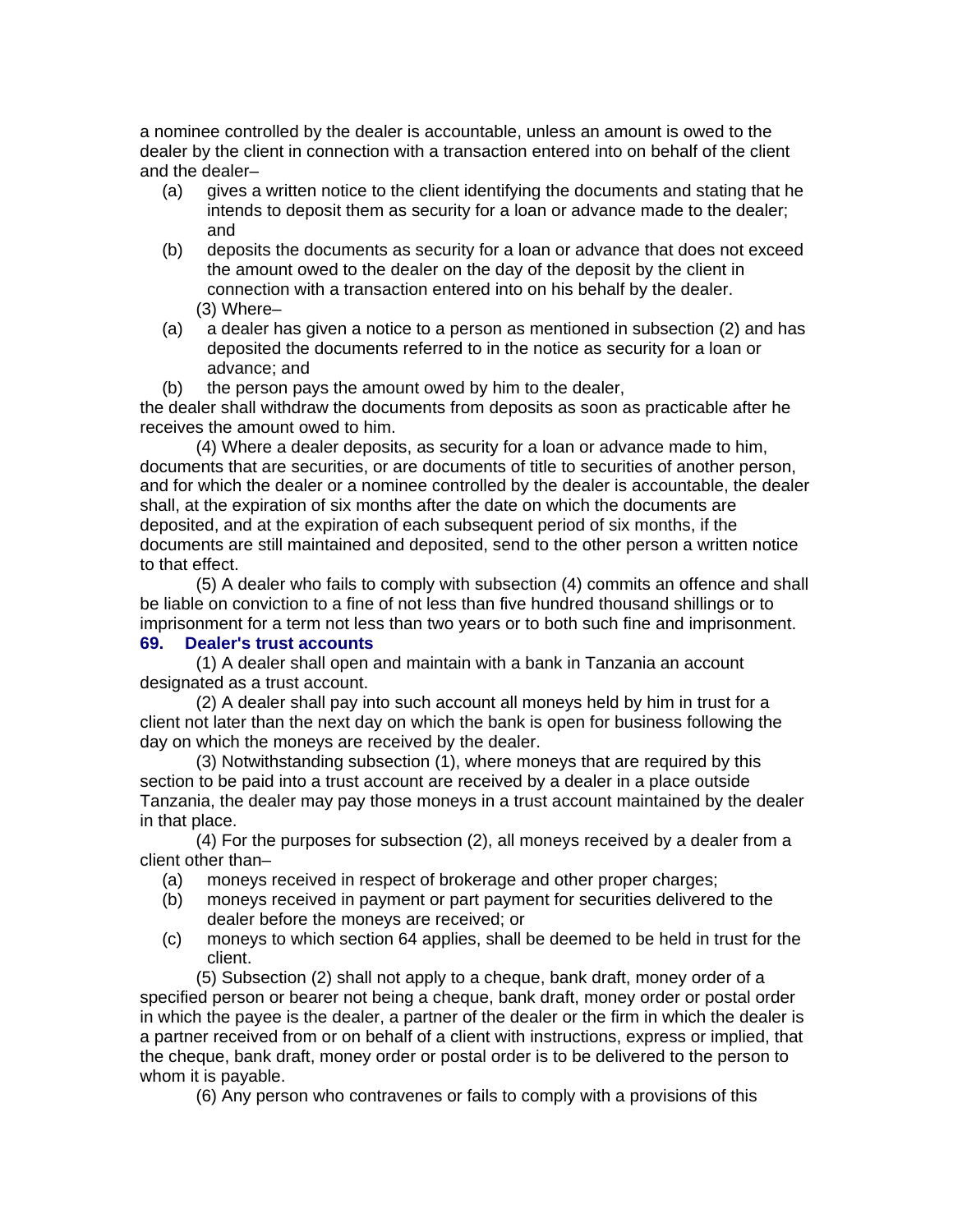section that is applicable to him is guilty of an offence and is liable on conviction to a fine of not less than one million shillings or to a term of imprisonment of not less than five years or to both such fine and imprisonment.

(7) Any person who, with intent to defraud, contravenes or fails to comply with a provision of this section that is applicable to him is guilty of an offence and is liable on conviction to a fine of not less than five million shillings or to a term of imprisonment of not less than seven years or to both such fine and imprisonment.

#### **70. Purposes for which money may be withdrawn from a trust account**

(1) A dealer who withdraws moneys from a trust account except for the purposes

- (a) making a payment to a person entitled to the moneys or in accordance with the written directions of a person entitled to the moneys;
- (b) defraying brokerage and other proper charges;

of–

- (c) paying to the dealer moneys to which he is entitled being moneys that were paid in a trust account but were not required to be so paid; or
- (d) making a payment that is otherwise authorised by law,

is guilty of an offence and shall be liable on conviction to a fine of not less than two million shillings or to imprisonment for a term of not less than five years or both such fine and imprisonment.

(2) Any dealer who, with intent to defraud, withdraws moneys from a trust account commits an offence and shall be liable on conviction to a fine of not less than five million shillings or to imprisonment for a term of not less than seven years or to both such fine and imprisonment.

(3) Except as otherwise provided in this Part, moneys held in a trust account are not available for payment of the debts of a dealer or liable to be paid or taken in execution under the order or process of a court.

(4) Nothing in this Part shall take away or affect a lawful claim or lien which any person has against or on any moneys held in a trust account or any money received for the purchase of securities or from the sale of securities, before those moneys are paid into a trust fund.

(5) Any dealer is not guilty of an offence under subsection (1) where he withdraws from a trust account an amount that is the whole or any part of the amount of a cheque that has been deposited into the account but that has not been paid, but has not been refused payment by the banker on whom it is drawn.

(6) Where a dealer withdraws from a trust account an amount that is the whole or any part of the amount of a cheques that has been deposited into the account but that has been paid by the banker on whom it is drawn and the banker on whom it is drawn refuses payment of the cheque, the dealer shall immediately pay into the trust account by cash or bank cheque an amount equal to the amount withdrawn from the trust account.

(7) Where a dealer fails to comply with subsection (6)–

- (a) he shall be guilty of an offence; and
- (b) where the dealer is a member of a stock exchange the failure shall, for the purpose of Part VIII, be deemed to be a defalcation by the dealer.

(8) Any person guilty of an offence under subsection (7)(a) shall be liable on conviction to a fine of not less than two million shillings or to imprisonment for a term of not less than five years or to both such fine and imprisonment.

#### **71. Appointment of auditor by dealer**

(1) Within one month after a person becomes the holder of a dealer's licence he shall appoint an auditor to audit his account.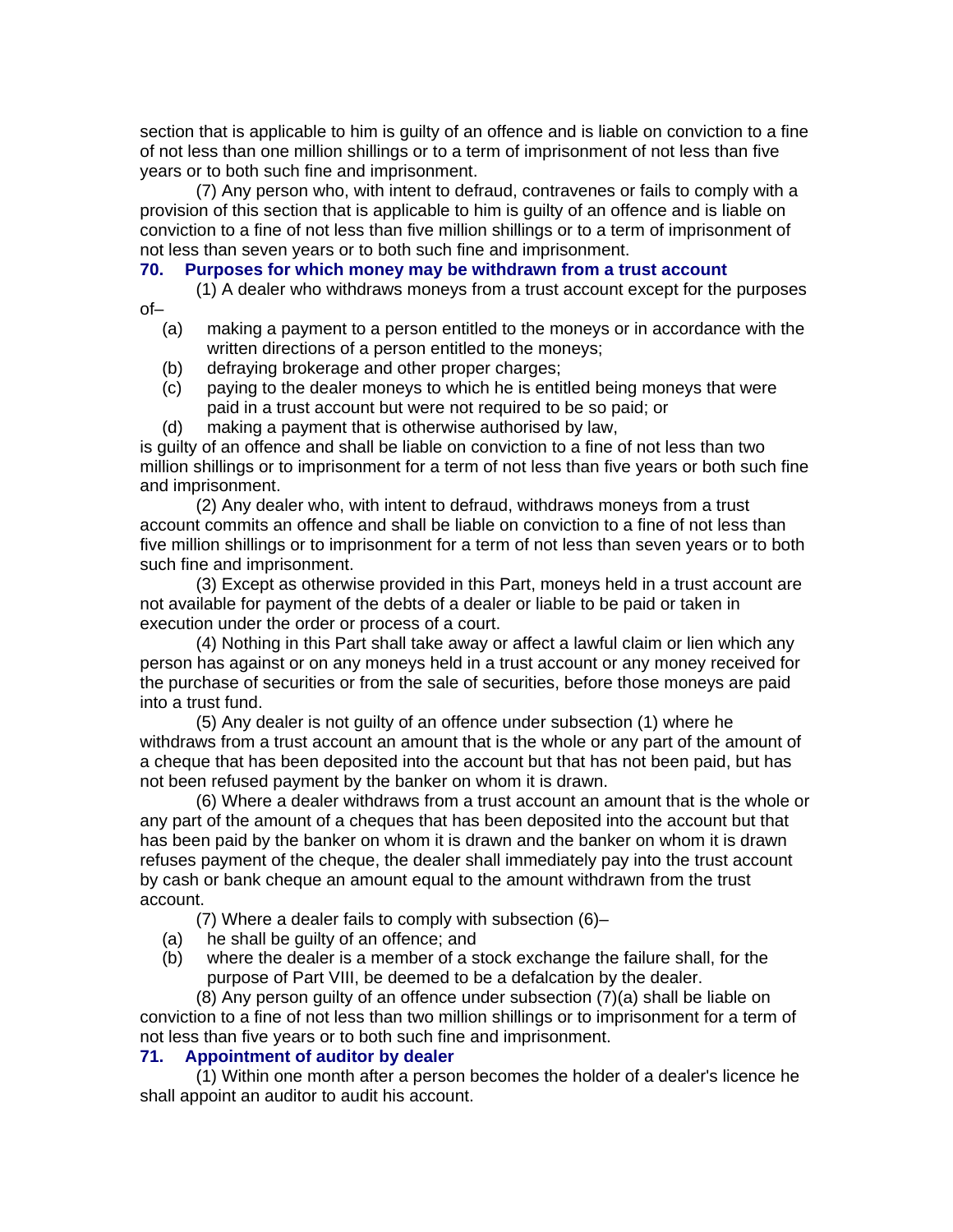(2) No person shall consent to be appointed as auditor of a dealer, act as an auditor of a dealer or prepare a report required to be prepared under this Act by an auditor of a dealer–

- $(a)$  if in the case of a natural person he–
	- (i) is not a qualified company auditor;
	- (ii) is indebted in an amount exceeding one hundred thousand shillings to the dealer; or
	- (iii) is a partner or employee of the dealer; or
- (b) in the case of a body corporate unless–
	- (i) at least one member of the body is ordinarily resident in Tanzania;
	- (ii) all the members of the body ordinarily resident in Tanzania are qualified company auditors;
	- (iii) no member of the body is indebted in an amount exceeding one hundred thousand shillings to the dealer; and
	- (iv) no member of the body is a partner or employee of the dealer.

(3) The appointment of a company or a firm as auditor of a dealer shall be taken to be the appointment of all persons who are members of the firm or company, whether resident in Tanzania or not, at the date of the appointment.

(4) A person who has been appointed auditor of a dealer shall not wilfully disqualify himself while the appointment continues, from acting as auditor of the dealer.

(5) An auditor of a dealer unless he sooner dies, shall hold office until he is removed or resigns from office in accordance with section 72 or unless he ceases to qualify as an auditor pursuant to subsection (2) of this section.

(6) Within fourteen days after a vacancy occurs in the office of an auditor of a dealer, if there is no surviving or continuing auditor of the dealer, the dealer shall appoint another auditor to fill the vacancy.

(7) While a vacancy in the office of an auditor continues, the surviving or continuing auditor may act as the auditor.

(8) A dealer shall not appoint a person as his auditor unless that person has, before the appointment, consented by notice in writing given to the dealer, to act as auditor and has not withdrawn his consent by notice in writing given to the dealer.

(9) A report or notice made or given by a firm or company appointed as auditor of a dealer for the purposes of this part shall be signed in the name of the firm or company and be signed by a member of the firm or company who is a qualified company auditor.

(10) Where a person is appointed as an auditor under subsection (1) not being an appointment made by virtue of subsection (8), the dealer shall within fourteen days after the appointment lodge with the Authority a notice in writing stating that he has made the appointment and specifying the name of the person or firm.

(11) The provisions of this Part relating to auditor shall apply in addition to the provisions applicable to auditors under the Companies Act [xii](#page-64-1)\*.

(12) Any person who contravenes the provisions of this section shall be guilty of an offence.

#### **72. Removal and registration of auditors**

(1) A dealer may, with the consent of the Authority, remove his auditor from office.

(2) An auditor of a dealer may, by notice in writing given to the dealer, resign as auditor of the dealer if–

(a) he has, by notice in writing given to the Authority, applied for consent to resign and has, at or about the same time as he gave notice to the Authority, notified the dealer in writing of his application to the Authority; and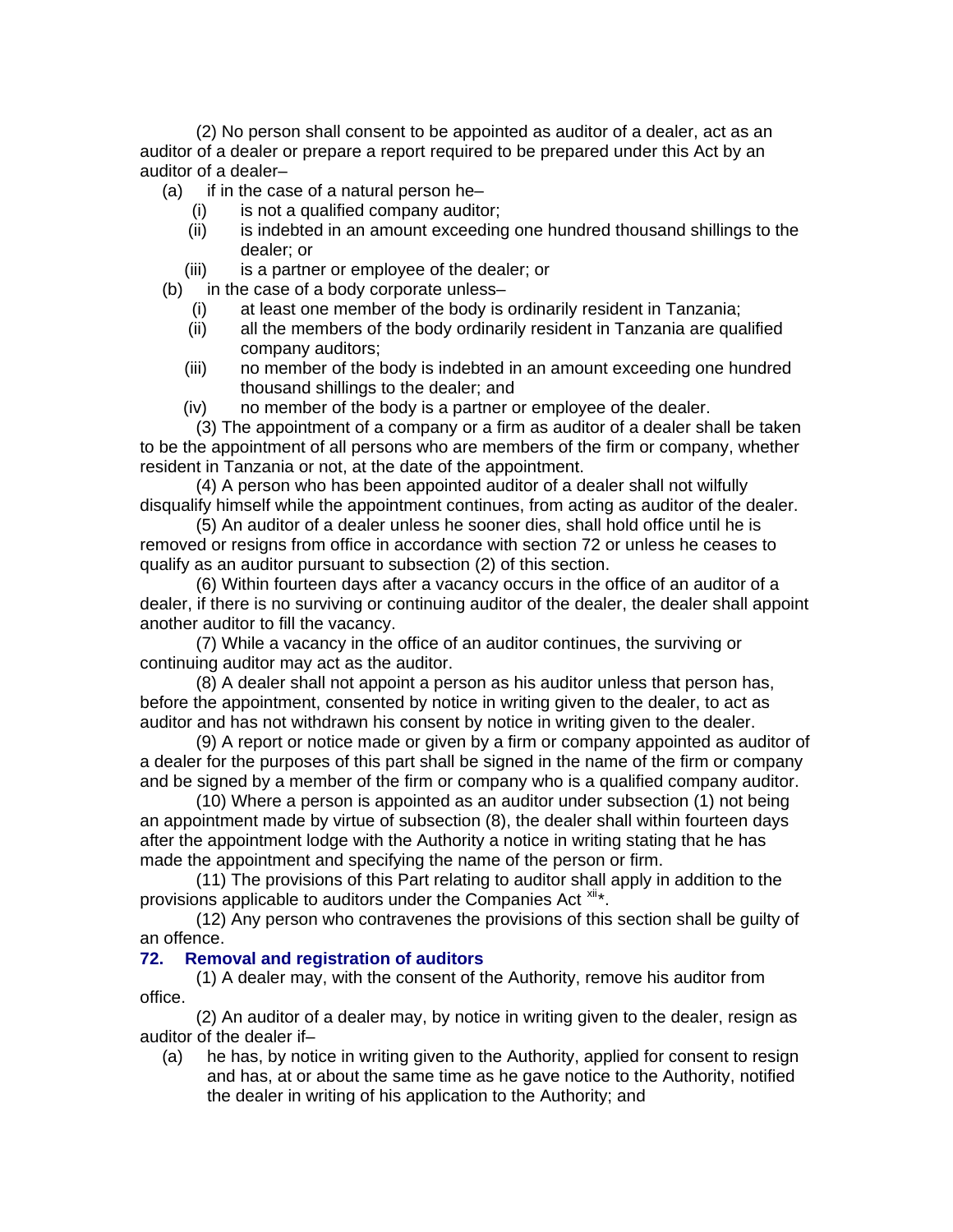(b) he has received the consent of the Authority.

(3) The Authority shall, as soon as practicable after receiving a notice from an auditor under subsection (2), notify the auditor and the dealer whether it consents to the resignation of the auditor.

(4) A statement made by an auditor in an application to the Authority under subsection (2) or in answer to an inquiry by the Authority relating to the reason for the application–

- (a) is not admissible in evidence in any civil or criminal proceedings against the auditor other than proceedings for an offence under section 39; and
- (b) may not be made a ground for a prosecution other than a prosecution for an offence under section 39, or for an action or suit against the auditor,

and a certificate of the Authority that the statement was made in the application or in answer to an inquiry by the Authority is conclusive evidence that the statement was so made.

(5) Subject to subsection (6) and to any order of a Court under subsection (8), the resignation of an auditor takes effect–

- (a) on the date specified for the purpose in the notice of resignation; or
- (b) on the date on which the Authority consents to the resignation; or
- (c) on the date fixed by the Authority for the purpose,

whichever last occurs.

(6) Where, on the retirement or withdrawal from a body corporate of a member, the body corporate will no longer be capable, by reason of the provisions of section 70 (2)(b)(i) of acting as auditor of a dealer, the member retiring or withdrawing shall, if not disqualified from acting as auditor of the dealer, be deemed to be the auditor of the dealer until he obtains the consent of the Authority to his retirement or withdrawal.

(7) Within fourteen days after the receipt of a notice of resignation from an auditor or a dealer or, where an auditor of a dealer is removed from office, within fourteen days after the removal, the dealer shall lodge a notice of the resignation or removal in accordance with the prescribed form with the Authority.

(8) A person aggrieved by the refusal of consent by the Authority to the removal or resignation of an auditor of a dealer may, within one month after the date of refusal, appeal to the Court against the refusal and thereupon the Court may confirm or reverse the refusal and may make such further order in the matter as it deems proper.

#### **73. Fees and expenses of auditors**

The reasonable fees and expenses of an auditor of a dealer shall be payable by the dealer.

### **74. Dealer's account**

(1) A dealer shall, in respect of each financial year, other than a financial year that ended before the date of commencement of this Act or ended on or after the date but before the date on which the dealer commenced to carry on business as a dealer, prepare a true and fair profit and loss account and balance sheet on the basis of such accounting principles and containing such information and matters as are prescribed and lodge them with the Authority before the prescribed day for the financial year, together with an auditor's report containing the prescribed information and matters.

(2) The Authority may, on application made by a dealer and his auditor before the expiration of the period of two months or, as the case requires, the period of three months referred to in the definition as "prescribed day" in subsection (4) or if that period has been extended pursuant to an approval previously given under this subsection, before the expiration of the extended period, approve an extension or further extension of the period, and such an approval may be given subject to such conditions as the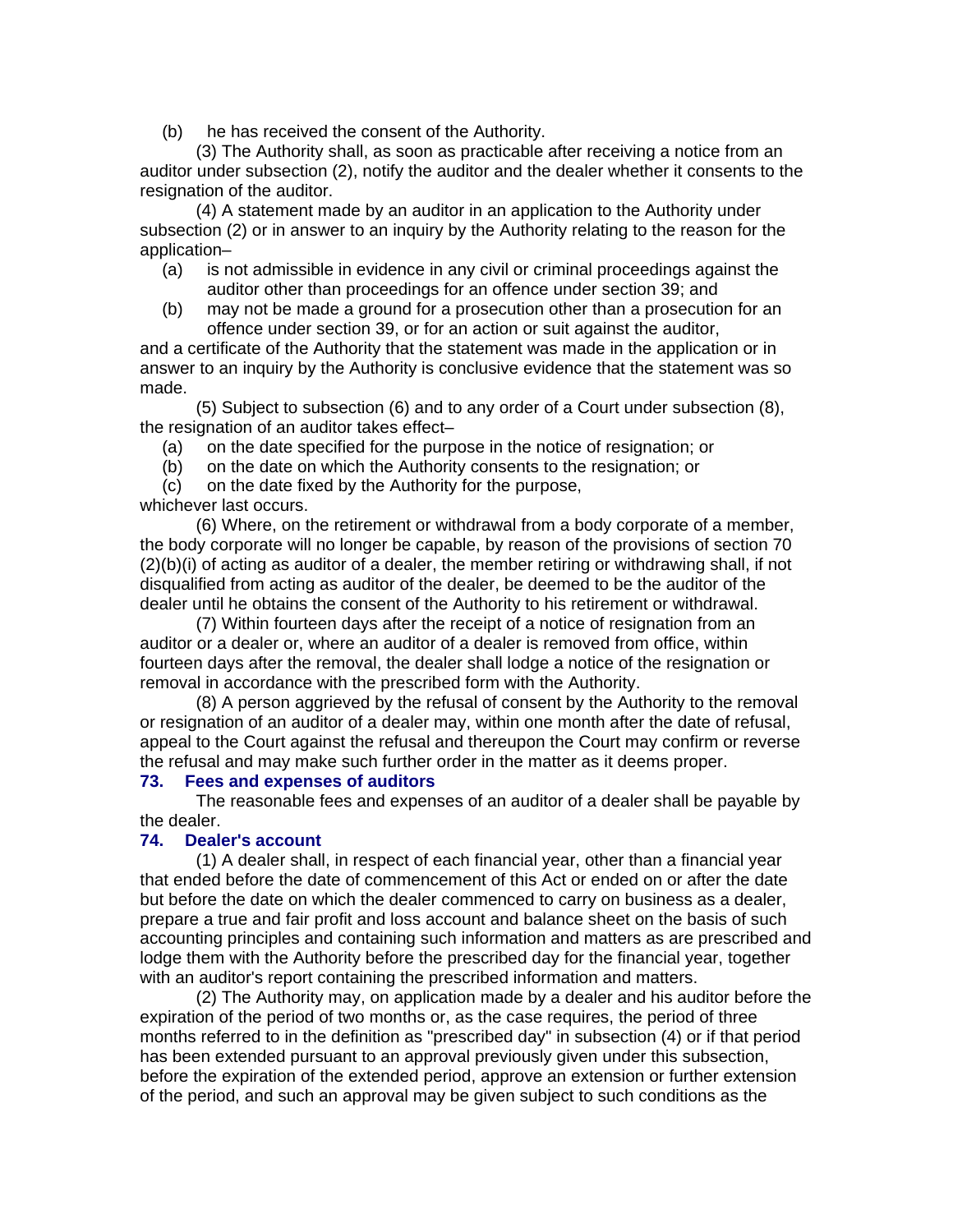#### Authority may impose.

(3) Where an approval under subsection (2) in relation to a dealer is given subject to conditions, the dealer shall comply with these conditions.

(4) In this section–

"financial year" in relation to a dealer, being a body corporate, means the financial year of the body corporate within the meaning of the Companies Act  $x$ <sup>iii\*</sup>;

"prescribed day", in relation to a financial year of a dealer, being a body corporate, means the day that is three months after the end of that financial year, or where time is approved under subsection (2), the day on which the extended time expires.

### **75. Auditor to report to Authority in certain cases**

(1) Where an auditor, in the performance of his duties as auditor of a the dealer, becomes aware of a prescribed matter he shall, within seven days after becoming aware of that matter, lodge with the Authority a written report on the matter and send a copy of the report to the dealer and to each stock exchange of which the dealer is a member.

(2) In this section "prescribed matter" means a matter that, in the opinion of the auditor–

- (a) has adversely affected, is adversely affecting or may adversely affect the ability of the dealer to meet his obligations as a dealer;
- (b) constitutes or may constitute a breach of section 67,68,69 or 70 or Part VIII of this Act; or
- (c) constitutes or may constitute a breach of a condition of a licence issued to the dealer under this Act.

### **76. Certain matters to be reported to the Authority**

(1) Where, in relation to a dealer who is a member of a stock exchange, the stock exchange becomes aware of a prescribed matter, the stock exchange shall, as soon as practicable after becoming aware of the matter, lodge with the Authority a written report on the prescribed matter and send a copy of the report to the dealer.

(2) In this section, "prescribed matter", in relation to a dealer has the meaning assigned to that term by subsection (2) of section 75.

### **77. Defamation**

(1) An auditor is not, in the absence of malice on his part, liable to an action for defamation in respect of a statement, whether oral or written, made or issued by him in the course of his duties as an auditor.

(2) A person is not, in the absence of malice on his part, liable to an action for defamation in respect of the publication of a document prepared by an auditor in the course of his duties as an auditor and required by or under this Act to be lodged with the Authority, whether or not the document has been lodged.

(3) Nothing in this section limits or affects any other right, privilege or immunity that an auditor or other person has as defendant in an action for defamation.

### **78. Right of stock exchange to impose obligations, on members not affected by this Part**

Nothing in this Part prevents a stock exchange imposing on members of that stock exchange any obligations or requirements, not being obligations or requirements inconsistent with this Act that the stock exchange thinks fit with respect to–

- (a) the audit or accounts including the audit of accounts by an auditor appointed by the stock exchange;
- (b) the information to be furnished in reports from auditors; or
- (c) the keeping of books.

### **79. Power of Court to restrain dealings in certain bank accounts**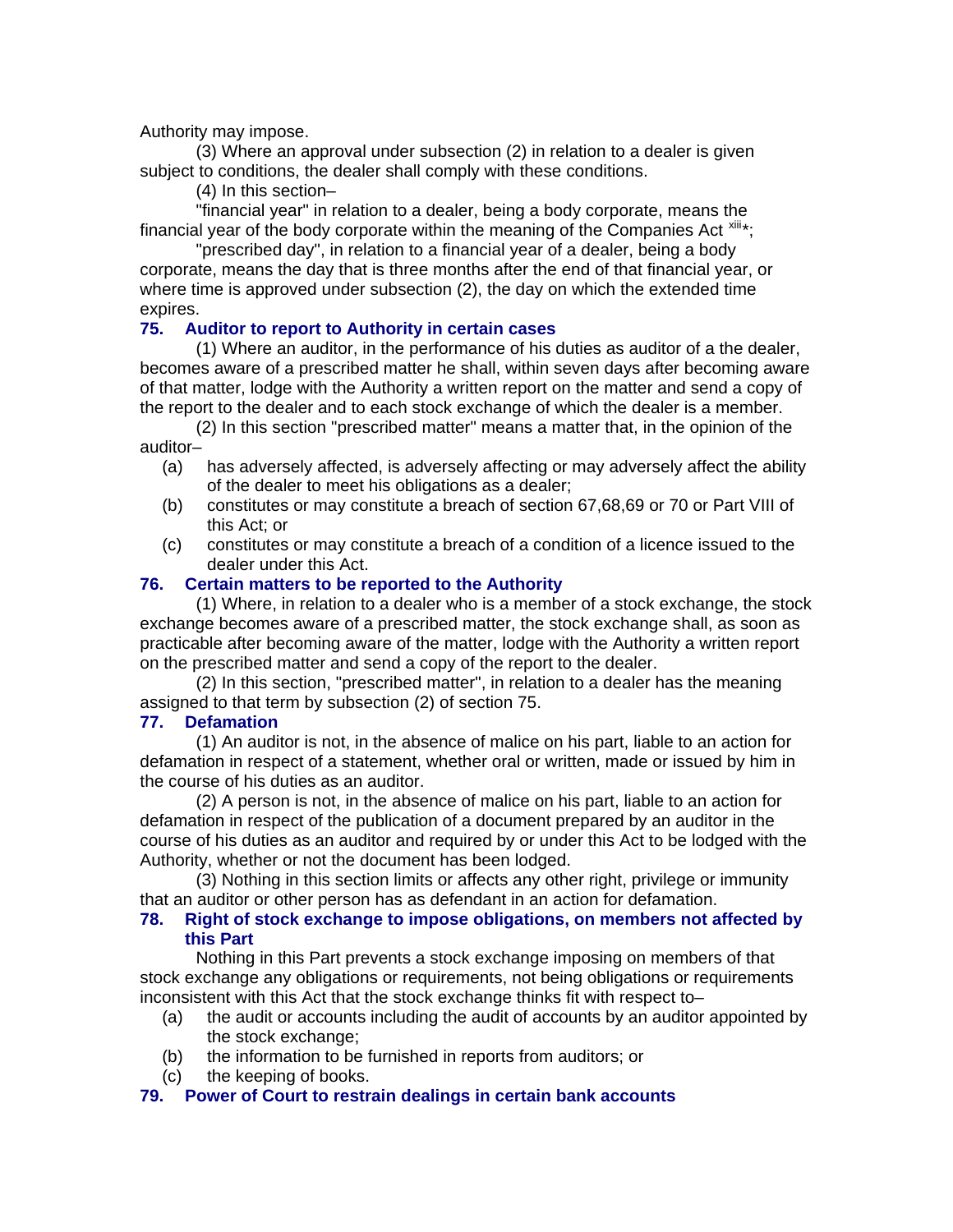Where the Authority shows to the satisfaction of the Court–

- (a) that there are reasonable grounds for believing that there is a deficiency in a trust account, whether kept within or outside Tanzania, of a person who is or has been a dealer or in an account kept by virtue of section 64(1)(a), whether within or outside Tanzania, by a person who is or had been a dealer;
- (b) that there has been undue delay, or unreasonable refusal, on the part of a person who is or has been a dealer, in paying, applying or accounting for trust moneys as required by this Act;
- (c) that a person who is or has been a dealer has not paid moneys into a trust account as provided by section 69 or into an account as provided by that section; or
- (d) where a business of dealing in securities is carried on, was carried on or was last carried on, as the case may be, by a natural person otherwise than in partnership–
	- (i) that the dealer's licence of that person under Part IV has been revoked or suspended;
	- (ii) that the person is incapable, by reason of physical or mental infirmity, of managing his affairs;
	- (iii) that the person has ceased to carry on a business of dealing in securities; or
	- (iv) that the person had died,

the Court may make an order restraining dealing in respect of all or any of the bank accounts of that person, subject to such terms and conditions as the Court may impose.

# **80. Duty of banker to make full disclosure**

Where an order made under section 79 is directed to a banker, the banker shall–

- (a) disclose to the Authority every account kept at the bank in the name of the person to whom the order relates, and any account that the banker reasonably suspects is held or kept at the bank for the benefit of the person; and
- (b) permit the Authority to make a copy of, or to take an extract from, any account of the person to whom the order relates or any of the banker's books relating to that person.

# **81. Power of Court to make further orders and give directions**

Where an order is made under section 79 the Court may, on the application of the Authority or of a person affected by the order, make further orders–

- (a) dealing with such ancillary matters as the Court considers necessary or desirable;
- (b) directing that all or any of the money in an account affected by an order so made be paid by the bank to the Authority or a person nominated by the Authority, on such terms and conditions as the court thinks fit;
- (c) discharging or varying the order.

# **82. Power of Court to make order relating to payment of moneys**

(1) An order made under section 81 may include directives to the person to whom the moneys are paid directing that the person–

- (a) pays the money into a separate trust account;
- (b) prepares a scheme for distributing the moneys to persons who claim, during a period of six months after the Authority or the person received the moneys, to be entitled to the moneys and satisfy the Authority or that other person that they are so entitled; or
- (c) where the moneys received are insufficient to pay all proved claims, may, apportion the moneys among the claimants in proportion to their proved claims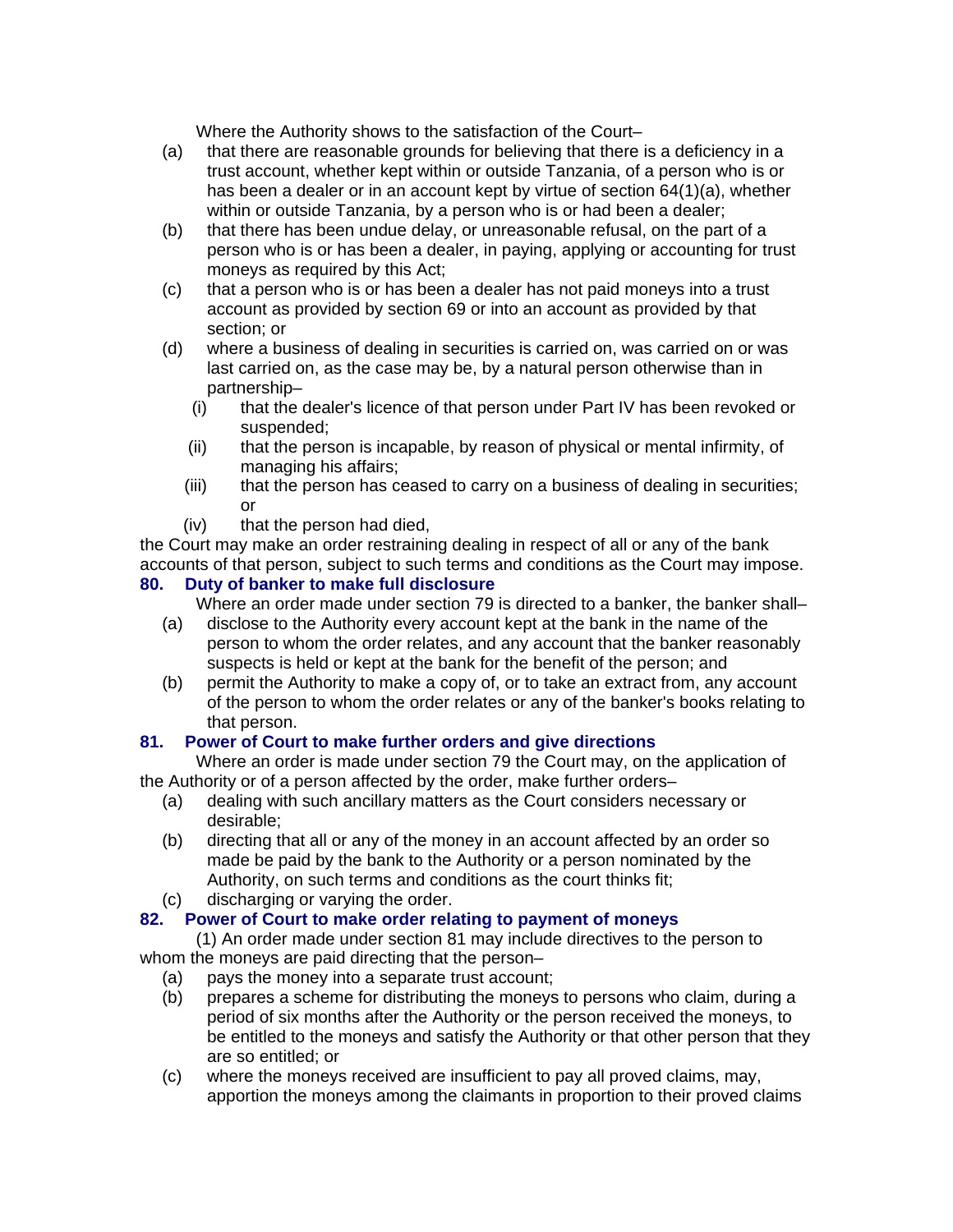and show in the scheme how the moneys are so apportioned.

(2) Where a person prepares a scheme for distribution of moneys under subsection (1), he shall apply to the Court for approval of the scheme and for directions in respect of it.

(3) The Court may give such direction as to the moneys held in a separate trust account under subsection (1), as to the persons to whom and in what amounts the whole or any portion of those moneys shall be paid, and as to the payment of the balance of the moneys remaining in the account, as the Court thinks fit.

#### **PART VIII**

### **FIDELITY FUNDS (ss 83-105)**

### **83. Establishment of fidelity funds**

(1) Every stock exchange shall establish and keep a fidelity fund which shall be administered by its Council on behalf of the stock exchange.

(2) The assets of a fidelity fund shall be the property of the stock exchange but shall be kept separate from all other property and shall be held in trust for the purpose set out in this Part.

# **84. Moneys constituting fidelity fund**

The fidelity fund of a stock exchange shall consist of–

- (a) all moneys paid to the stock exchange by member companies and member firms in accordance with the provisions of this Part;
- (b) the interest and profits accruing from the investment of the fidelity fund;
- (c) all moneys paid to the fidelity fund by the stock exchange;
- (d) all moneys recovered by or on behalf of the stock exchange in the exercise of any right of action conferred by this Part;
- (e) all moneys paid by an insurer under a contract of insurance or indemnity entered into by the Council of the stock exchange under section 103; and
- (f) all other moneys lawfully paid into the fidelity fund.

# **85. Fund to be kept in separate bank account**

All moneys forming part of a fidelity fund shall, pending the investment or application thereof in accordance with this Part, be paid or transferred into a bank in the United Republic of Tanzania.

### **86. Payments out of fidelity fund**

Subject to this Part, there shall be paid out of the fidelity fund of a stock exchange as required and in such order as the Council considers proper–

- (a) the amount of all claims, including costs, allowed by the Council or established against the stock exchange under this Part;
- (b) all legal and other expenses incurred in investigating or defending a claims made under this Part or incurred in relation to the fidelity fund or in the exercise by the Council of the rights, powers and authorities vested in it by this Part in relation to the fund;
- (c) all premiums payable in respect of contracts on insurance or indemnity entered into by the Council under section 103;
- (d) the expenses incurred or involved in the administration of the fund including the salaries and wages of persons employed by the Council for that purposes; and
- (e) all other moneys payable out of the fund in accordance with the provisions of this Act.

### **87. Accounts of fund**

(1) A stock exchange shall establish and keep proper accounts of its fidelity fund and shall, within three months of the end of each financial year, cause a balance sheet of the accounts as at the end of that financial year to be prepared.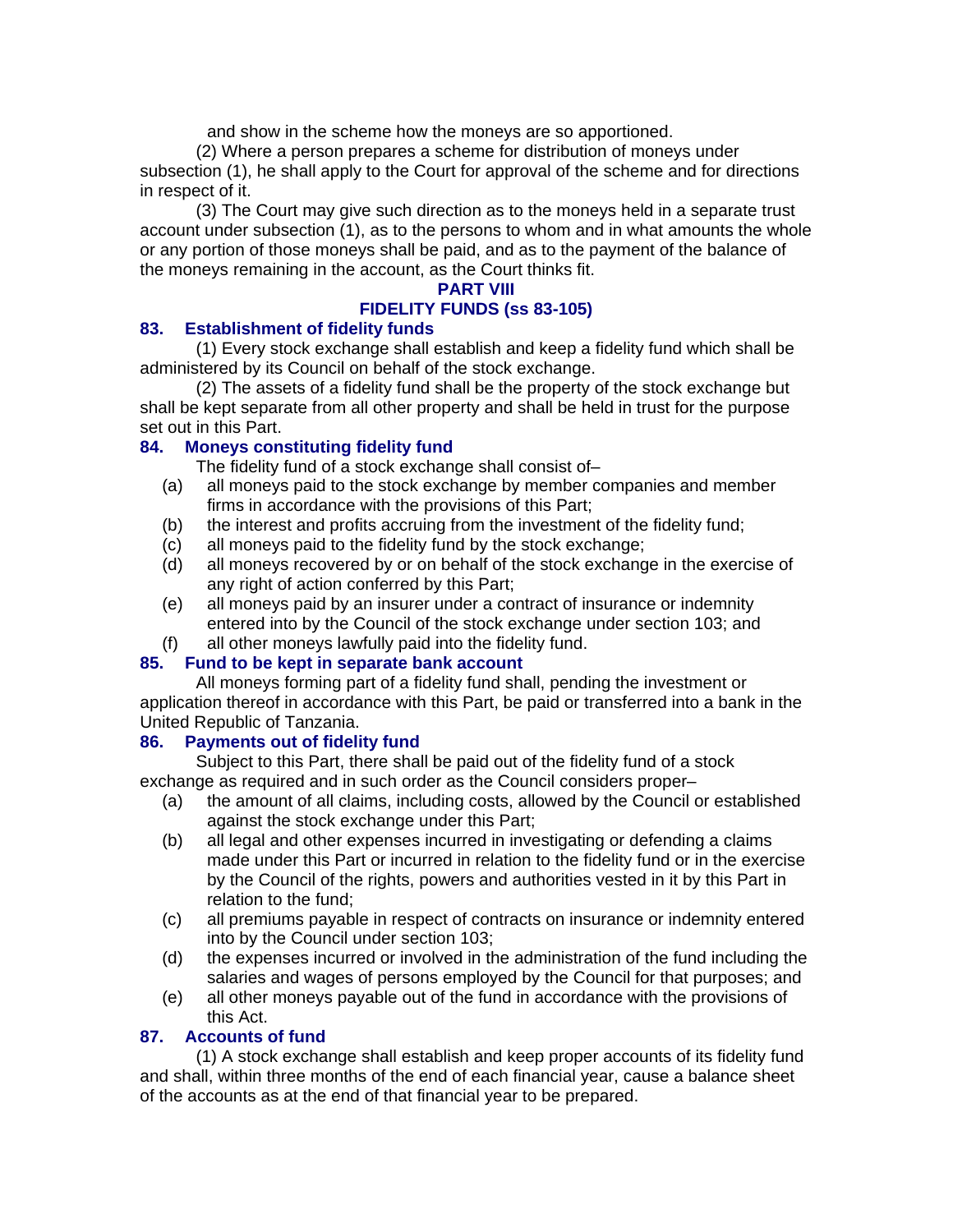(2) The Council, of the stock exchange shall appoint an auditor to audit the accounts of the fidelity fund.

(3) The auditor appointed by the Council shall regularly and fully audit the accounts of the fidelity fund and shall audit each balance sheet and cause it to be laid before the Council not later than three months after the balance sheet is made out.

# **88. Management committee**

(1) The Council of a stock exchange may appoint a management committee of not less than three and not more than five persons, of whom at least one shall be a member of the Council.

(2) The Council of a stock exchange may by resolution delegate to the management committee all or any of its powers under this Part other than those under this section, sections 91 and subsections (3), (4), (5) and (6) of section 94.

(3) Any power, authority or discretion so delegated may be exercised by a majority of the management committee.

(4) Any such delegation may at any time in like manner be rescinded or varied.

(5) The Council of a stock exchange may at any time remove any member of the management committee appointed by it under this section and may fill any vacancy in the committee.

### **89. Minimum amount of fidelity fund**

(1) The fidelity fund of a stock exchange shall consist of an amount of not less than one hundred million shillings or such other sum as the Minister may, by Notice in the *Gazette*, direct to be paid to the credit of the fund on the establishment of a stock exchange under this Act.

(2) The fidelity fund shall be increased by an annual payment into the fund of a sum that is equal to ten *per centum* or more of the net income of a stock exchange for any one financial year, but the Minister may, after consultation with the stock exchange, increase that percentage.

### **90. Measures where fidelity fund is reduced**

If the fidelity fund is reduced below the sum of fifty million shillings or such other sum as the Minister may, by Notice in the *Gazette* determine, the Council shall take steps to make up the deficiency–

- (a) by transferring an amount that is equal to the deficiency from other funds of the stock exchange to the fidelity fund; or
- (b) in the event that there are insufficient funds to transfer under paragraph (a), by determining the amount which each member company and member firm shall contribute to the fund.

### **91. Levy to meet liabilities**

(1) If at any time a fidelity fund is not sufficient to satisfy the liabilities that are ascertained to relate to the stock exchange, the Council may impose on every member company and member firm a levy of such sum which shall in the aggregate be equivalent to the amount as specified in the order.

(2) The amount of such levy shall be paid within the time and in the manner specified by the Council either generally or in relation to any particular case.

### **92. Power of stock exchange to make advances to fund**

(1) A stock exchange may from its general funds give or advance on such terms as the Council thinks fit any sums of money to its fidelity fund.

(2) Any moneys advanced under subsection (1) may be repaid from the fidelity fund to the general funds of the stock exchange.

#### **93. Investment of fund**

Any moneys in a fidelity fund that are not immediately required for its purposes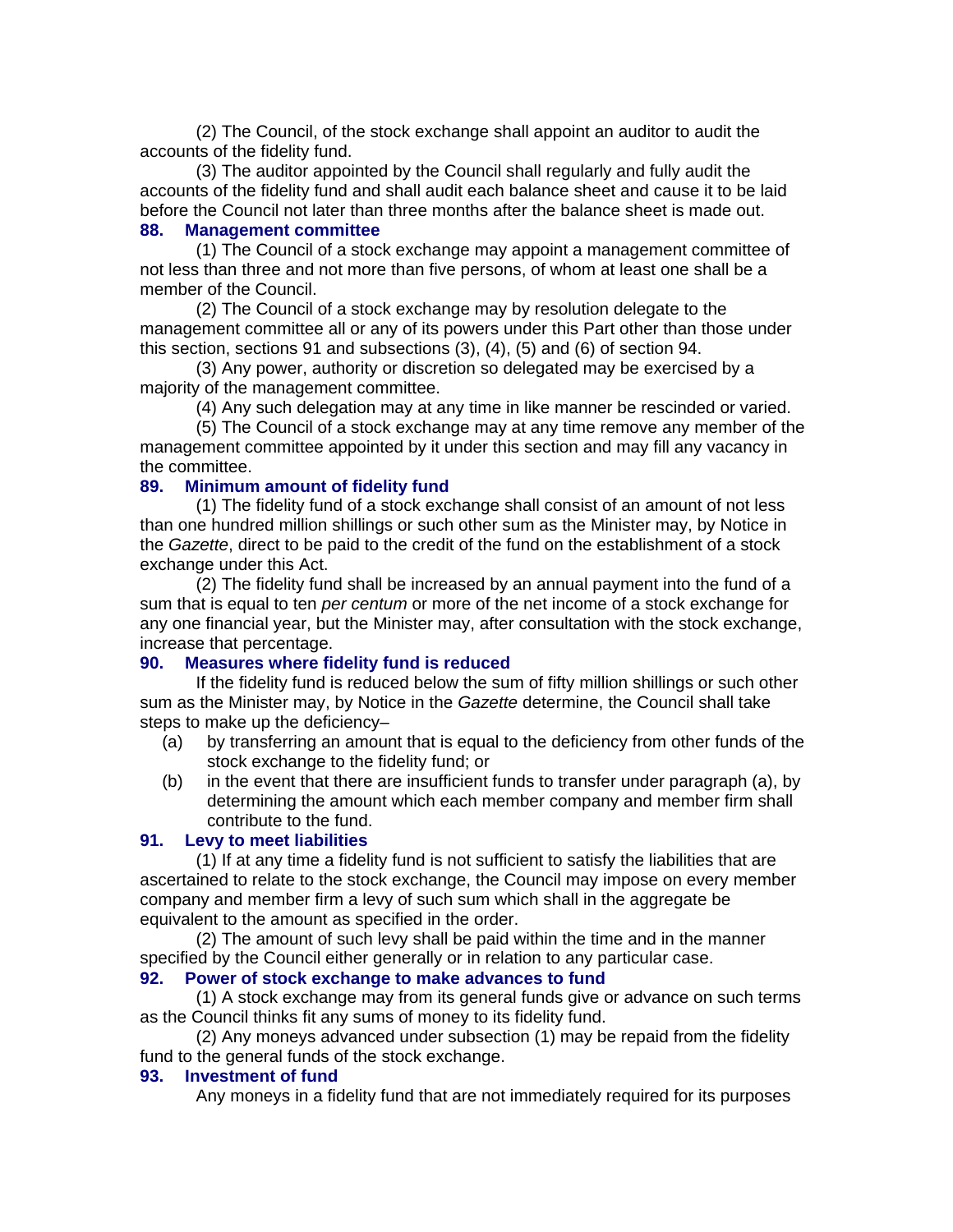may be invested by the Council in any manner in which trustees are for the time being authorised by law to invest trust funds.

### **94. Application of fund**

(1) Subject to this Part, a fidelity fund shall be held and applied for the purpose of compensating persons who suffer pecuniary loss from any defalcation committed by a member company or member firm or any of its directors or partners or by any of the employees of such member company or member firm in relation to any money or other property which in the course of or in connection with the business of that company or firm–

- (a) was entrusted to or received by a member company or member firm or any of its directors or partners or any of the employees of the company or firm for or on behalf of any other person; or
- (b) the member company or member firm, being in respect of the money or other property, either the sole trustee or trustees, was entrusted to receive by the member company or member firm or any of the employees of the company or firm as trustee or trustees or for or on behalf of the trustees of that money or property.

(2) Except as otherwise provided in this section, the total amount that may be paid under this Part to all person who suffer loss through defalcations by a member company or member firm or any of its directors or partners or through defalcations by any of the employees of the company of firm shall not, in any event, exceed in respect of that member company or member firm the sum of one hundred thousand shillings but for the purposes of this subsection any amount paid from a fidelity fund shall to the extent to which the fund is subsequently reimbursed, be disregarded.

(3) Where, after taking into account all ascertained or contingent liabilities of a fidelity fund, the Council consider that the assets of the fund so permit, the Council may decide to increase the total amount which may be applied from that fund under subsection (2) and shall inform the Authority accordingly.

(4) The Authority shall then cause notice of the decision to be published in the *Gazette*, and from the date of the publication until the notice is revoked or varied, the amount specified in the notice shall be the total amount which may be applied for compensation for pecuniary loss.

(5) Where the Council decides to revoke or vary the contents of the notice under subsection (4), the Council shall inform the Authority which shall then cause notice of such revocation or variation to be published in the *Gazette*.

(6) If, in any particular case after taking into account all ascertained or contingent liabilities of a fidelity fund, the Council considers that the assets of the fund so permit, the Council may apply out of the fund such sum in excess of the total amount limited by or under this section as the Council in its discretion thinks fit towards the compensation of persons who have suffered pecuniary loss as provided in subsection (1).

(7) Notwithstanding any provision in subsections (2), (3), (4) and (6) of this section, the Minister may, by order in writing, direct the Council to increase the total amount which shall be applied from a fidelity fund in respect of a particular member company or member firm in payment to persons who suffer loss through defalcations by that particular member company or member firm or by any of its directors or partners or by any of the employees of that company or firm.

(8) For the purposes of this section, "director of a member company" or "partner of a member firm" includes a person who has been, but at the time of any defalcation in question has ceased to be, such director or partner if, at the time of the defalcation, the person claiming compensation has reasonable grounds for believing that person to be a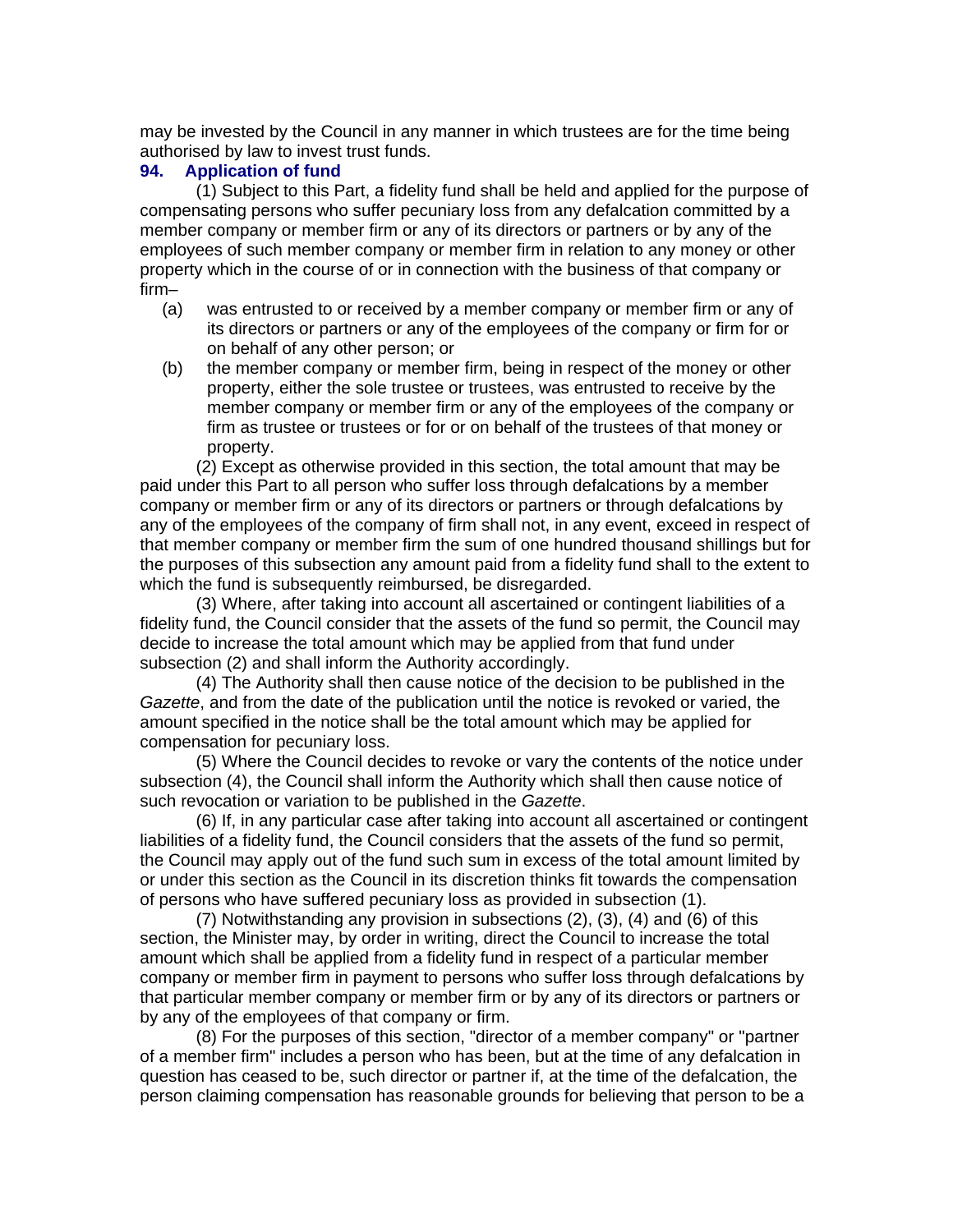director of a member company or a partner of a member firm.

### **95. Claims against fund**

(1) Subject to this Part, every person who suffers pecuniary loss as provided in subsection (1) of section 94 shall be entitled to claim compensation from the fidelity fund and to take proceedings in Court against the stock exchange.

(2) Subject to subsection (3), a person shall not have any claim against the fidelity fund in respect of a defalcation in respect of moneys or other property which prior to the commission of the defalcation had in the course of the administration of a trust ceased to be under the sole control of the director of the member company concerned or the partner of the member firm concerned.

(3) Subject to this Part, the amount which any claimant shall be entitled to claim as compensation from fidelity fund shall be the amount of the actual pecuniary loss suffered by him, including the reasonable costs of and disbursements incidental to the making and proof of his claim, less the amount or value of all moneys or other benefits received or receivable by him from any other source other than the fund in reduction of the loss.

(4) In addition to any compensation payable under this Part, interest shall be paid out of the fidelity fund concerned on the amount of compensation, less any amount attributable to costs and disbursements, at the rate of fifteen *per centum* per annum calculated from the day upon which the defalcation was committed and continuing until the day upon which the claim is satisfied.

### **96. Notice calling for claims against fund**

(1) The Council of a stock exchange may publish in a daily newspaper published and circulating generally in Tanzania a notice, in or to the effect of the form prescribed specifying a date, not being earlier than three months after the said publication, on or before which claims for compensation from the fidelity fund, in relation to the person, specified in the notice, may be made.

(2) A claim for compensation from a fidelity fund in respect of a defalcation shall be made in writing to the Council–

- (a) where a notice under subsection (1) has been published, before the date specified in the said notice; or
- (b) where no such notice has been published, within six months after the claimant becomes aware of the defalcation.

(3) Any claim which is not so made in accordance with subsection (2) shall be barred unless the Council otherwise determines.

(4) No action for damages shall lie against a stock exchange or against any member or employee of a stock exchange or of a Council or management committee as a result of any notice published in good faith and without malice for the purposes of this section.

#### **97. Power of Council to settle claims**

(1) The Council may, subject to this Part, allow and settle any proper claim for compensation from a fidelity fund at any time after the commission of the defalcation in respect of which the claim arose.

(2) Subject to subsection (3), of this section, a person shall not commence legal proceedings under this part against a stock exchange without leave of the Council unless–

- (a) the Council has disallowed his claim; and
- (b) the claimant has exhausted all relevant rights of action and other legal remedies available against the member company or member firm in relation to which the claim arose and other persons liable in respect of the loss suffered by the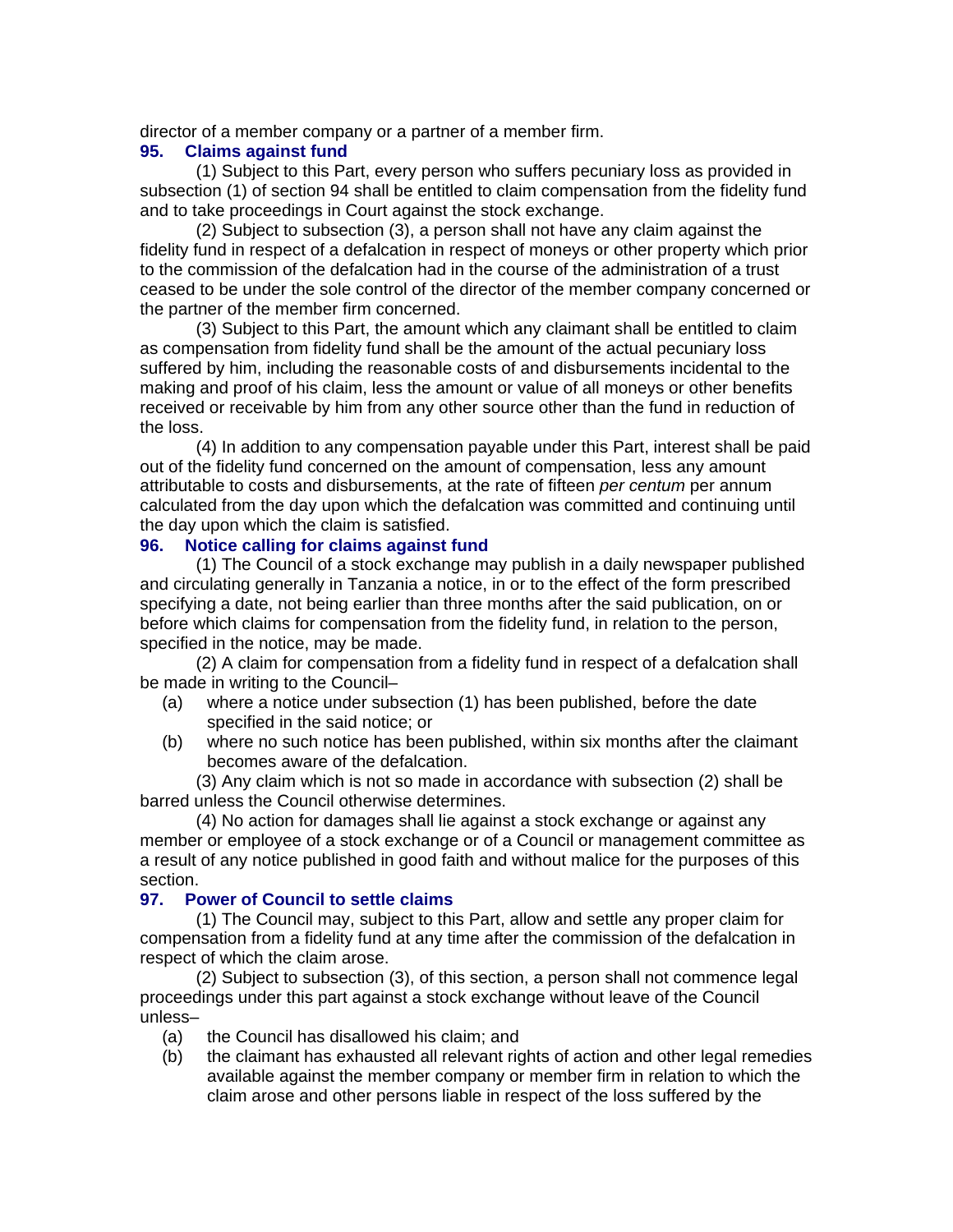claimant for the recovery of the money or other properties in respect of which the defalcation was committed.

(3) A person who has been refused leave by a Council may apply for leave to a judge of the High Court who may make such order in the matter as he thinks fit.

(4) The Council after disallowing, whether in whole or in part any claim for compensation from a fidelity fund shall serve notice of the disallowance in the prescribed form on the claimant or his lawyer.

(5) No proceedings against a stock exchange in respect of a claim which has been disallowed by the Council shall be commenced after the expiration of three months after service of notice of disallowance under subsection (4).

(6) In any proceedings brought to establish a claim, evidence of any admission or confession by, or other evidence which would be admissible against, the member company, member firm, or other person by whom it is alleged a defalcation was committed, shall be admissible to prove the commission of the defalcation, notwithstanding that the member company, member firm or other person is not the defendant in or party to these proceedings, and all defences which would have been available to that member company, member firm or other person shall be available to the stock exchange.

(7) The Council or, where proceedings are brought to establish a claim the Court, if satisfied that the defalcation on which the claim is founded was actually committed, may allow the claim and act accordingly, notwithstanding that the person who committed the defalcation has not been convicted or prosecuted for the act or that the evidence on which the Council or Court as the case may be, acts would not be sufficient to establish the guilt of that person upon a criminal trial in respect of the defalcation.

#### **98. Form of order of Court establishing claim**

Where in any proceedings brought to establish a claim the Court is satisfied that the defalcation on which the claim is founded was actually committed and that the claimant has a valid claim, the Court shall by order–

- (a) declare the fact and the date of the defalcation and the amount of claim; and
- (b) direct that the Council concerned allows the claim as so declared and deal with the claim in accordance with the provisions of this Part.

#### **99. Power of Council to require production of securities**

(1) The Council may require a person to produce and deliver any securities, documents or statements or statements of evidence necessary–

- (a) to support a claim made by him; or
- (b) for the purpose either of exercising its rights against a member company, a member firm or the directors or partners of the member company or firms or any other person concerned; or
- (c) to enable criminal proceedings to be taken against any person in respect of a defalcation.

(2) Where the person fails to deliver any such securities, documents or statement of evidence, the council may disallow any claim by him under this Part.

#### **100. Subrogation of stock exchange to rights, etc., of claimant upon payment from fund**

On payment out of a fidelity fund of any moneys in respect of a claim under this Part, the stock exchange shall be subrogated to the extent of such payment to all the rights and remedies of the claimant in relation to the loss suffered by him from the defalcation.

#### **101. Payment of claims only from fund**

No moneys or other property belonging to a stock exchange, other than the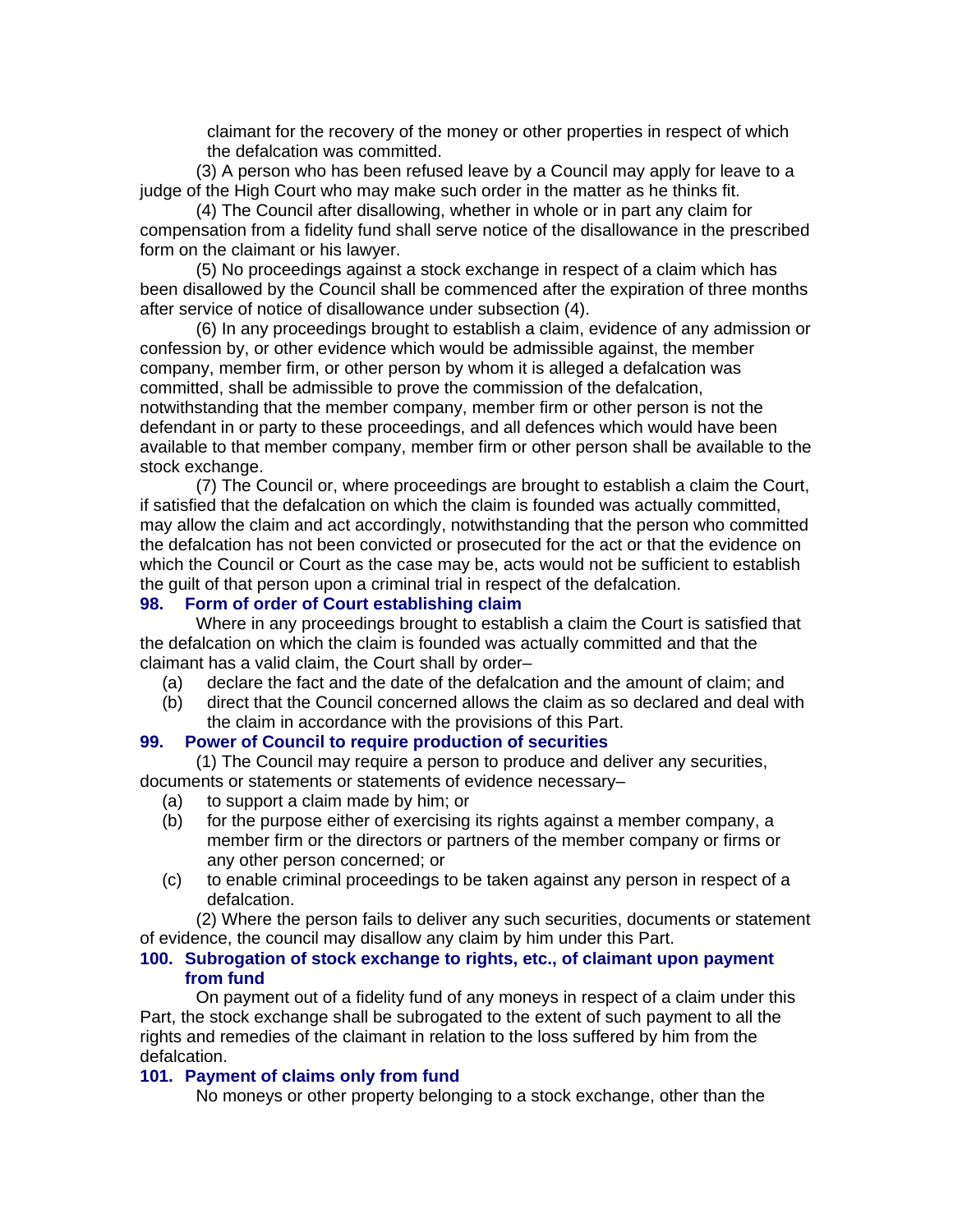fidelity fund, shall be available for the payment of any claim under this Part whether the claim is allowed by the Council or is made the subject of an order of the Court.

### **102. Provisions where fund insufficient to meet claims where claims exceed total amount payable**

(1) Where the amount at a fidelity fund is insufficient to pay amount of all claims against it which have been allowed or in respect of which orders of the Court have been made, the amount at credit in the fund shall, subject to subsection (2) be apportioned between the claimants in such manner as the Council thinks equitable, and any such claim that then remains unpaid shall be charged against future receipts of the fund and paid out of the fund when moneys are available.

(2) Where the aggregate of all claims made in relation to defalcations by or in connection with a member company or member firm exceeds the total amount which may, under section 94(2) be paid under this Part in respect of that member company or member firm, then the total amount shall be apportioned between the claimants in such manner as the Council thinks equitable.

#### **103. Power of Council to enter into contracts of insurance**

(1) A stock exchange may enter into any contract with any insurer in Tanzania to be insured or indemnified against liability in respect of claims under this Part.

(2) Any such contract may be entered into in relation to member companies and member firms generally in relation to any particular member company or firm named therein, or in relation to member companies generally with the exclusion of any particular member company named therein.

(3) No action shall lie against a stock exchange or against any member or servant of a stock exchange or its Council or against any member of a management committee for injury alleged to have been suffered by any member company or firm by reason of publication in good faith of a statement that any contract entered into under this section does or does not apply with respect to it.

### **104. Application of insurance moneys**

No claimant against a fidelity fund shall have any right to action against any insurer with whom a contract of insurance or indemnity is made under this Part in respect of such contract, or have any right or claim on any moneys paid by the insurer under any such contract.

#### **105. Interpretation of this Part**

In this Part, unless the context otherwise requires–

"Council" in relation to a fidelity fund of a stock exchange, means the Council of that stock exchange;

"fidelity fund" or "fund" means a fidelity fund established under section 83;

"stock exchange", in relation to a fidelity fund, means the stock exchange which established the fidelity fund.

#### **PART IX**

# **TRADING IN SECURITIES (ss 106-113)**

### **106. False trading and market rigging transactions**

(1) Any person who creates or causes to be created, or does anything that is calculated to create, a false or misleading appearance of active trading in any securities on a stock exchange in Tanzania or a false or misleading appearance with respect to the market for, or the price of, any such securities commits an offence.

(2) Any person who by means of purchases or sales of any securities that do not involve a change in the beneficial ownership of those securities, or by any fictitious transactions or devices, maintains, inflates, depresses, or causes fluctuations in the market price of any securities commits an offence.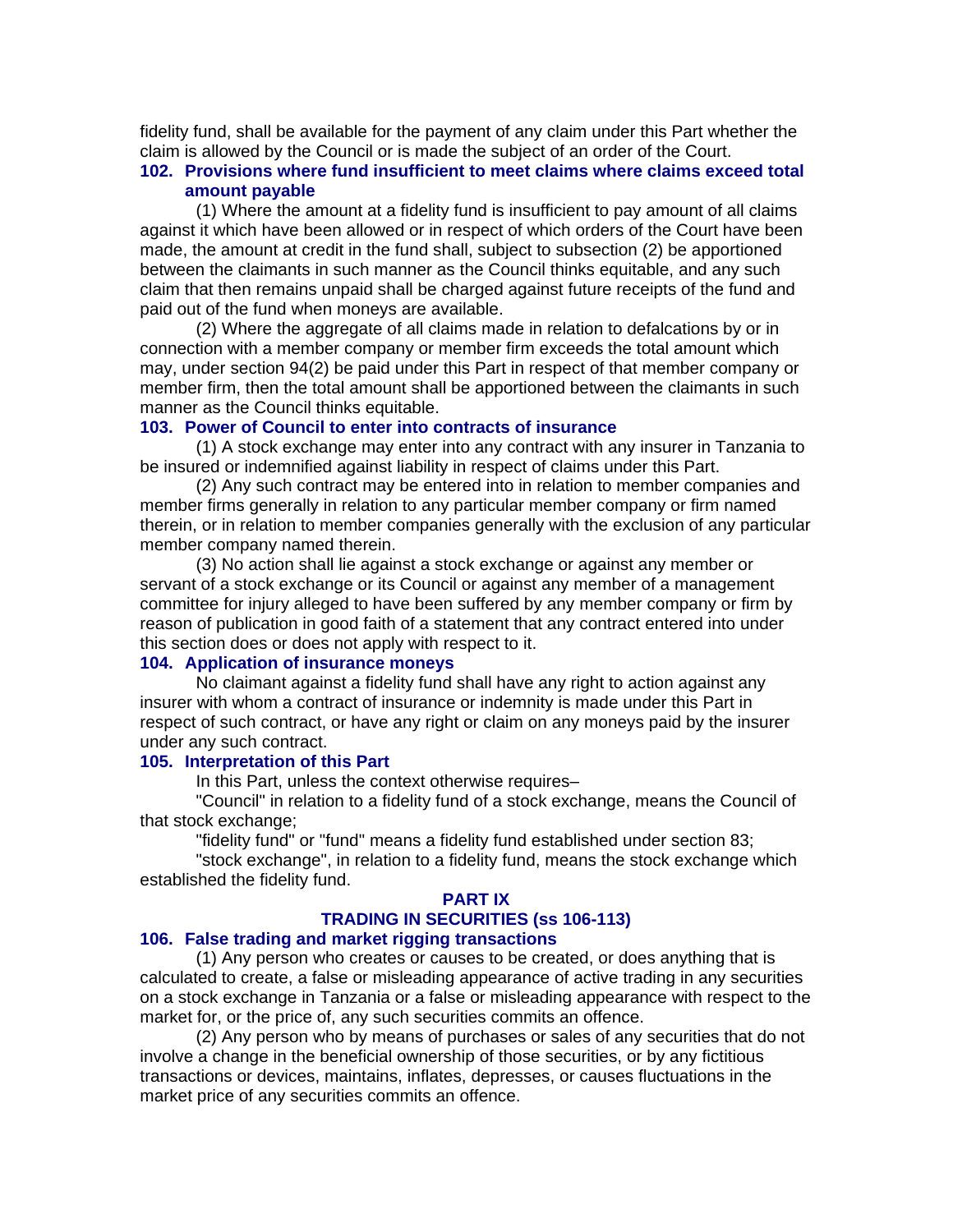(3) Without prejudice to the general effect of subsection (1), any person who–

- (a) effects, takes part in, is concerned in or carries out, either directly or indirectly, any transaction of sale or purchase of any securities, being a transaction that does not involve any change in the beneficial ownership of the securities;
- (b) makes or causes to be made an offer to sell or purchase any securities at a specified price where he has made or caused to be made or proposes to make, or knows that person associated with him has made or caused to be made or proposes to make, an offer to sell or purchase the same number, or substantially the same number of securities at a price that is substantially the same as the specified price,

shall be deemed to have created a false or misleading appearance of active trading in securities on a stock exchange.

(4) In the prosecution of a person for an act referred to in subsection (3), it is a defence if the defendant establishes that the purpose for which he did the act was not, or did not include, the purpose of creating a false or misleading appearance of active trading in securities on the stock exchange.

(5) A purchase or sale of securities does not involve a change in the beneficial ownership for the purposes of this section if a person who had an interest in the securities before the purchase or sale, or a person associated with such person, acquires an interest in the securities after the purchase or sale.

(6) In a prosecution for an offence under subsection (2) in relation to a purchase or sale of securities that did not involve a change in the beneficial ownership of those securities, it is a defence if the defendant establishes that the purpose for which he purchased or sold the securities was not, or did not include, the purpose of creating a false or misleading appearance with respect to the market for, or the price of, securities.

(7) The reference in subsection (3) to a transaction of sale or purchase of securities includes–

- (a) a reference to the making of an offer to sell or purchase securities; and
- (b) a reference to the making of an invitation, however expressed that expressly or impliedly invites a person to offer to sell or purchase securities.

### **107. Stock market manipulation**

(1) Any person who effects, takes part in, is concerned in or carries out, either directly or indirectly two or more transactions in securities of a body corporate which transactions have, or are likely to have, the effect of raising, lowering, maintaining or stabilising the price of securities of the body corporate on a stock exchange in Tanzania with intent to induce other persons to sell, purchase or subscribe for securities of the body corporate or of a related body corporate shall be guilty of an offence.

(2) A reference in this section to a transaction, in relation to securities of a body corporate, includes–

- (a) a reference to the making of an offer to sell or purchase such securities of the body corporate; and
- (b) a reference to the making of an invitation, however expressed, that expressly or impliedly invites a person to offer to sell or purchase securities of the body corporate.

### **108. False or misleading statements**

Any person who makes a statement, or disseminates information, that is false or misleading in a material particular that is likely to induce the sale or purchase of securities by other persons or is likely to have the effect of raising, lowering, maintaining or stabilising the market price of securities if, when he makes or disseminates the information–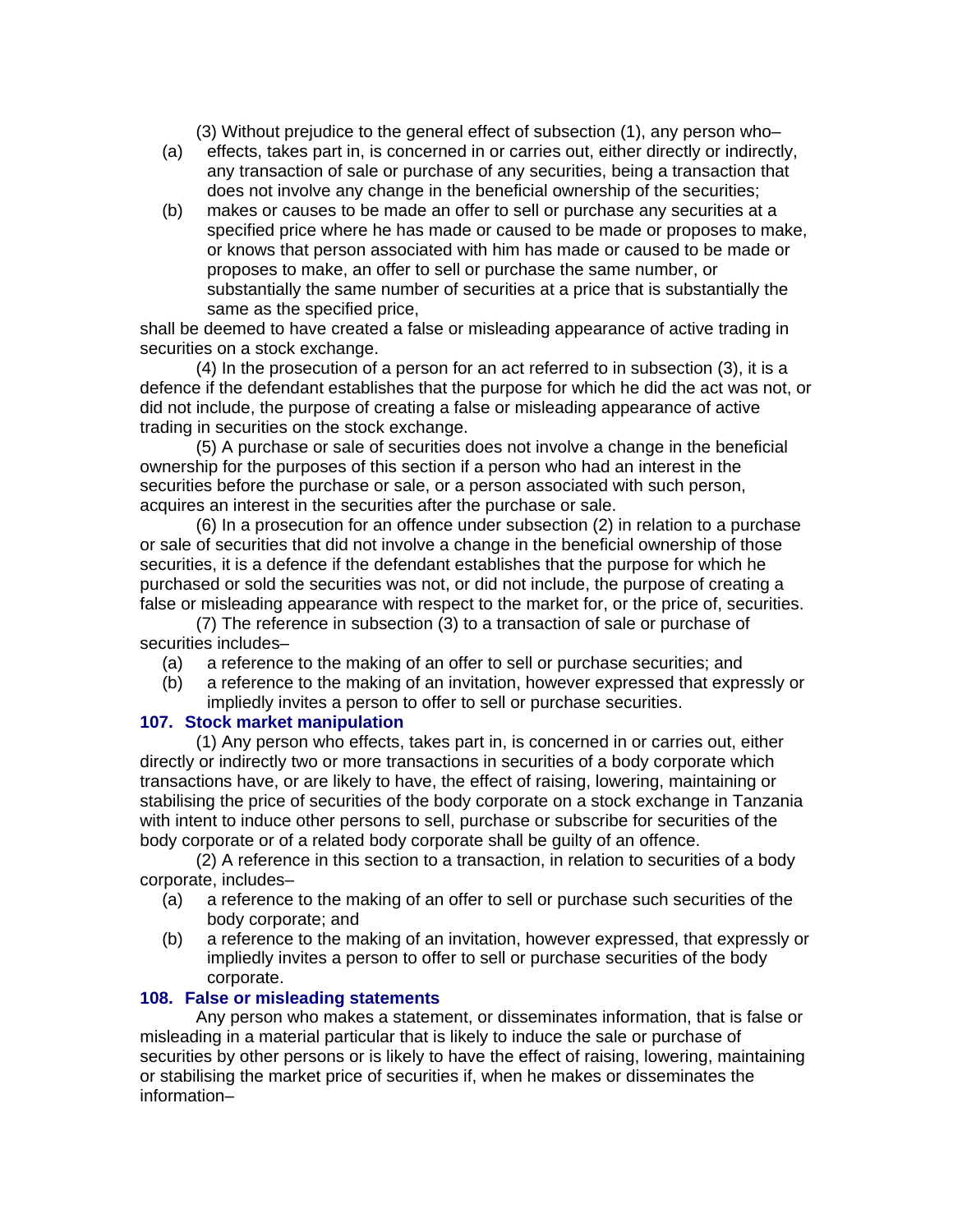- (a) does not care whether the statement or information is true or false; or
- (b) he does or ought reasonably to have known that the statement or information is false or misleading in a material particular,

### commits an offence.

### **109. Fraudulently inducing persons to deal in securities**

(1) Any person who–

- (a) by making or publishing any statement, promise or forecast which he knows to be misleading, false or deceptive;
- (b) by any dishonest concealment of material facts;
- (c) by the reckless making or publishing, dishonestly or otherwise, of any statement, promise or forecast that is misleading, false or deceptive; or
- (d) by recording or storing in, or by means of, any mechanical, electronic or other device, which information he knows to be false or misleading in a material particular,

induces or attempts to induce another person to deal insecurities is guilty of an offence. (2) It is a defence to a prosecution for an offence under subsection (1) (d) to

establish that, at the time when the defendant so recorded or stored the information, he had no reasonable grounds for expecting that the information would be available to any other person.

### **110. Dissemination of information about illegal transactions**

Any person who circulates, disseminates or is concerned in the circulation or dissemination of, any statement or information to the effect that the price of any securities of a body corporate will or is likely to rise or fall or be maintained by reason of any transaction entered into or other act or thing done in relation to securities of that body corporate, or of a body corporate that is related to that body corporate, in contravention of any of the provisions in this Part is guilty of an offence where–

- (a) the person, or a person associated with the person, has entered into any such transaction or done any such act or thing; or
- (b) the person has received, or expects to receive directly of indirectly, any consideration or benefit for circulating or disseminating, or authorising or being concerned in the circulation or dissemination of the statement or information,

### **111. Employment of manipulative and deceptive devices**

It is unlawful for any person directly or indirectly in connection with the purchase or sale of any securities–

- (a) to employ any device, scheme or artifice to defraud;
- (b) to engage in any act, practice or course of business which operates or would operate as fraud or deceit upon any person; or
- (c) to make any untrue statement of a material fact or to omit to state a material fact necessary, with the result that the statements made in the light of the circumstances under which they were made, appear truthful.

### **112. Prohibition of dealings in securities by insiders**

(1) A person who is, or has at any time in the preceding six months prior to a specific deal been connected with a body corporate shall not deal in any securities of that body corporate if by reason of his association, he is in possession of information that is not generally available but, if it were, might materially affect the price of those securities.

(2) A person who is, or has at any time in the preceding six months prior to a specified deal been connected with a body corporate shall not deal in any securities of another body corporate if by reason of his being; or having been connected with the firstmentioned body corporate he is in possession of information that–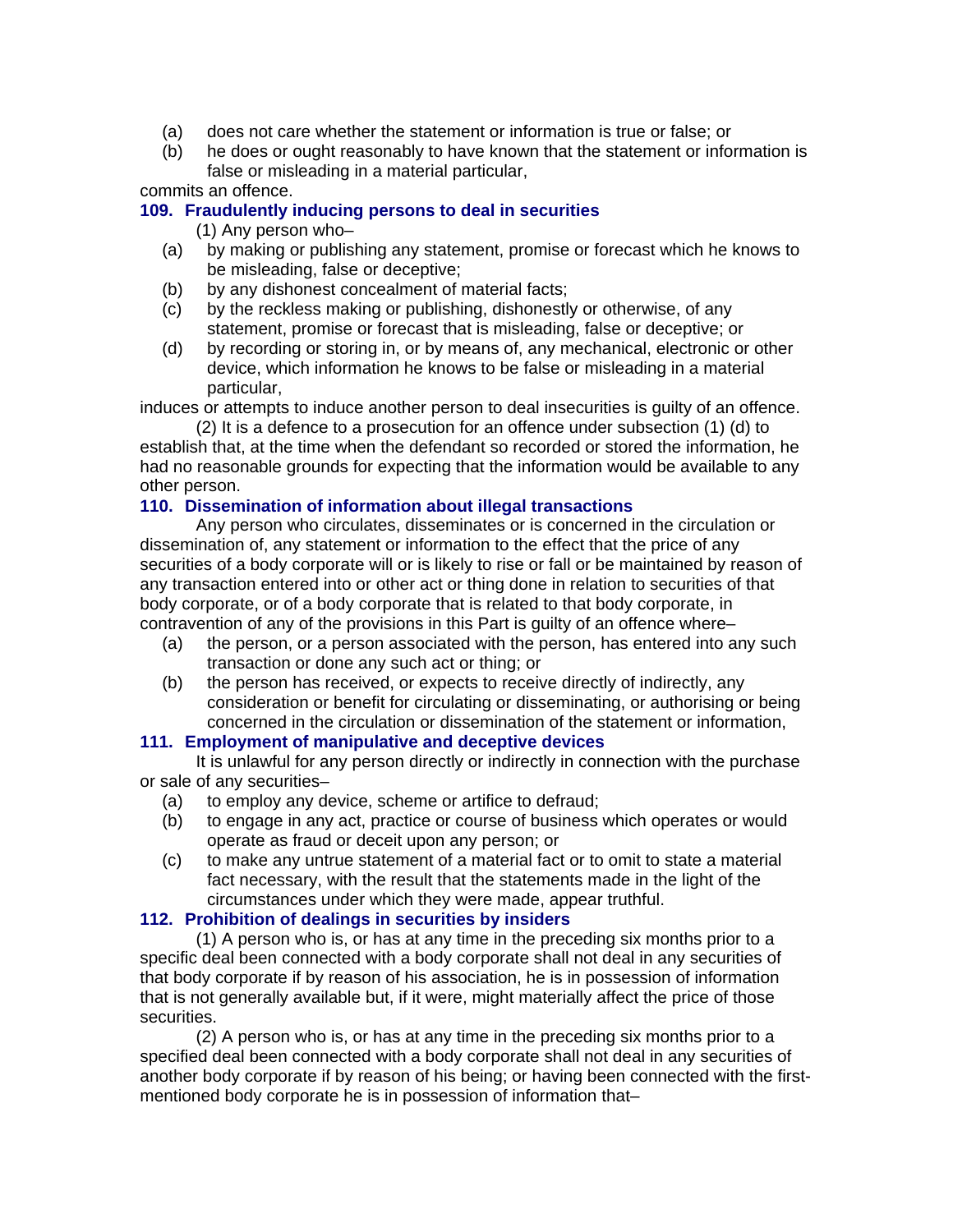- (a) is not generally available but, if it were, would be likely to affect materially the price of those securities; and
- (b) relates to any transaction (actual or expected) involving both those bodies corporate or involving one of them and the securities of the other.

(3) Where a person is in possession of any information as provided in subsection (1) or (2), but he is not precluded by either of those subsections from dealing in those securities, he shall not deal in those securities if–

- (a) he has obtained the information, directly, from another person and is aware, or ought reasonably to be aware, of the facts of circumstances by virtue of which that other persons is himself precluded by subsection (1) or (2) from dealing in those securities; or
- (b) when the information was so obtained, he was associated with that other person or had with him an arrangement for the communication of information of a kind to which those subsections apply with a view to dealing in securities by himself or with that other person.

(4) No person shall at any time when he is precluded by subsection (1), (2) or (3) of this section from dealing in any securities–

- (a) cause or procure any other person to deal in those securities; or
- (b) communicate that information to any other person if–
	- (i) trading in those securities is permitted on a stock exchange whether within or outside Tanzania; and
	- (ii) he knows, or ought reasonably to know, that the other person will make use of the information for the purpose of dealing or causing or procuring another person to deal in those securities.

(5) Without prejudice to subsection (3) but subject to subsection (7) and (8), no body corporate shall deal in any securities at a time when any officer of the body corporate is precluded by subsection (1), (2) or (3) from dealing in those securities.

(6) A body corporate is not precluded by subsection (6) from entering into a transaction at any time by reason only of information in the possession of an officer of that body corporate if–

- (a) the decision to enter into the transaction was taken on its behalf by a person other than that officer;
- (b) it had in operation at that time arrangements to ensure that the information was not communicated to any person and that no advice with respect to the transaction was given to him by a person in possession of the information; or
- (c) the information was not so communicated and such advice was not so given. (7) A body corporate is not precluded by subsection (6) from dealing in securities

of another body corporate by reason only of information in possession of its officer which was obtained by the officer in the course of his duties as its officer but relates to proposed dealings by the first- mentioned body corporate in securities of the other body corporate.

(8) For the purposes of this section, a person is connected with a body corporate if, being a natural person–

- (a) he is an officer of that body corporate or of a related body corporate;
- (b) he is a substantial shareholder in that body corporate or in a related body corporate; or
- (c) he occupies a position that may reasonably be expected to give him access to information of a kind to which subsection (1) and (2) apply by virtue of–
	- (i) any professional or business relationship existing between himself (or his employer or body corporate of which he is an officer) and that body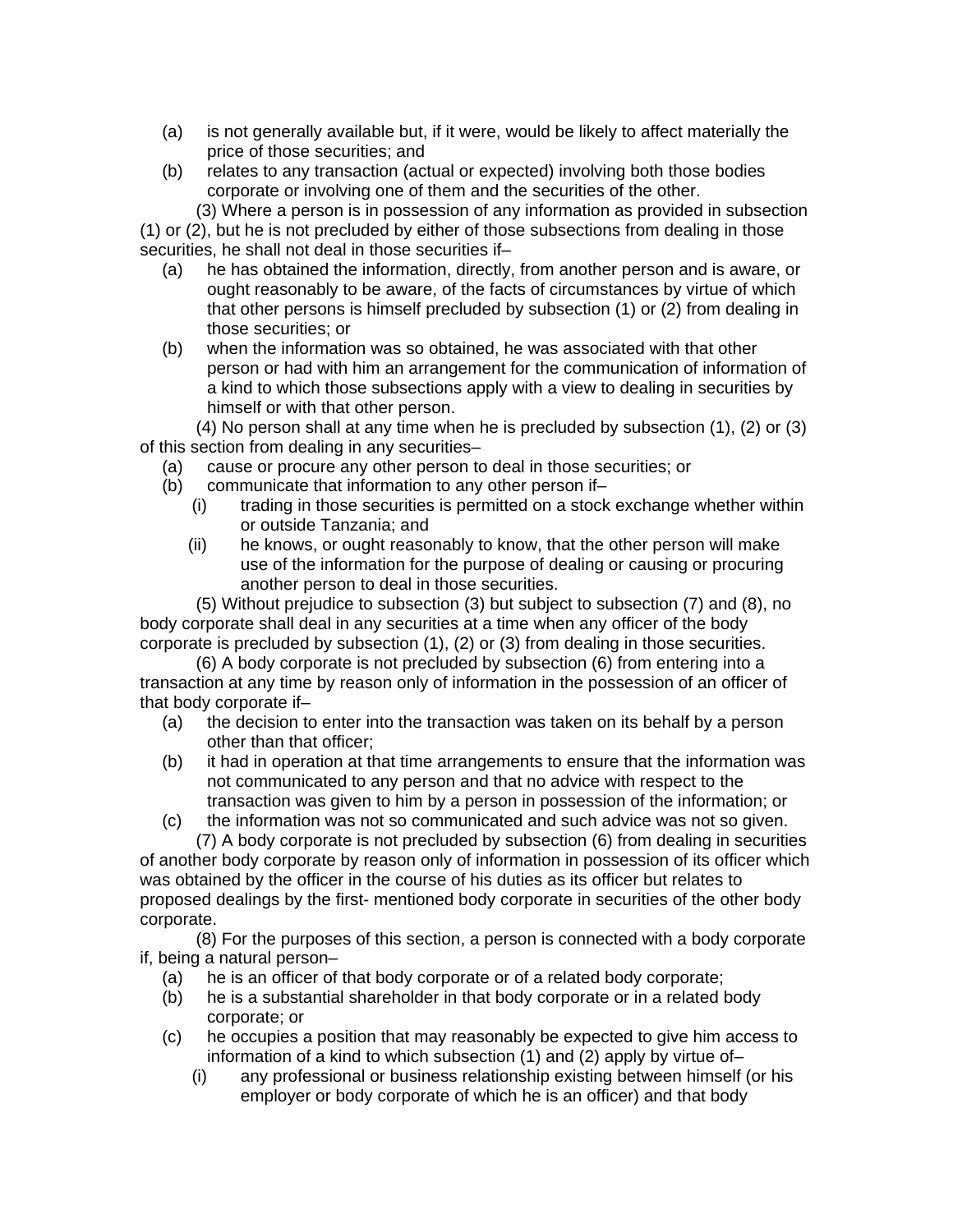corporate or a related body corporate; or

 (ii) his being an officer or a substantial shareholder in that body corporate or in related body corporate.

(9) This section does not preclude the holder of a dealer's licence from dealing in securities, or rights or interests in securities, of a body corporate, where the securities, rights or interests are permitted by a stock exchange to be traded on the stock market of that stock exchange, if–

- (a) the holder of the licence enters into the transaction concerned as agent for another person in accordance with a specific instruction to effect that transaction;
- (b) the holder if the licence has not given any advice to the other person in relation to dealing in securities, or rights or interests in securities, of that body corporate that are included in the same class as the first-mentioned securities; and
- (c) the other person is not associated with the holder of the licence.

(10) Where a prosecution is instituted against a person for entering into a transaction whilst in possession of certain information contrary to this section, it is a defence if the person satisfies the court that the other party to the transaction knew, or ought reasonably to have known, of the information before entering into the transaction.

(11) For the purposes of subsection (8), "officer", in relation to a body corporate, includes–

- (a) a director, secretary, executive officer or employee of the body corporate;
- (b) a receiver, or receiver and manager, of property of the body corporate;
- (c) an official manager or a deputy official manager of the body corporate;
- (d) a liquidator of the body corporate; and
- (e) a trustee or other person administering a compromise or arrangement made between the body corporate and another person.

#### **113. Penalties and compensation**

(1) Any person who contravenes any of the provisions of this Part is liable on conviction to a fine of not less than five million shillings or to imprisonment for a term of not less than five years or to both such fine and imprisonment.

(2) A person convicted of an offence under this Part shall be liable to pay compensation to any person who, in a transaction for the purchase or sale of securities entered into with him or with a person acting for or on his behalf, suffers loss because of the difference between the price at which the securities were dealt in and the price at which they might have been dealt in at the time when the transaction took place if the contravention had not occurred.

(3) The amount of compensation for which a person is liable under subsection (2) is the amount of the loss sustained by the person claiming the compensation.

(4) An action under subsection (2) for the recovery of a loss shall not be commenced after the expiration of two years after the date of completion of the transaction in which the loss occurred.

(5) Nothing in subsection (2) affects any other liability that a person may incur under any other law.

# **PART X**

# **INTERIM STOCK TRADING FACILITY (s 114)**

**114. Provision for interim stock trading facility** (1) Notwithstanding any provision of this Act, but subject to this Part, the Authority may permit any person who holds a dealer's licence or persons who hold dealers' licences or an exempt dealer or exempt dealers to establish and maintain an interim stock trading facility in which other holders of dealers' licences may participate until an approved stock exchange is established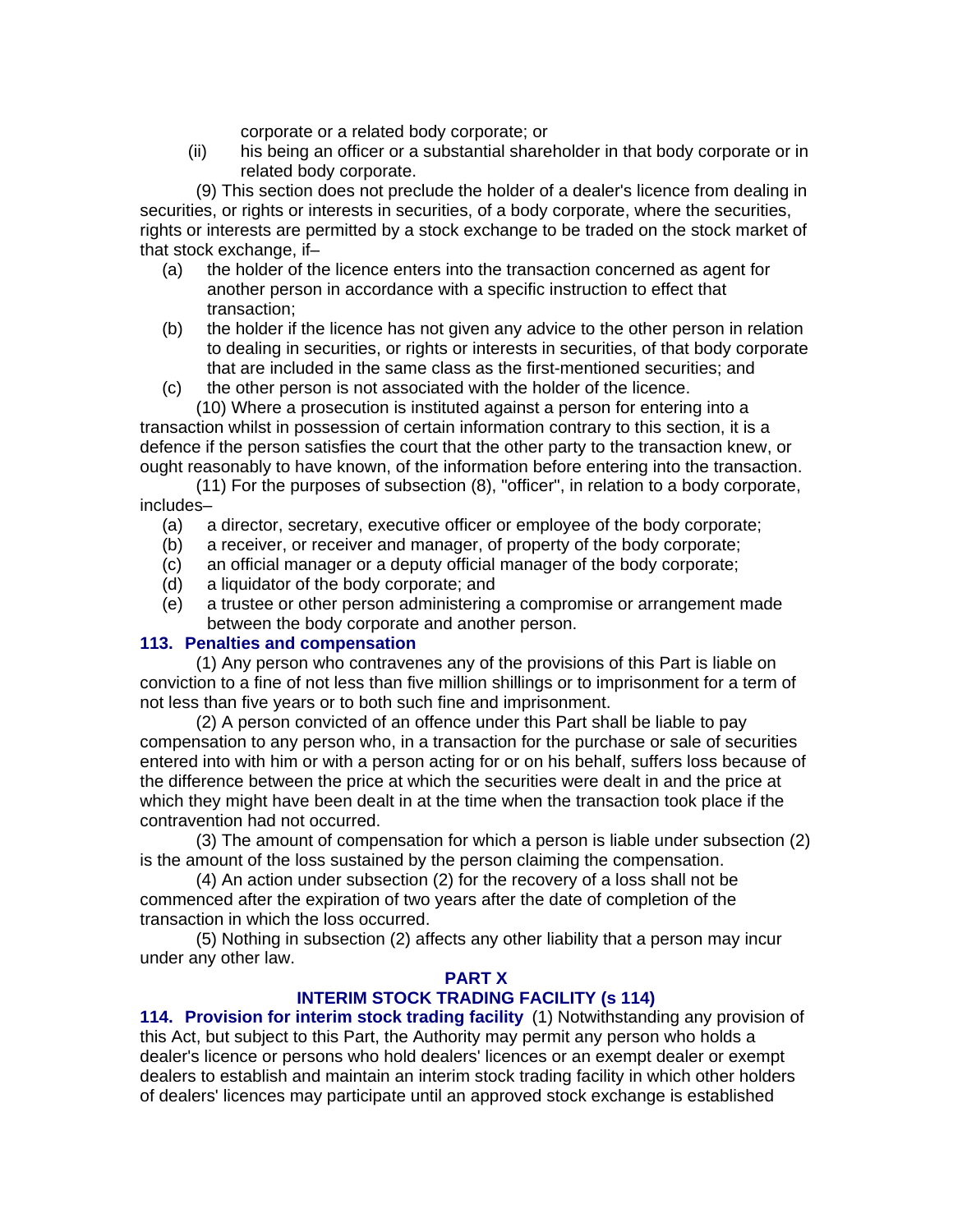under Part III.

(2) The provisions of this Act, other than section 25 and 26 and Part VIII, shall apply *mutatis mutandis*, in relation to an interim stock trading facility established pursuant to subsection (1) with such modifications as the Minister may from time to time specify by order published in *Gazette*.

(3) Subject to subsection (2), the Authority may make such rules as may be required for the purpose of ensuring orderly and fair trading in securities on the interim stock trading facility and the protection of investors in connection therewith, and in particular, rules to regulate–

- (a) the listing of securities on such facility;
- (b) the obligations of issuers of listed securities;
- (c) the trading and settlement rules of such facility;
- (d) the dealers who, and the conditions on which, such dealers may deal in securities on such facility;
- (e) the transitional arrangements for the assumption of the operations of such facility by an approved stock exchange; and
- (f) any other matter relating to the operation of such facility, including the establishment and maintenance of a fidelity fund as the Authority may consider necessary.

(4) Where an approved stock exchange is established under Part III, the management and operation of the interim stock trading facility shall be assumed by the approved stock exchange in accordance with the rules made under subsection (3).

#### **PART XI**

# **COLLECTIVE INVESTMENT SCHEMES (ss 115-129)**

**115. Authorisation and regulation of schemes** (1) The Authority may authorise collective investment schemes for the purposes of this Part.

(2) Any such authorisation may be granted subject to such terms and conditions as the Authority considers to be necessary or desirable for the protection of investors.

- (3) The Minister may make regulations for or with respect to–
- (a) the criteria for and conditions of any authorisation for the purposes of this Part;
- (b) the establishment and operation of a collective investment scheme;
- (c) the promotion, marketing and distribution of shares, units or other securities representing the rights or interests of participants in a collective investment scheme;
- (d) the administration of collective investment schemes;
- (e) the provisions by any body corporate or individual of trustee, custodial and related services, or any other services, for or in connection with collective investment schemes,

(4) Without limiting the generality of subsection (3), regulations made for the purposes of that subsection with respect to any aspect of or matter concerning a collective investment scheme may be made to differ according to whether the scheme is operated by a unit trust or by an open-ended investment company or another kind of investment company.

(5) A person who enters into or offers to enter into any agreement for or with a view to acquiring, disposing of or subscribing for any shares units or other securities representing an interest in a collective investment scheme that is not authorised under this Part, shall be guilty of an offence and shall be liable on conviction to a fine not exceeding one million shillings or to imprisonment for a term not exceeding five years or to both.

**116. Restriction of promotion** A person who–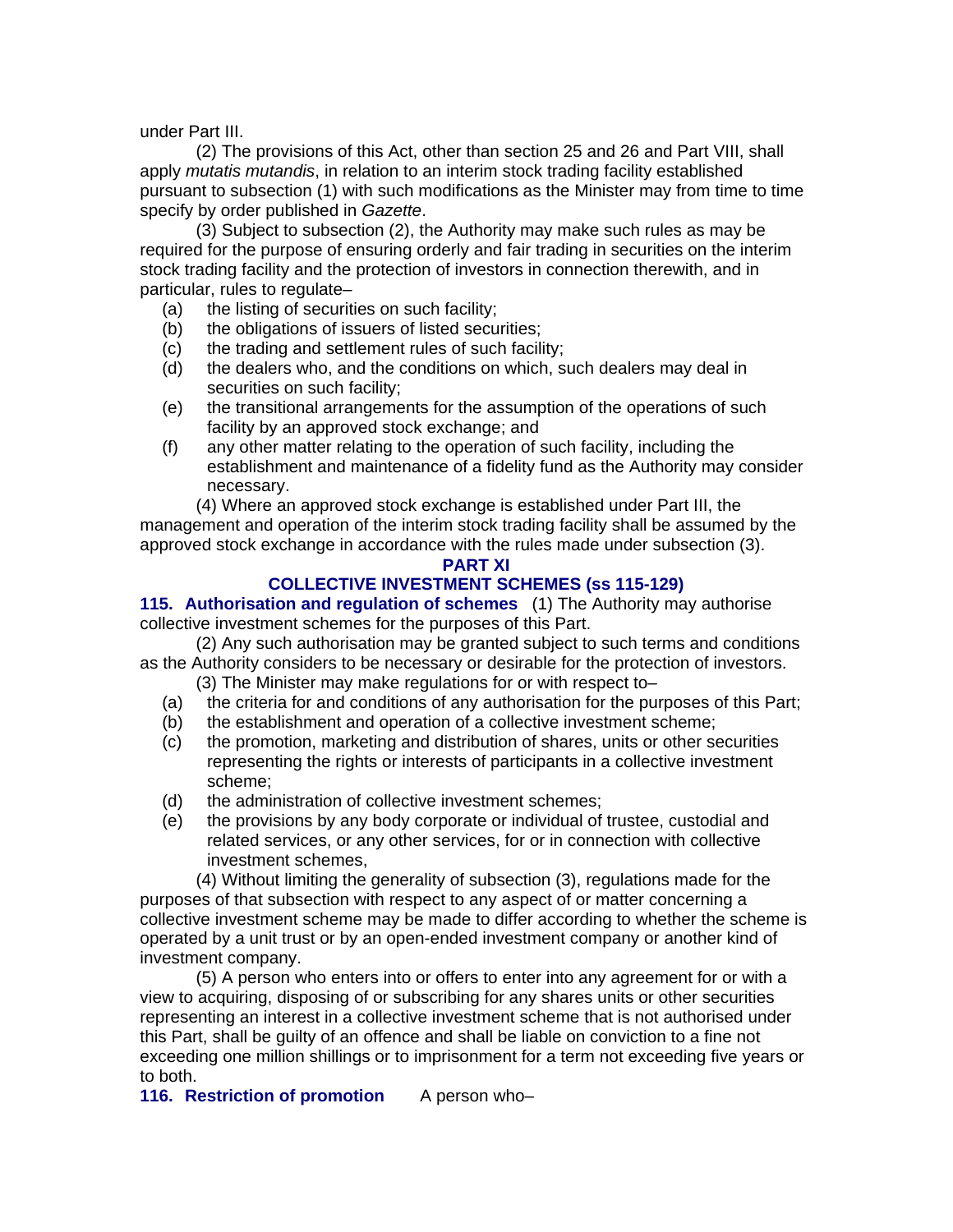- (a) issue or causes to be issued any advertisement or invitation inviting persons to become or offer to become participants in a collective investment scheme that is not authorised under this Part or containing information calculated to lead directly or indirectly to persons becoming or offering to become participants in such a scheme; or
- (b) advises or procures any person to become or offer to become a participant in such a scheme; shall be guilty of an offence and shall be liable on conviction to a fine not exceeding one million shillings or to imprisonment for a term not exceeding five years or both.

**117. Authorised collective investment scheme** No person shall set up or manage any collective investment scheme in Tanzania unless–

- (a) the scheme is authorised by the Authority; and
- (b) the manager and trustee/custodian of the scheme are–
	- (i) authorised by the Authority, upon application made in writing to act as manager or trustee/custodian, regard being had to their financial standing, their knowledge and experience of investment business and their honesty and integrity;
	- (ii) corporate bodies designated as such in the scheme; and
	- (iii) independent of each other.

**118. Application to operate a collective investment scheme** (1) Every person who proposes to set up or operate a collective investment scheme in Tanzania shall make an application to the Authority.

(2) No application shall be made by any person unless he is the Manager or trustee or custodian or the proposed manager or trustee or custodian of the scheme.

(3) Every application shall be made in such form and contain such information as the Authority may determine or as may be prescribed.

(4) Authority may–

- (a) call for such additional information as it may require for any purpose under this Part; and
- (b) direct that any information supplied shall be verified in such manner as it may require.

### **119. Qualifications of trustee or custodian** (1) Subject to subsection (2), the trustees or custodian shall–

- (a) be a statutory body or a company incorporated in Tanzania;
- (b) have and maintain at all times an issued and paid-up capital of not less than such amount as may be prescribed;
- (c) satisfy the Authority upon request and from time to time that it has assets which are sufficient to meet its expenses and liabilities, including liabilities in respect of the repayment of capital.

(2) Where the capital of a trustee or custodian is held by another corporation, it shall be sufficient for the purposes of this section that the holding corporation has and maintains at all times capital and assets which comply with subsection (1) (b) and (c). **120. Publication of scheme particulars** (1) The Manager shall publish information about the scheme, to be known as scheme particulars, under such conditions and in the manner as may be prescribed.

(2) Any person designated as responsible for any scheme particulars shall pay compensation, under such conditions and in the manner as may be prescribed, to any person who has become or agreed to become a participant in the scheme and suffered loss as a result of any untrue or misleading statement in the particulars or the omission from them of any prescribed matter.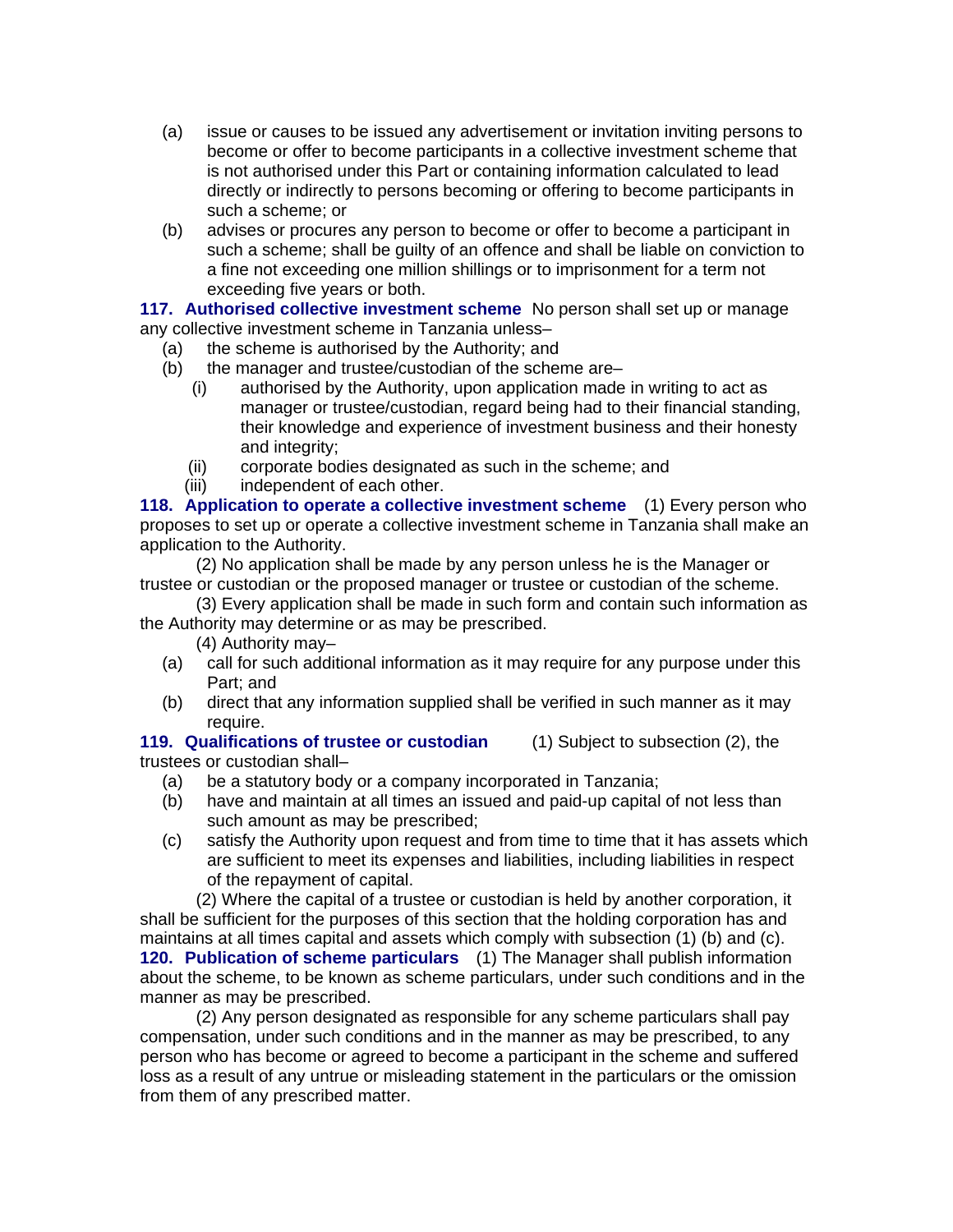(3) Subsection (2) shall not after any liability which any person may incur otherwise than that prescribed under this section.

**121. Publication of alterations** (1) The manager shall give written notice to the Authority of any proposed alteration to the scheme or any proposal to replace the trustee or custodian.

(2) The trustee or custodian shall give written notice to the Authority of any proposal to replace the manager.

(3) No alteration to a scheme or change of manager or trustee/custodian shall be effected without the approval in writing of the Authority.

(4) The Authority shall not give its approval unless–

- (a) it is satisfied that the proposed alteration will not affect the compliance of the scheme with the requirements of this Act and any regulations made under it; and
- (b) the new trustee or custodian or manager, as the case may be, satisfies the requirements of this Act and any regulations made under it.

**122. Revocation of approval** (1) The Authority may, revoke the approval of a collective investment scheme or parts thereof if–

- (a) any of the requirements for granting the approval are no longer satisfied;
- (b) it is undesirable in the interests of the investors or unit holders or part thereof in the scheme that it should continue to be authorised;
- (c) without prejudice to paragraph (b), the manager or the trustee or custodian has contravened any provision of this Act or any regulations made under it or, in purported compliance with any such provision, has furnished false, inaccurate or misleading information or contravened any prohibition; or
- (d) a request for revocation has been made by the manager or the trustee or custodian.

(2) For the purposes of subsection (1) (b) the Authority may take into account any matter relating to the scheme, the manager or trustee or custodian, a director or officer of the manager or trustee or custodian or any person employed by or associated with the scheme.

(3) Before revoking an approval or refusing to do so, the Authority shall give the manager or the trustee/custodian, as the case may be, an opportunity to make such representations as he may wish to make.

(4) Any person who is aggrieved by the decision of the Authority made pursuant to subsection (1) may appeal to the High Court, within 30 days of the decision.

(5) The High Court may confirm the revocation or give such directions in the manner it may deem proper or otherwise determine the matter.

**123. Investigation** (1) The Authority may appoint one or more inspectors to investigate and report on the administration of any scheme if it appears to the Authority that–

- (a) it would be in the interests of investors or unit holders or potential unit holders in the scheme to do so; and
- (b) The matter is one of public concern.

(2) An inspector appointed under subsection (1) shall have all the powers of an inspector appointed under the Companies Ordinance.

(3) The expenses of any investigation under this section shall be borne by the collective investment scheme which is investigated.

**124. Directions of the Authority** (1) The Authority may, for any of the reasons specified in section 123 (1) issue a direction in writing requiring–

(a) the manager to cease the issue or redemption, or both the issue and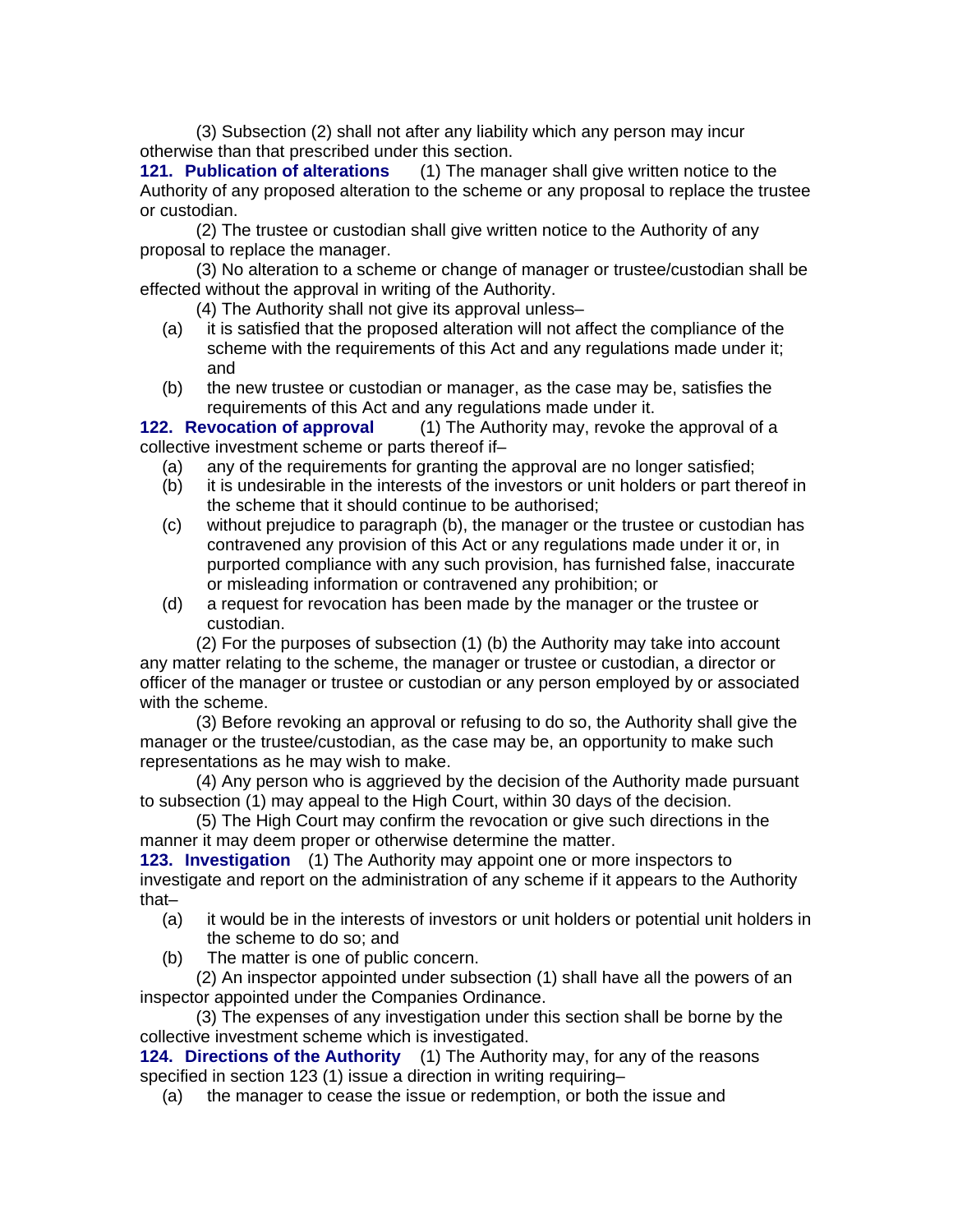redemption, of units or other rights or interests of investors under the scheme on a date specified in the direction until such further date as is specified in that or another direction.

(b) the manager and trustee/custodian to wind it up by such date is specified in the direction of, if no date is specified, as soon as practicable.

(2) The revocation of the approval of a scheme shall not affect the operation of any direction under subsection (1) which is then in force.

**125. Injunctions** (1) The Court may, on the application of the Authority–

- (a) grant an injunction restraining the contravening of any provision of this Part or any regulation made under it where there is reasonable likelihood that any person will contravene or repeal the contravention of any such provisions; or
- (b) make an order, where appropriate, requiring that person or any other person who appears to the Court to have been knowingly concerned in the contravention to take steps as the Court may direct to remedy it.

(2) The Court may, on the application of the Authority, make an order under subsection 1(b) if satisfied–

- (a) that profits have accrued to any person as a result of his contravention of any provision mentioned in subsection (1) (a); or
- (b) any such accounts or information as are mentioned in paragraph (a) to be verified in such manner as it may direct.

**126. Restitution order** (1) The Court may, on an application made under section 125(1) also order the person concerned to pay into court, or appoint a receiver to recover from him, such sum as appears to the Court to be just, having regard to the facts of the case.

(2) Any amount paid into Court by or recovered from a person in pursuance of an order under subsection (1) shall be paid out to such person or distributed among such person as the Court may direct, being a person or persons appearing to the Court to have entered into transactions with that person as a result of which profits have accrued or, as the case may be, loss or adverse effect has been suffered as mentioned in section 125(2).

(3) Nothing in this section or section 125 shall affect the right of any person other than that Authority or bring proceedings in respect on the matters to which this section or section 125 applies.

**127. Application to Court** (1) In case in which the Authority has power to give a section under section 125 in relation to collective investment scheme, including a scheme which has ceased to be an authorised scheme, the Authority may apply to the Court–

- (a) for an order removing the manager or trustee/custodian of the scheme or both of them and replacing either or both of them by a person or persons nominated by the Authority and appearing to the Authority to satisfy the requirements of this Part and any regulations made thereunder;
- (b) if it appears to the Authority that no person or no suitable person satisfying those requirements is available, for an order removing the manager or trustee/custodian, or both of them, and appointing a receiver to wind up the scheme.

(2) On an application under this section, the Court may make such order as it thinks fit and on the application of the Authority, rescind an order made under subsection (1)(b) and substitute such an order as is mentioned in subsection (1)(a).

(3) Subsection (2) shall not apply to a receiver appointed by an order made under subsection (1)(b).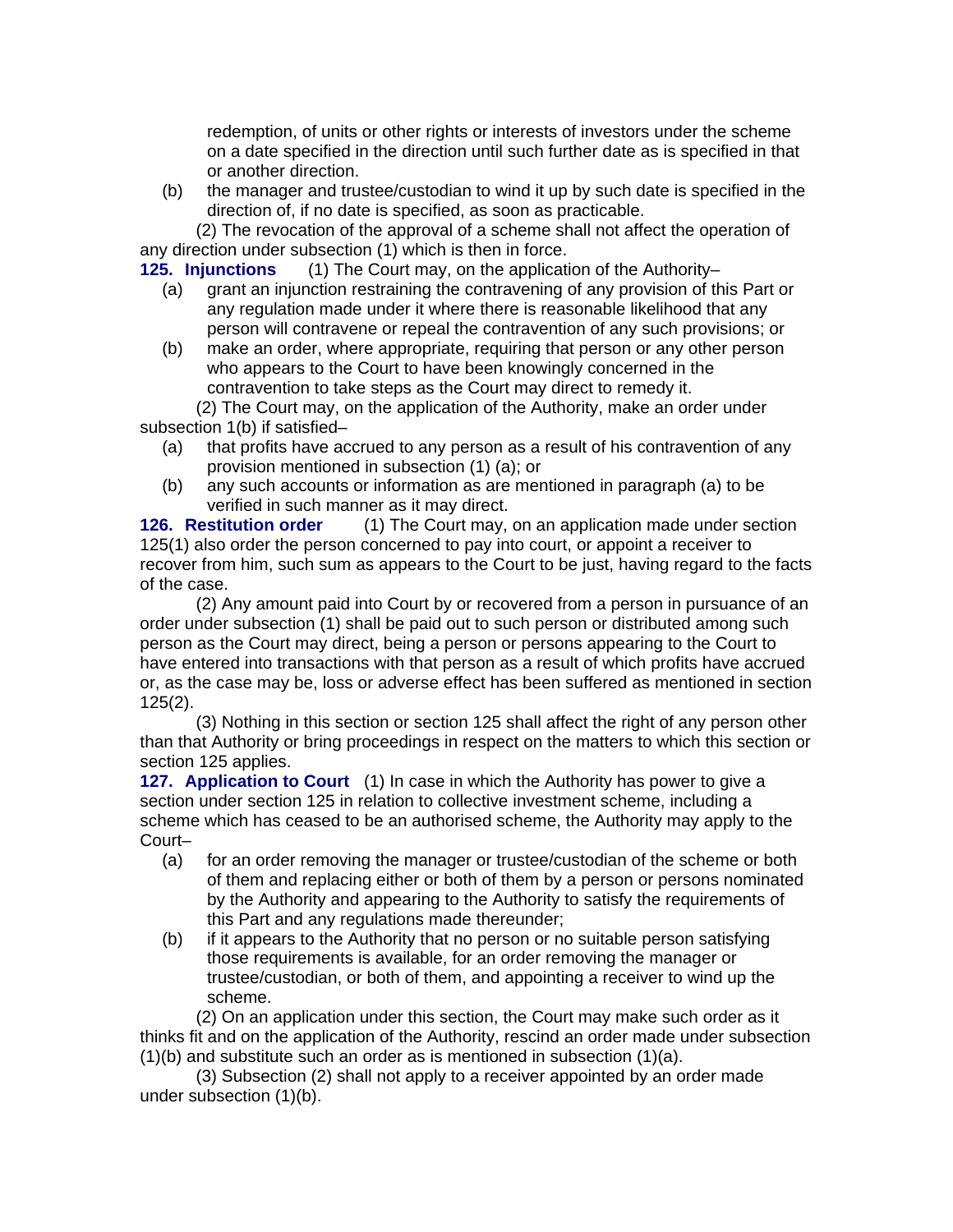**128. Submission of reports** (1) The Manager shall submit an annual report of a collective investment scheme to the Authority within three months of the closing of accounts in every year and such other periodic information, returns and reports as may be prescribed.

(2) The Annual Report shall contain the following–

- (a) the manager's investment report;
- (b) a statement of assets and liabilities;
- (c) a statement of income and distribution;
- (d) a copy of the auditor's report on the accounts of the scheme; and
- (e) such other particulars as the Minister may prescribe.

(3) Without prejudice to subsection (1), the Manager and Custodian of a collective investment scheme shall furnish to the Authority such periodic reports, returns and information on the activities and operations of the scheme as may be prescribed. **129. Offences** Subject to sections 115 and 116 any person who contravenes any

provisions of this Part or any regulation made under it shall commit an offence and shall, on conviction be liable to a fine not exceeding five hundred thousand shillings and to imprisonment for a term not exceeding two years or both the fine and imprisonment.

### **PART XII**

# **PUBLIC OFFERS OF SECURITIES (ss 130-134)**

**130. Advertisements** For the purposes of this Part, an advertisement publicly offers securities if–

- (a) it invites a person to enter into an agreement for or with a view to subscribing for or otherwise acquiring or underwriting any securities; or
- (b) it contains information calculated to lead directly or indirectly to a person entering into such an agreement.

**131. Prospectus to be approved by Authority** Subject to subsection (2), no person shall issue or cause to be issued in Tanzania an advertisement publicly offering any securities unless the issuer or offeror of such securities has submitted for approval to the Authority, and the Authority has approved, a prospectus which complies with the requirements of this Part.

**132. Contents of prospectus** (1) The Authority shall not approve a prospectus unless–

- (a) it contains all such information as investors and their professional advisers would reasonably require, and reasonably expect to find there, for the purpose of making an informed assessment of–
	- (i) the assets and liabilities, financial position, profits losses, and prospects of the issuer of the securities; and
	- (ii) the right attaching to those securities; and
- (b) it contains in addition such other information and particulars, and complied with such other requirements, as may be prescribed by regulations made under this Act,

(2) The requirements of subsection (1) are in addition to those provided in the Companies Act  $x<sub>i</sub> + x<sub>i</sub>$  in relation to the contents of prospectuses.

**133. Compensation** (1) Every director of an issuer shall be liable to pay compensation to any person who has acquired any of the securities in question and suffered loss in respect of them as a result of any untrue or misleading statement in the prospectus or the omission from the prospectus of any matter required to be included by or under section 132.

(2) For the purposes of subsection (1), acquisition by any person of securities includes the contracting to acquire them or to have an interest in them.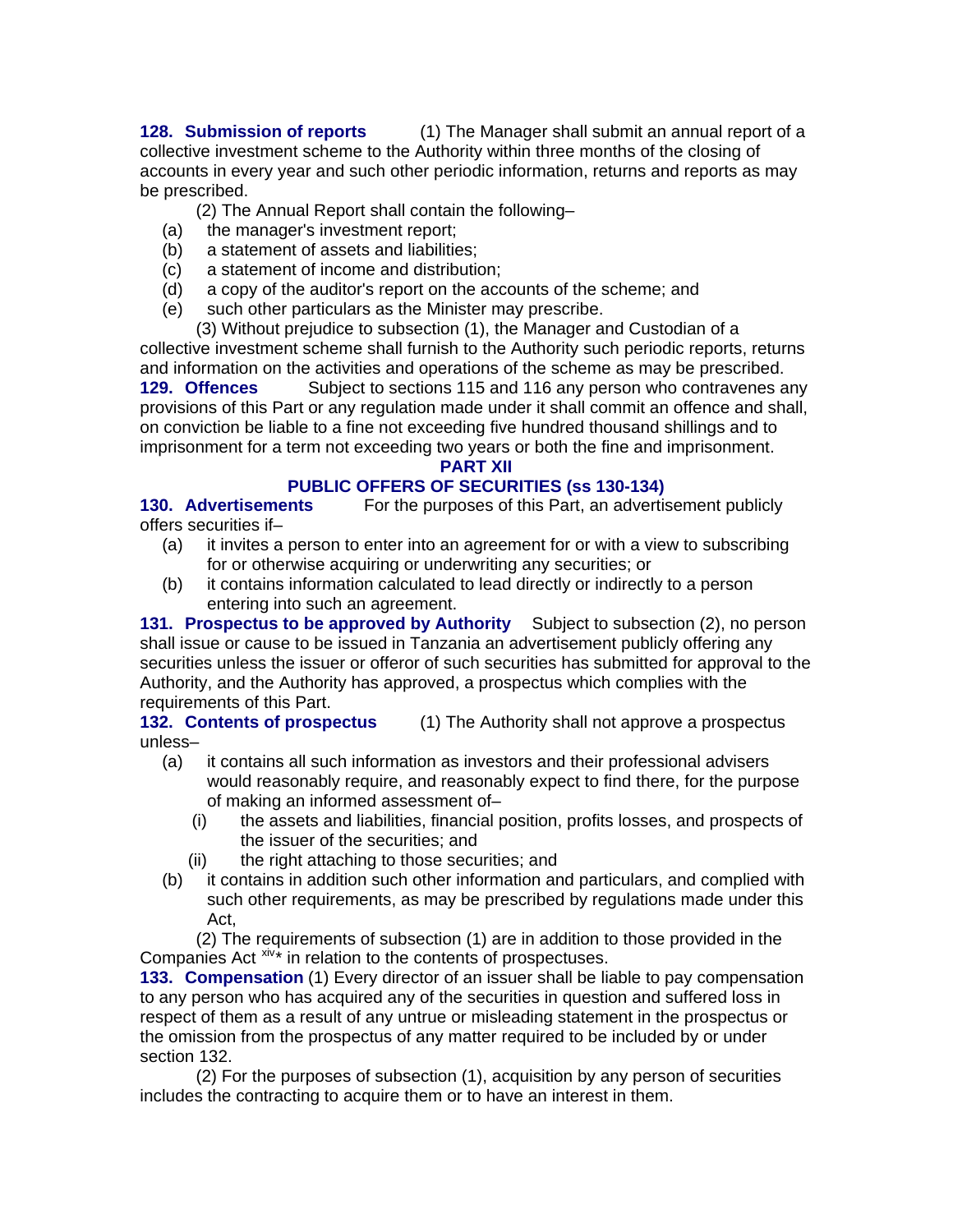#### **134. Issuer of securities publicly held prior to the coming into operation of this**

**Act** (1) Every issuer or securities that are the subject of a public offer or which are publicly held, shall keep the Authority, members of the issuer and other holders of its securities informed as soon as reasonably practicable of any information relating to the issuer and its subsidiaries if any, that–

- (a) is necessary to enable them and the public to appraise the financial position of the issuer and of its subsidiaries;
- (b) might reasonably be expected materially to affect market in its subsidiaries; or
- (c) might reasonably be expected materially to affect market activity in the price of its securities.

(2) For the purposes of this section, securities are publicly held if the issuer has more than fifty holders of its securities.

(3) In addition to the requirements of subsection (1), every such issuer shall also comply with such further obligations and requirements as may be prescribed by regulations made under this Act.

(4) For the avoidance of doubt this section applies to the issuer of securities publicly held prior to the coming into operation of this Act.

(5) An issuer of securities that fails or neglects to comply with this section shall be guilty of an offence and shall be liable on conviction to a fine not exceeding five hundred thousand shillings.

#### **PART XIII**

#### **ADVERTISEMENTS RELATING TO SECURITIES BUSINESS (ss 135-136) 135. Advertisements relating to securities business** (1) An advertisement for offer of any services in relation to securities business may not be published by any person other than a licensed dealer's representative, investment adviser, investment representative or exempt dealer.

(2) Any person who intends to publish an advertisement for other of any services in securities business shall register a copy of the advertisement with the Authority seven days prior to its submission for publication.

(3) Every advertisement offering any services in relation to securities business shall include such particulars and information as may be prescribed under this Act or as the Authority may direct.

(4) The Authority may, after consultation with a person who intends to publish an advertisement direct that the proposed advertisement be amended and where such direction is given, the advertisement shall not be published without compliance with such amendment:

Provided that where a proposed advertisement has been registered with the Authority pursuant to the provisions of subsection (2), the Authority shall within seven days indicate to the person who has registered the advertisement whether it has any particulars or information to be prescribed.

(5) Any person who fails to comply with the provisions of this sections commits an offence and shall be liable on conviction to a fine of not exceeding three hundred thousand shillings or to imprisonment for a term not exceeding one year or to both the fine and imprisonment.

**136. Advertisement for offer of securities** (1) An advertisement for offer of any securities may not be published by any person other than a licensed dealer, dealer's representative, exempt dealer or, in relation to its securities, by the public company concerned.

(2) Subsection (1) shall not apply to advertisements relating to Government securities published by a recognised agency of the Government.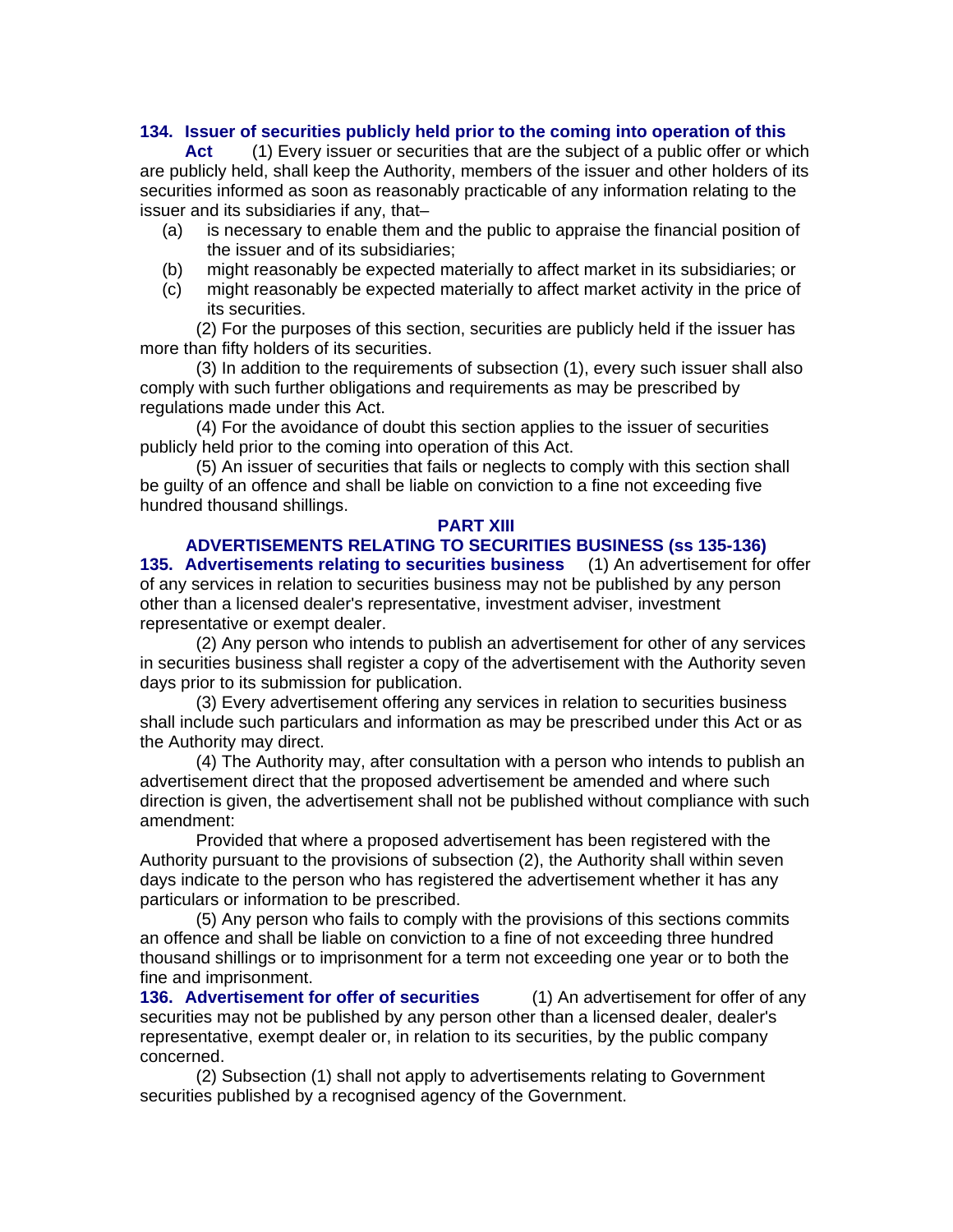(3) Every advertisement offering securities shall be registered with the Authority fourteen days prior to publication and shall comply with such requirements as may be prescribed.

(4) A licensed dealer, dealer representative, exempt dealer or public company may publish an advertisement in a newspaper of general circulation in Tanzania approved by the Authority attracting the attention of the public to the publication of a prospectus provided that the advertisement is limited to indicating–

- (a) the name of the company;
- (b) that a prospectus has been issued in accordance with this Act; and
- (c) the address where the prospectus may be obtained.

(5) The Authority may after consultation with a person who intends to issue a prospectus and direct that a proposed prospectus be amended and, where such direction is given, the prospectus shall not be published without compliance with such amendment:

Provided that where a proposed advertisement offering securities or a prospectus has been submitted to the Authority, the Authority shall within fourteen days indicate to the person who registered the advertisement offering securities or intends to issue a prospectus whether it has any particulars or information to be prescribed.

(6) Any person who fails to comply with the provisions of this section commits an offence and shall be liable on conviction to a fine not exceeding five hundred thousand shillings or to imprisonment for a term not exceeding two years or to both fine and imprisonment.

#### **PART XIV**

#### **MISCELLANEOUS PROVISIONS (ss 137-150)**

**137. Restriction on use of title "stock broker" or "stock exchange"** (1) A person who is not a stockbroker within the meaning of this Act shall not use or, by inference, adopt the name or title of stockbroker or exhibit at any place a name, title or description implying or tending to create the belief that he is a stockbroker.

(2) A body corporate that is not a stock exchange shall not use or by inference adopt the name or title of stock exchange or exhibit at any place a name, title or description implying or tending to create the belief that the body corporate is a stock exchange.

**138. Offences by directors or managers** (1) A director or manager of a stock exchange or of a dealer or of an investment adviser, who–

- (a) fails to take all reasonable steps to ensure compliance with the provisions of this Act; or
- (b) fails to take all reasonable steps to ensure the accuracy and correctness of any statement submitted by him under this Act,

is guilty of an offence and subject to subsection is liable on conviction to a fine not exceeding one hundred thousand shillings or to imprisonment for a term not exceeding one year or to both such fine and imprisonment.

(2) In any proceedings against a person under subsection (1), it shall be a defence for the defendant to prove that he had reasonable grounds for believing that another person was charged with the duty of ensuring compliance with the requirements of this Act, or with the duty of ensuring that those statements were accurate, and that person was competent, and in a position to discharge that duty.

(3) A person shall not be sentenced to imprisonment for any offence under subsection (1) unless, in the opinion of the Court, he committed the offence wilfully. **139. Falsification of records by directors, employees and agents** Any director, manager, auditor, employee or agent of a stock exchange, of a dealer or of an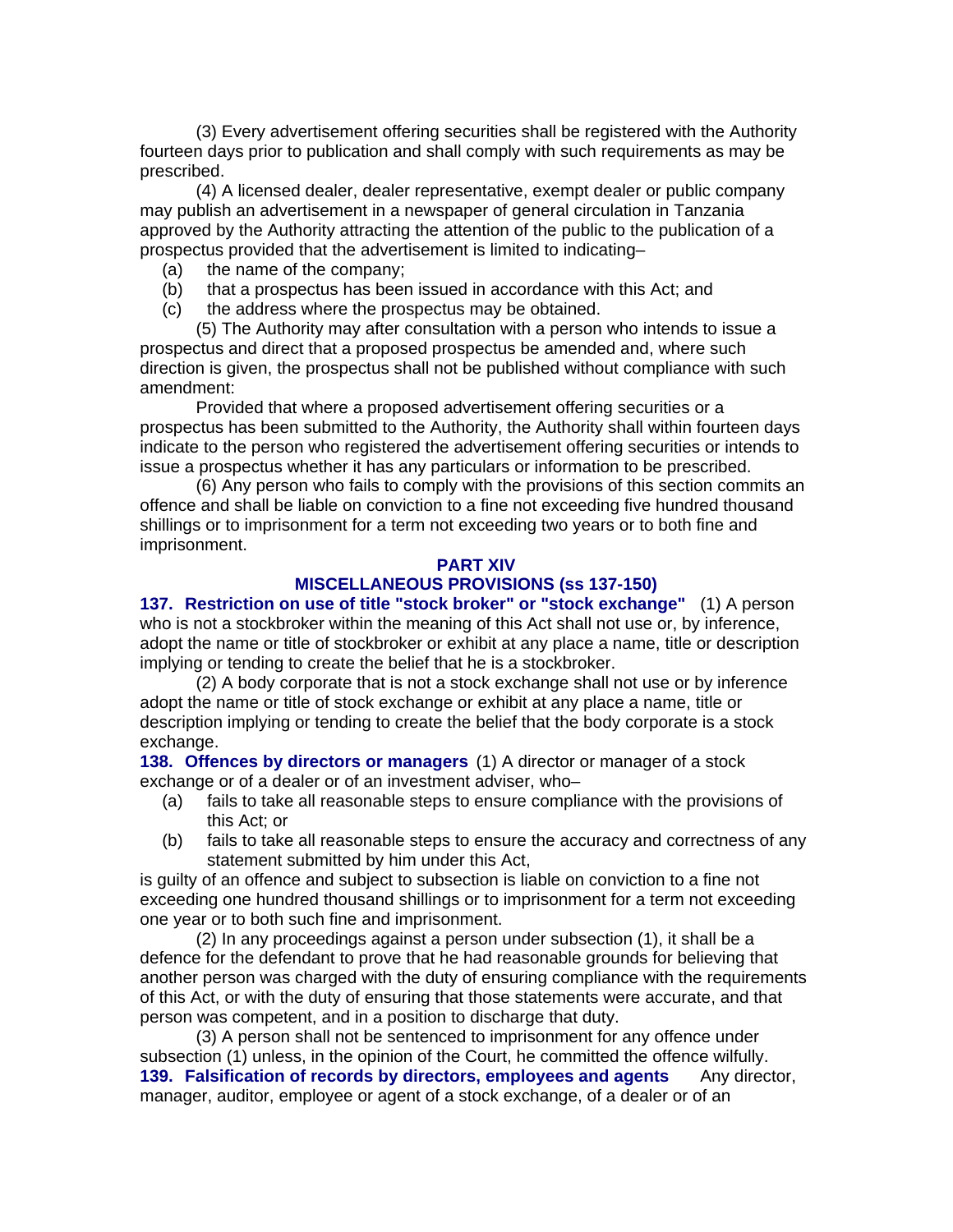investment adviser, who–

- (a) wilfully makes, or causes to be made, a false entry;
- (b) wilfully omits to make an entry or causes such entry to be omitted; or
- (c) wilfully alters, abstracts, conceals or destroys an entry or wilfully causes such entry to be altered, abstracted, concealed or destroyed,

in any book or in any report, slip, document or statement of the business, affairs, transaction, conditions assets or accounts of that stock exchange, dealer or investment adviser, is guilty of an offence and is liable on conviction to a fine of not less than one million shillings or to imprisonment for a term of not less than three years or to both such fine and imprisonment.

**140. False reports to the Authority or stock exchange** Any person who, with intent to deceive, makes or furnishes, or knowingly and wilfully authorises or permits the making or furnishing of, any false or misleading statement or report to the Authority, a stock exchange or any officers of the Authority relating to–

- (a) any dealing in securities;
- (b) any matter or thing required by the Authority for the proper administration of this Act; or
- (c) the enforcement of the rules of a stock exchange,

is guilty of an offence and is liable on conviction to a fine of not less than one million shillings or to imprisonment for a term of not less than four years or to both.

**141. Immunity of the Authority and its employees** No action or other legal proceedings shall lie against the Authority or any officer or employee of the Authority or any person, including a stock exchange, acting under the direction of the Authority for any act done or purported to be done in good faith in the performance, or intended performance, of any duty, or in the exercise of any power under this Act or the regulations made thereunder.

**142. Offences by body corporate** Where a body corporate is guilty of an offence under this Act, any director, executive officer, secretary or employee of the body corporate who was in any way, by act or omission, directly or indirectly, knowingly concerned in, or to, the commission of the offence shall also be guilty of that offence.

#### **143. Power of Court to prohibit payment or transfer of moneys, securities or other property** (1) Where–

- (a) an investigation is being carried out under this Act in relation to any act or omission by a person, which constitutes or may, constitute an offence under this Act;
- (b) a prosecution has been instituted against a person for an offence under this Act; or
- (c) civil proceedings have been instituted against a person under this Act,

and the Court considers it necessary or desirable for the purpose of protecting the interests of any persons to whom the person referred to in paragraph (a), (b) or (c) of this subsection, in this section referred to as "the relevant person"; is liable or may become liable to pay any moneys, whether in respect of a debt, or by way of damages or compensation or otherwise account for any securities or other property; the Court may, on application by the Authority, make any one or more of the orders specified in subsection (2).

- (2) The Court may make–
- (a) an order prohibiting, either absolutely or subject to conditions, a person who is indebted to the relevant person or to any person associated with the relevant person from making a payment in total or partial discharge of the debt;
- (b) an order prohibiting, either absolutely or subject to conditions, a person holding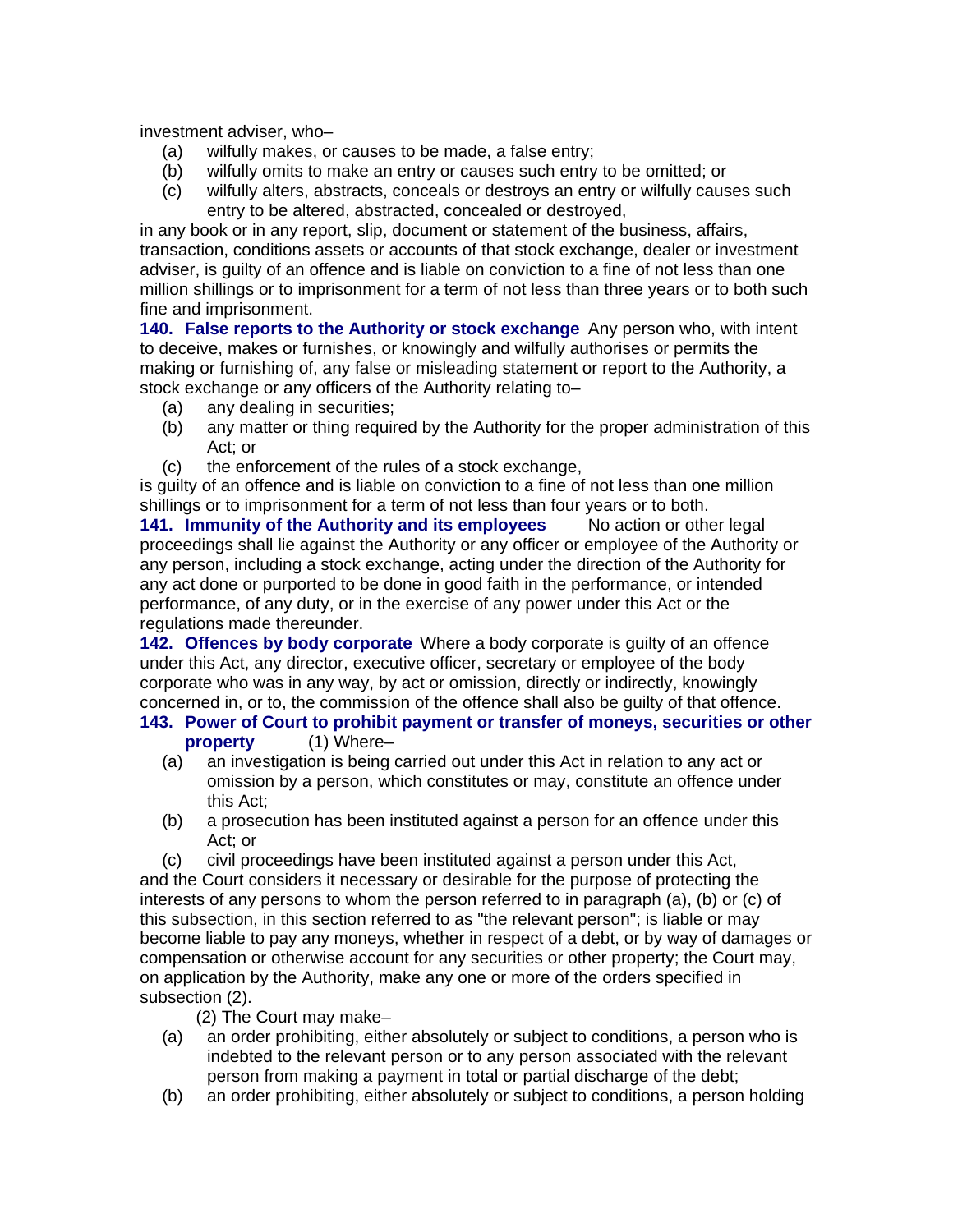money, or securities or other property, on behalf of any person associated with the relevant person from paying all or any of the money, or transferring, or otherwise parting with possession of the securities or other property to any person;

- (c) an order prohibiting, either absolutely or subject to conditions, the taking or sending out of Tanzania of moneys of the relevant person or of any person associated with the relevant person;
- (d) an order prohibiting, either absolutely or subject to conditions the taking, sending or transfer of securities or other property of the relevant person or of any person who is associated with the relevant person from a place in Tanzania to a place outside Tanzania including the transfer of securities from a register in Tanzania to a register outside Tanzania;
- (e) an order appointing a receiver or receiver and manager, with such powers as the Court may order, of the property or part of the property of the relevant person or of any person associated with the relevant person;
- (f) an order where the relevant person is a natural person–
	- (i) requiring him to deliver up to the Court his passport and such other documents as the Court thinks fit; or
	- (ii) prohibiting him from leaving Tanzania without the consent of Court.

(3) Where an application is made to the Court for an order under subsection (1), the Court may, before considering the application, on an application of the Authority grant an interim order pending the determination of the original application.

(4) Where the Authority makes an application to the Court for an order under subsection (1), the Court shall not require the Authority or any other person, as a condition of granting an interim order under subsection (3) to give any undertakings as to damages.

(5) Where the Court has made an order under this section, the Court may, on application by the Authority or by any person affected by the order, make a further order rescinding or varying the earlier order.

(6) An order make under this section may be expressed to operate for a period specified in the order or until the order is rescinded by a further order made under subsection (5).

(7) A person who contravenes or fails to comply with an order by the Court under this section is guilty of an offence and is liable on conviction to a fine of not less than five hundred thousand shillings or to imprisonment for a term of not less than two years or to both such fine and imprisonment.

**144. Injunctions** (1) Where a person has engaged or attempts to engage in any conduct that constitutes or would constitute a contravention of this Act, the Court may, on the application of–

- (a) the Authority; or
- (b) any person whose interests have been, are or would be affected by the conduct,

grant an injuction restraining the person from engaging in the conduct and, if in the opinion of the Court it is desirable to do so, requiring the person to do any act or thing.

(2) Where a person refuses or fails, to do an act or thing that he is required by this Act to do, the Court may, on the application of–

- (a) the Authority; or
- (b) any person whose interest has been, is or would be affected by the refusal or failure to do that act or thing,

make an order requiring the person to do that act or thing.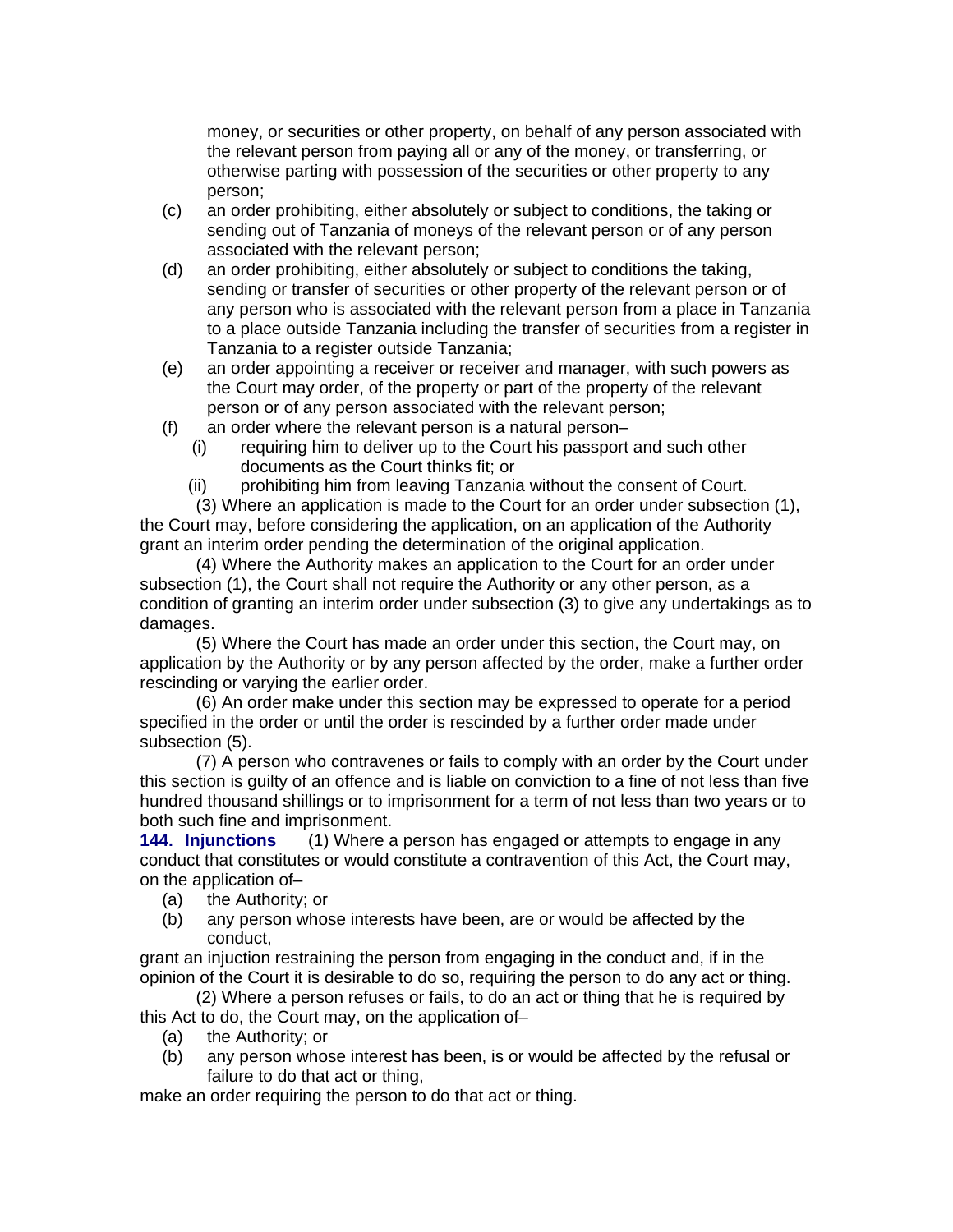(3) The powers of the High Court relating to orders of injuction *are mandamus* shall apply to any act or omission under this Act.

(4) Where the Court has power under this section to grant an injuction restraining a person from engaging in a particular conduct or an order requiring a person to do a particular act or thing, the Court may, either in addition to or in substitution of the grant of the injuction or order, order that person to pay damages to any other person.

**145. General penalty** A person who is guilty of an offence under this Act for which no specific penalty is provided, shall be liable on conviction to a fine of not less than five hundred thousand shillings or imprisonment for a term of not less than two years or to both.

**146. Proceedings, by whom to be taken and power to compound offences** (1) Prosecution for an offence against any provision of this Act may be undertaken by the Director of Public Prosecutions or by the Authority.

(2) The Authority may, without instituting proceedings against any person for an offence punishable only by a fine under this Act or the regulations made thereunder demand the amount of such fine or such reduced amount as it thinks fit from the person liable and–

- (a) where the person pays the amount to the Authority within fourteen days of the demand, no proceedings shall be taken against him in relation to the offence; or
- (b) where the person does not pay the amount the Authority may commence proceedings in relation to the offence.

(3) The powers conferred upon the Authority under subsection (2) shall only be exercised where a person admits the offence and agrees in writing to the offence being dealt with under that subsection.

**147. Power of Minister to give directions to the Authority** The Minister may give to the Authority directions of a general or specific character as to the exercise of its functions; and it shall be the duty of the Authority to give effect to any such directions. **148. Regulations** (1) The Minister may make regulations for or with respect to any

matter which under this Act is required or permitted to be prescribed, or which is necessary or convenient to be prescribed for better carrying out or for giving effect to this Act.

(2) Without prejudice to subsection (1), regulations may provide for–

- (a) the forms to be used for the purposes of this Act;
- (b) the publication of advertisements offering the services of dealers or investment advisers or offering securities for purchase or sale, and the form and content of those advertisements;
- (c) the forms of balance sheets and profit and loss accounts required by this Act to be prepared by dealers;
- (d) the furnishing to the Authority of information in addition to, or in variation of, the information contained in a prescribed form lodged with it;
- (e) the times within which information required to be furnished to the Authority under this Act shall be furnished; and
- (f) the procedures under which and the conditions on which a public company may appeal to the Authority against a refusal of a stock exchange to list its securities or a decision of a stock exchange to suspend trading in its securities;
- (g) the conduct of business by dealers, exempt dealers, investment advisers and their representatives;
- (h) the regulation of collective investment schemes;
- (i) the terms and conditions of licence or any approval or authorisation under this Act;